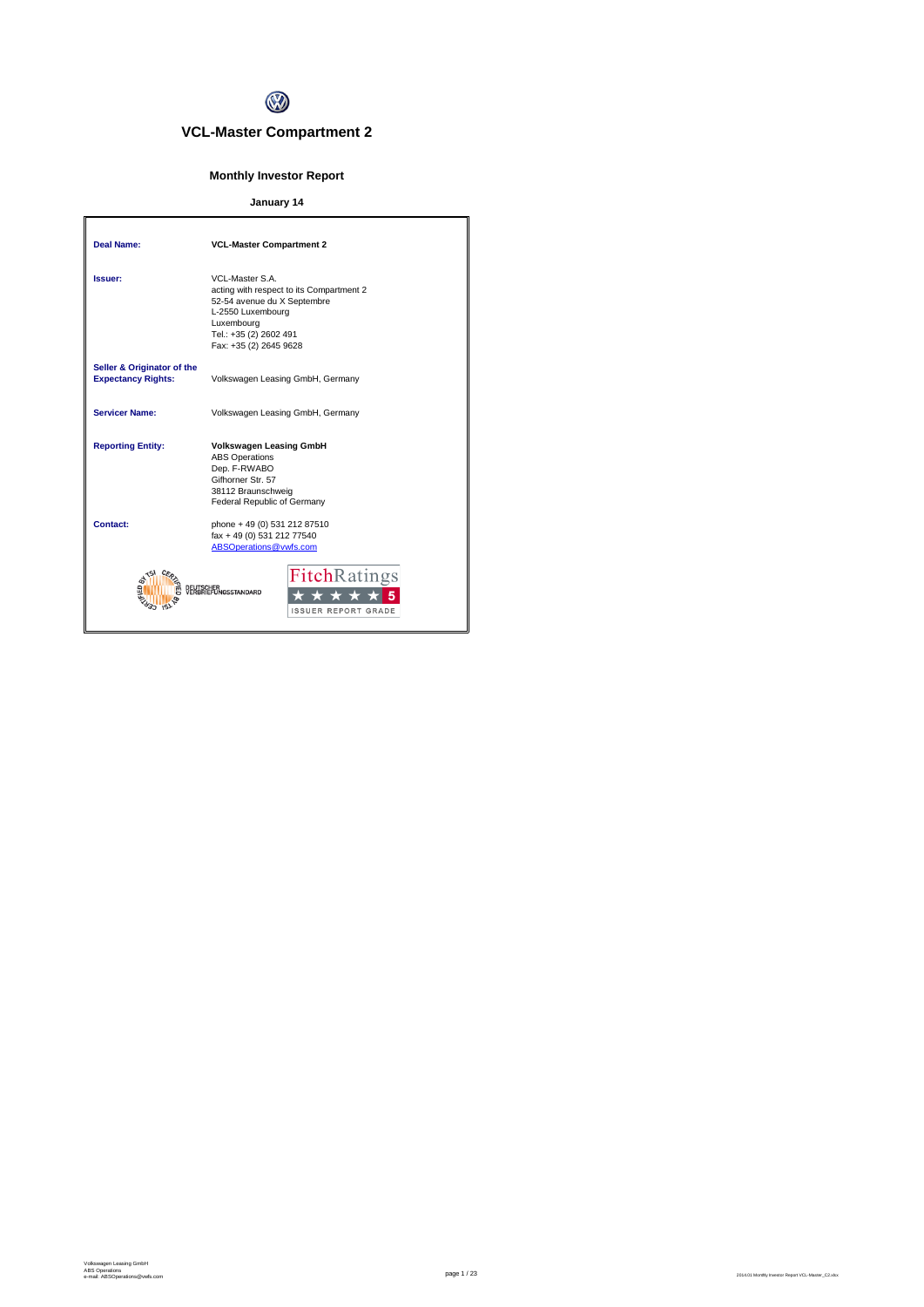|                                 | Date:                                 |          | 18.02.2014 |
|---------------------------------|---------------------------------------|----------|------------|
| <b>VCL-Master Compartment 2</b> | <b>Monthly Period:</b>                |          | January 14 |
| <b>Monthly Investor Report</b>  | Payment Date:                         |          | 25.02.2014 |
|                                 | Period No.:                           |          | 48         |
|                                 | Interest Accrual Period:              |          | 27.01.2014 |
|                                 | to                                    |          | 25.02.2014 |
| <b>Contents</b>                 |                                       | $(= 29)$ | days)      |
|                                 | Base Interest Rate (1-Month Euribor): |          | 0.2400%    |

 $\rightarrow$ 

| Page           | <b>Table of Contents</b>                                                       |
|----------------|--------------------------------------------------------------------------------|
| 1              | Cover                                                                          |
| $\overline{2}$ | Contents                                                                       |
| 3              | <b>Reporting Details</b>                                                       |
| 4              | <b>Parties Overview</b>                                                        |
| 5/6            | Transaction Events & Trigger                                                   |
| $\overline{7}$ | <b>Transaction Party Ratings</b>                                               |
| 8              | Information regarding the Notes (I)                                            |
| 9              | Information regarding the Notes (II)                                           |
| 10             | Credit Enhancement                                                             |
| 11             | Waterfall                                                                      |
| 12             | (Expected) Amortisation Profile                                                |
| 13             | Run Out Schedule                                                               |
| 14             | Information Regarding the Expectancy Rights Pool - Outstanding Contracts       |
| 15             | Early Settlements/ Collections                                                 |
|                | 16 - 19 Information regarding the Expectancy Rights Pool - Remaining Pool Data |
|                | 20 / 21 Contracts in Arrears I. *)                                             |
| 22             | Write Offs *                                                                   |
|                |                                                                                |
|                |                                                                                |
|                |                                                                                |
|                |                                                                                |
|                |                                                                                |
|                |                                                                                |
|                |                                                                                |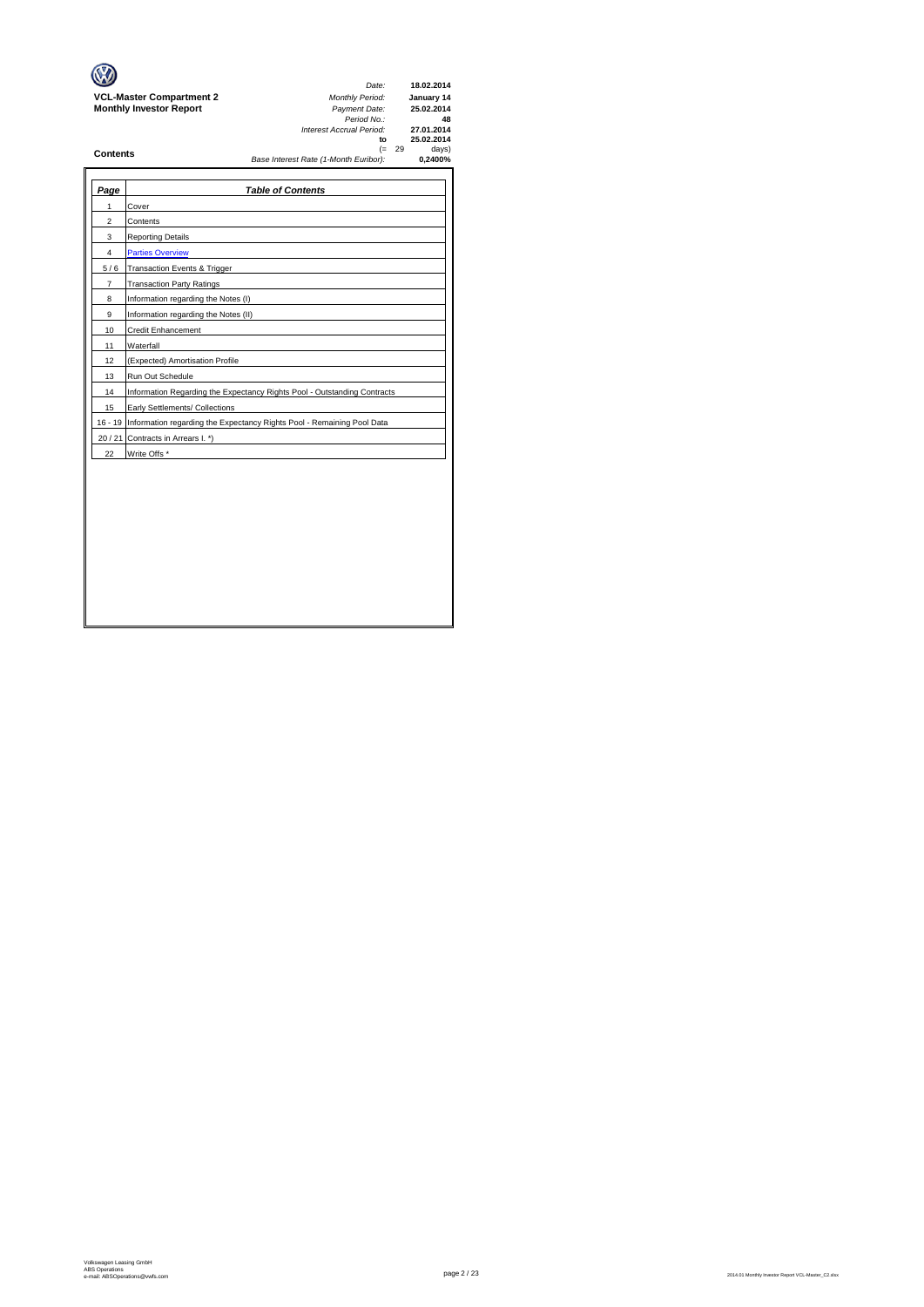| <b>VCL-Master Compartment 2</b><br><b>Monthly Investor Report</b>                                                                          |                                              | Date:<br>Monthly Period:<br>Payment Date:<br>Period No.:<br>Interest Accrual Period:<br>$\mathbf{f}$                                   | 18.02.2014<br>January 14<br>25.02.2014<br>48<br>27.01.2014<br>25.02.2014 |
|--------------------------------------------------------------------------------------------------------------------------------------------|----------------------------------------------|----------------------------------------------------------------------------------------------------------------------------------------|--------------------------------------------------------------------------|
| <b>Reporting Details</b>                                                                                                                   |                                              | $(= 29)$<br>Base Interest Rate (1-Month Euribor):                                                                                      | davs)<br>0.2400%                                                         |
| <b>Initial Cut-Off Date:</b><br><b>Issue Date:</b>                                                                                         |                                              | 31.01.2010<br>25.02.2010                                                                                                               |                                                                          |
| <b>Scheduled Repayment Date as</b><br>of Cut-Off Date:                                                                                     |                                              | Payment Date in December 2013                                                                                                          |                                                                          |
| <b>Legal Maturity Date:</b>                                                                                                                |                                              | Payment Date in September 2020                                                                                                         |                                                                          |
| <b>Reporting Date:</b><br><b>Payment Date:</b><br><b>Monthly Period:</b><br>Period No.:                                                    | 18.02.2014<br>25.02.2014<br>January 14<br>48 | 5 days prior to Payment Date<br>(for previous month)<br>25 <sup>th</sup> of each month<br>(for previous month)                         |                                                                          |
| <b>Collection Period:</b><br><b>Interest Accrual Period</b><br><b>Days Accrued:</b><br><b>Note Payment Period:</b><br><b>Days Accrued:</b> | from<br>from<br>from                         | 01.01.2014<br>to 31.01.2014<br>27.01.2014<br>to 25.02.2014<br>29<br>$($ =<br>days)<br>27.01.2014 to 25.02.2014<br>29<br>$($ =<br>days) |                                                                          |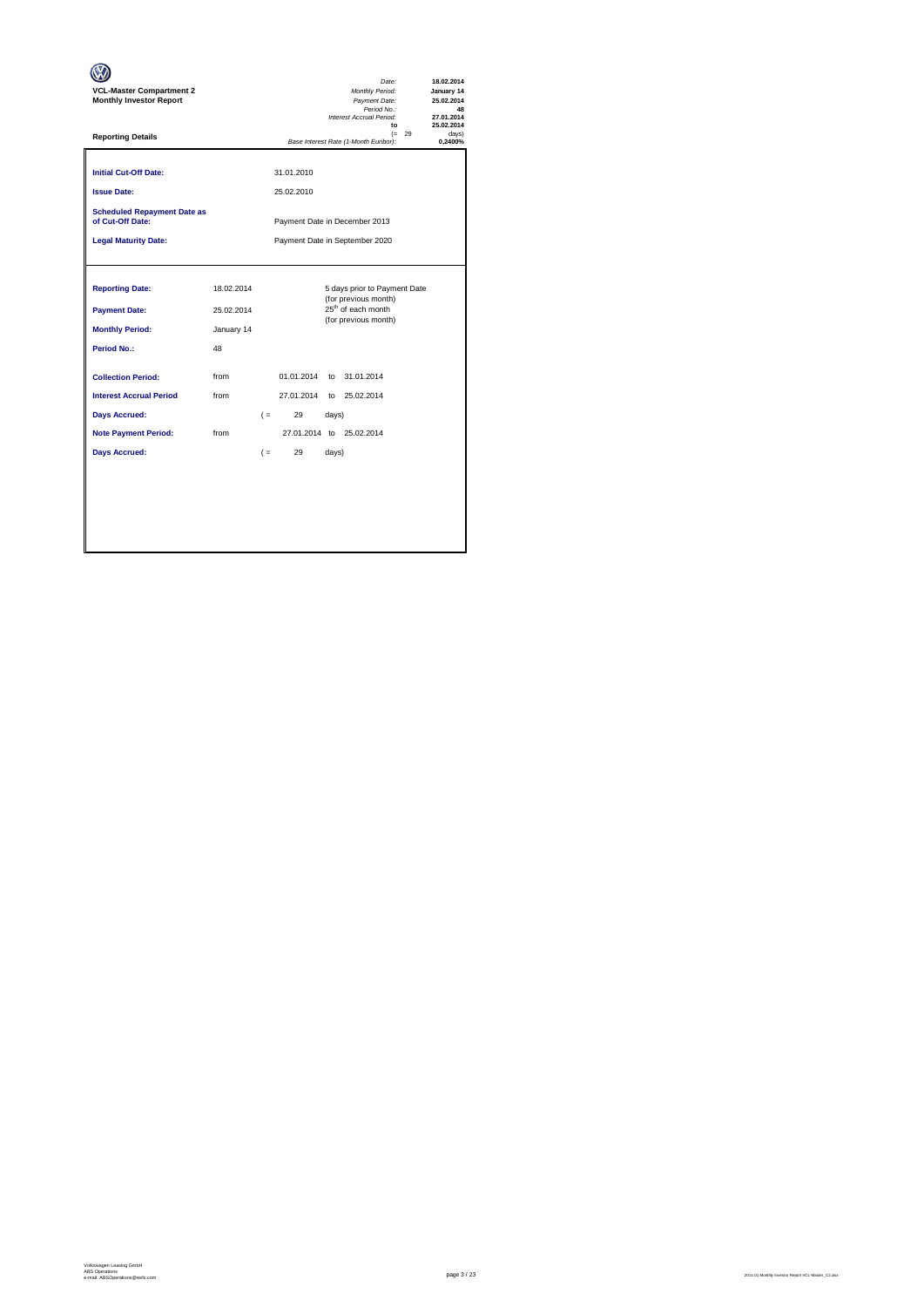

## **Parties Overview**

*Reporting Date:* **18.02.2014** *Payment Date:* **25.02.2014**<br>*Period No.:* **48**<br>*Accrual Period:* **27.01.2014** *Interest Accrual Period:* **27.01.2014**

**25.02.2014 29**

**Base Interest Rate (1-Month Euribor):** 

**Lead Manager: HSBC Bank plc Wilmington Trust SP Services (Frankfurt) GmbH**<br>Steinweg 3-5 8 Canada Square<br>London E14 5HQ<br>United Kingdom Summay 2<br>60313 Frankfurt am Main<br>Germany [Email: ctla.securitisation@hsbc.com](mailto:ctla.securitisation@hsbc.com) fax +49 (0) 69 2992 5387 **In-House Structuring: Volkswagen Bank GmbH** email: fradirectors@wilmingtontrust.com Gifhorner Str. 57 38112 Braunschweig Germany **Data Protection Volkswagen Bank GmbH** email: abs.structuring@vwfs.com 38112 Braunschweig **Account Bank: BNY Mellon**<br>
One Canada Square One Canada Square email: ABSOperations@vwfs.com London E14 5AL fax: +49 (0) 531 212 7 23 67 United Kingdom [Email: luke.ashby@bnymellon.com](mailto:ctla.securitisation@hsbc.com) **Clearing Systems: Clearstream Banking S.A. Paying Agent/ HSBC Bank plc All and Account 1999 12 Avenue JF Kennedy Calculation Agent/** 8 Canada Square **Calculation Agent/ Business Agent/ Business Agent/ Canada Square Calculation Agent/ Canada Square Calculation Agent/ Canada Square Canada Square Calculation Agent/** Interest Determination Agent: London E14 5HQ<br>United Kingdom United Kingdom email: <u>web @clearstream.com</u> [Email: ctla.securitisation@hsbc.com](mailto:ctla.securitisation@hsbc.com) **Swap Counterparties: HSBC Bank plc Euroclear Banking S.A./ N.V.** 1 Boulevard du Roi Albert II.<br>B-1210 Brussels London E14 5HQ<br>
United Kingdom<br>
Email: ctla.securitisation @hsbc.com<br>
Email: ctla.securitisation @hsbc.com<br>
Email: +32 (0)2 326 1211 United Kingdom [Email: ctla.securitisation@hsbc.com](mailto:ctla.securitisation@hsbc.com) **Landesbank Hessen-Thüringen GZ Rating Agencies: Fitch Ratings Limited** Ürdinger Straße 88 Attn.: Structured Finance Surveillance 40474 Düsseldorf 4th Floor, 101 Finsbury Pavement London EC2A 1RS Email: OTCconfirmations@helaba.de United Kingdom fax. +44 (20) 7417 6262 [email: abssurveillance@fitchratings.com](mailto:abssurveillance@fitchratings.com) **Corporate Services Wilmington Trust SP Services Corporate Services Standard & Poor's Ratings Group**<br> **Provider: Constant Corporation (Luxembourg) S.A. Constant Corporation Atthe Structured Finance** Attn.: Structured Finance Standard & Poor's Ratings Services<br>20 Canada Square 52-54 avenue du X Septembre<br>L-2550 Luxembourg<br>Luxembourg Lo Sanada Squa<br>Canary Wharf<br>London E14 5LH email: <u>VCL@WilmingtonTrust.com</u> email: <u>VCL@WilmingtonTrust.com</u> London E14 5LH<br>
fax: (+352) 2645 9628 <br>
United Kingdom fax: (+352) 2645 9628 United Kingdom nsurveillance@standardandpoors.com **Servicer: Volkswagen Leasing GmbH** Gifhorner Str. 57 38112 Braunschweig Germany email: <u>ABSOperations@vwfs.com</u><br>fax + 49 (0) 531 212 77540 tel.: +49 (0) 531 212 84952 **Security Trustee/ Process Agent:**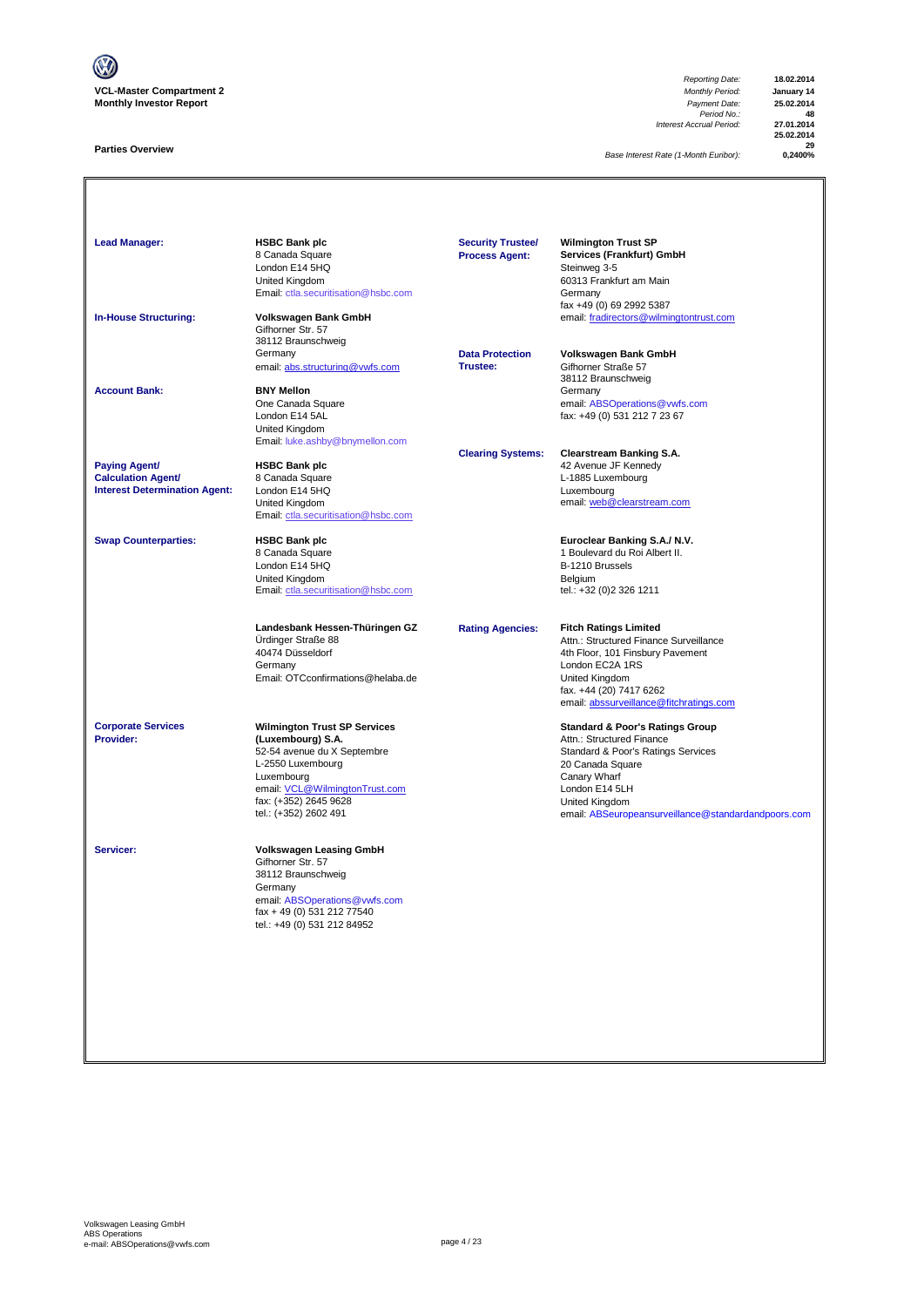|     |                                                                                                                              |                                       |                                |                                                                         | Date:                          | 18.02.2014                        |
|-----|------------------------------------------------------------------------------------------------------------------------------|---------------------------------------|--------------------------------|-------------------------------------------------------------------------|--------------------------------|-----------------------------------|
|     | <b>VCL-Master Compartment 2</b>                                                                                              |                                       |                                |                                                                         | Monthly Period:                | January 14                        |
|     | <b>Monthly Investor Report</b>                                                                                               |                                       |                                |                                                                         | Payment Date:<br>Period No.:   | 25.02.2014<br>48                  |
|     | <b>Transaction Events &amp; Trigger</b>                                                                                      |                                       |                                |                                                                         | Interest Accrual Period:<br>to | 27.01.2014<br>25.02.2014          |
|     |                                                                                                                              |                                       |                                |                                                                         |                                |                                   |
|     | N.B.: many of the Trigger criteria are determined by the performance of VCL Master S.A. Compartment 1*                       |                                       |                                |                                                                         |                                |                                   |
|     | <b>Revolving Period</b>                                                                                                      |                                       |                                |                                                                         |                                |                                   |
|     | Expiration Date Date of Revolving Period (C2)                                                                                | 25.09.2014                            |                                | (i.e. the last Purchase of additional Exp. Rights occurs on 25.09.2014) |                                |                                   |
|     | Date of occurance of an Early Amortisation Event                                                                             |                                       |                                |                                                                         |                                |                                   |
|     | Compartment 1 Revolving Period                                                                                               | 25.09.2014                            |                                |                                                                         |                                |                                   |
|     |                                                                                                                              |                                       |                                |                                                                         |                                |                                   |
|     | <b>Accumulation Account Balance</b>                                                                                          |                                       |                                |                                                                         |                                |                                   |
|     |                                                                                                                              |                                       |                                |                                                                         |                                |                                   |
|     | Funds not yet invested for the Purchase of Additional Expectancy Rights                                                      | <b>Reporting Period</b><br>January 14 |                                | <b>Account Balance</b>                                                  | 53.132.431,27                  | in %<br>4,20%                     |
|     | (Accumulation Account Balance)                                                                                               | December 13                           |                                |                                                                         | 53.132.431,27                  | 4,20%                             |
|     |                                                                                                                              | November 13                           |                                |                                                                         | 53.132.431,27                  | 4,15%                             |
|     |                                                                                                                              |                                       |                                |                                                                         |                                |                                   |
|     | Trigger of VCL Master S.A. Compartment 1                                                                                     |                                       |                                |                                                                         |                                |                                   |
|     | <b>Dynamic Net Loss Ratio</b>                                                                                                |                                       |                                |                                                                         |                                |                                   |
|     | <b>Reporting Period</b>                                                                                                      | in %                                  | > 0,4%                         | $>=1,0%$                                                                | $>=2,0%$                       | $>=2,8%$                          |
|     | January 14<br>December 13                                                                                                    | 0,02840%<br>0,01782%                  | $\overline{\phantom{a}}$<br>÷, | $\overline{\phantom{a}}$<br>$\mathcal{L}_{\mathcal{A}}$                 | $\overline{\phantom{a}}$<br>÷, | $\overline{\phantom{a}}$<br>÷.    |
|     | November 13                                                                                                                  | 0,17515%                              | $\overline{\phantom{a}}$       | ÷,                                                                      | ×,                             | ä,                                |
|     | <b>Cumulative Net Loss Ratio</b>                                                                                             |                                       |                                |                                                                         |                                |                                   |
|     | <b>Reporting Period</b>                                                                                                      | in %                                  | > 0,45%                        | $>=1,2%$                                                                | $>=1,75%$                      | $>=2,25%$                         |
|     | January 14                                                                                                                   | 0.08294%                              | ×,                             | $\overline{\phantom{a}}$                                                |                                |                                   |
|     | December 13<br>November 13                                                                                                   | 0,07715%<br>0,07596%                  | ×,<br>÷,                       | $\overline{\phantom{a}}$<br>$\mathcal{L}_{\mathcal{A}}$                 | ×,<br>÷,                       | ÷,<br>$\mathcal{L}_{\mathcal{A}}$ |
|     |                                                                                                                              |                                       |                                |                                                                         |                                |                                   |
|     | <b>Late Delingency Ratio</b>                                                                                                 | 0,22166%                              |                                |                                                                         |                                |                                   |
|     | Aggregate Discounted Lease Balance of all Initial and Additional Lease Balances                                              |                                       |                                |                                                                         |                                | 8.296.438.659,24                  |
|     | Aggregate Discounted Lease Balance as of the beginning of the Monthly Period                                                 |                                       |                                |                                                                         |                                | 1.690.216.556,78                  |
|     | Weighted Average Seasoning (before Top-Up/Tap-Up)                                                                            |                                       | 9,31                           |                                                                         |                                |                                   |
|     |                                                                                                                              |                                       |                                |                                                                         |                                |                                   |
|     |                                                                                                                              |                                       |                                |                                                                         |                                |                                   |
|     | <b>Enforcement Event</b>                                                                                                     |                                       |                                |                                                                         |                                |                                   |
|     | Enforcement Event in place?                                                                                                  |                                       |                                | no                                                                      |                                |                                   |
|     |                                                                                                                              |                                       |                                |                                                                         |                                |                                   |
|     | <b>Credit Enhancement Increase Condition</b>                                                                                 |                                       |                                |                                                                         |                                |                                   |
|     | (a) the Dynamic Net Loss Ratio for three consecutive Payment Dates exeeds and                                                |                                       |                                |                                                                         |                                |                                   |
|     | (i) if Weighted Average Seasoning is less or equal 12 months                                                                 |                                       | 0,40%                          | no                                                                      |                                |                                   |
|     | (ii) if Weighted Average Seasoning is between 13 - 24 months                                                                 |                                       | 1,00%                          | no                                                                      |                                |                                   |
|     | (iii) if Weighted Average Seasoning is between 25 - 36 months<br>(iv) if Weighted Average Seasoning is > 36 months           |                                       | 2,00%<br>2,80%                 | no<br>no                                                                |                                |                                   |
|     |                                                                                                                              |                                       |                                |                                                                         |                                |                                   |
|     | (b) the Cumulative Net Loss Ratio for three consecutive Payment Dates exeeds and                                             |                                       |                                |                                                                         |                                |                                   |
|     | (i) if Weighted Average Seasoning is less or equal 12 months<br>(ii) if Weighted Average Seasoning is between 13 - 24 months |                                       | 0,45%<br>1,20%                 | no<br>no                                                                |                                |                                   |
|     | (iii) if Weighted Average Seasoning is between 25 - 36 months                                                                |                                       | 1,75%                          | no                                                                      |                                |                                   |
|     | (iv) if Weighted Average Seasoning is > 36 months                                                                            |                                       | 2,25%                          | no                                                                      |                                |                                   |
|     |                                                                                                                              |                                       |                                |                                                                         |                                |                                   |
|     | (c) the Late Delinquency Ratio exeeds 3,00% at any Payment Date                                                              |                                       |                                | no                                                                      |                                |                                   |
|     | (d) the Occurence of a Servicer Replacement Event                                                                            |                                       |                                | no                                                                      |                                |                                   |
|     | (e) the Occurence of an Insolvency Event with Respect to VWL                                                                 |                                       |                                | no                                                                      |                                |                                   |
|     | the Cash Collateral Account does not contain the Compartment 1 Specified General Cash Collateral                             |                                       |                                |                                                                         |                                |                                   |
| (f) | Account Balance                                                                                                              |                                       |                                | no                                                                      |                                |                                   |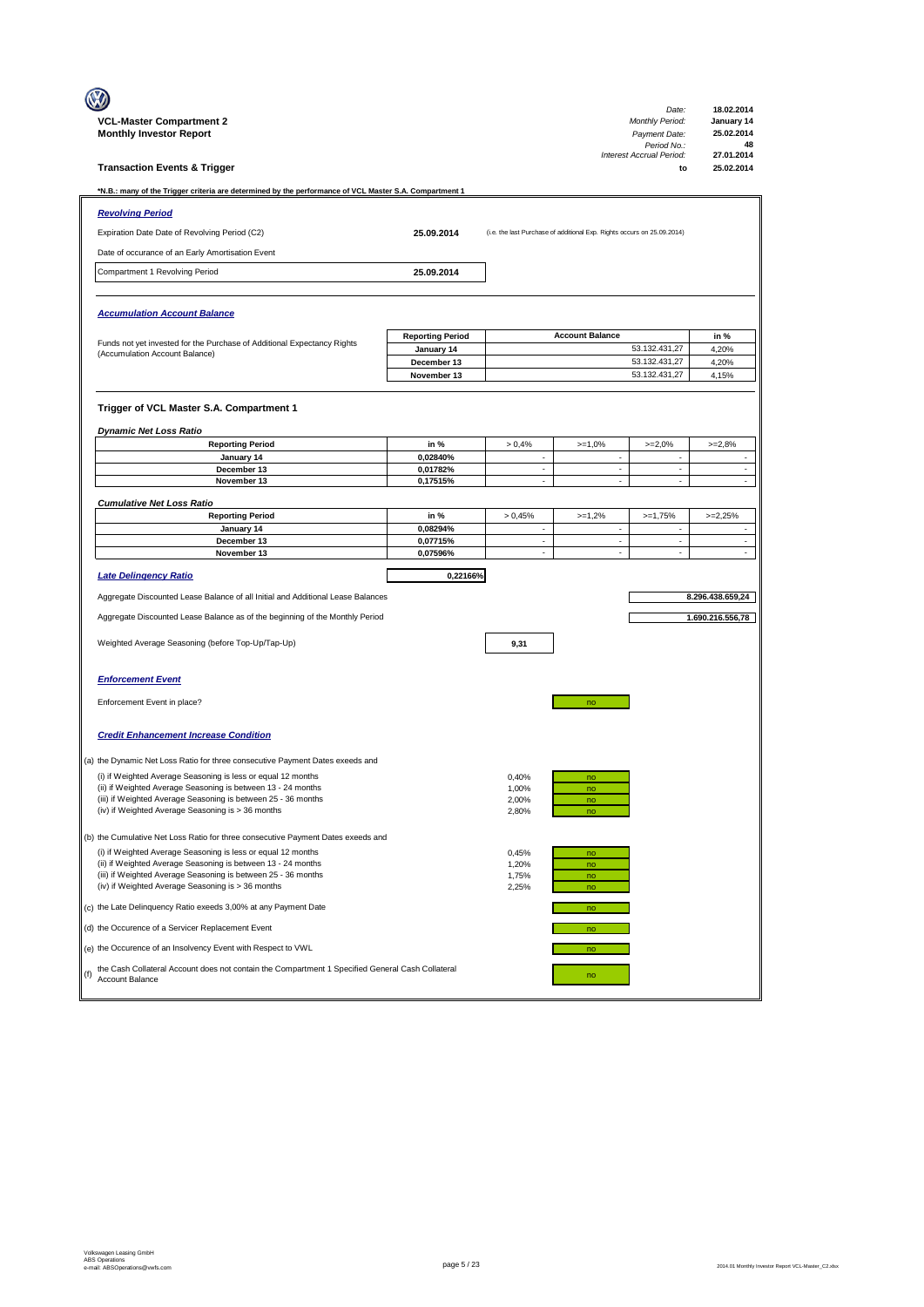| VCL-Master Compartment 2<br><b>Monthly Investor Report</b>                                                                                                                                                                                                                                                                                                                                                                                                                           |                                                             |                                          |                                | Date:<br><b>Monthly Period:</b><br>Payment Date: | 18.02.2014<br>January 14<br>25.02.2014 |
|--------------------------------------------------------------------------------------------------------------------------------------------------------------------------------------------------------------------------------------------------------------------------------------------------------------------------------------------------------------------------------------------------------------------------------------------------------------------------------------|-------------------------------------------------------------|------------------------------------------|--------------------------------|--------------------------------------------------|----------------------------------------|
|                                                                                                                                                                                                                                                                                                                                                                                                                                                                                      |                                                             |                                          |                                | Period No.:<br>Interest Accrual Period:          | 48<br>27.01.2014                       |
| <b>Transaction Events &amp; Trigger</b>                                                                                                                                                                                                                                                                                                                                                                                                                                              |                                                             |                                          |                                | to                                               | 25.02.2014                             |
| *N.B.: many of the Trigger criteria are determined by the performance of VCL Master S.A. Compartment 1                                                                                                                                                                                                                                                                                                                                                                               |                                                             |                                          |                                |                                                  |                                        |
| <b>German Trade Tax</b>                                                                                                                                                                                                                                                                                                                                                                                                                                                              |                                                             |                                          |                                |                                                  |                                        |
| German Trade Tax Increase Event has occured                                                                                                                                                                                                                                                                                                                                                                                                                                          |                                                             |                                          | no                             |                                                  |                                        |
| German Trade Tax Decrease Event has occured                                                                                                                                                                                                                                                                                                                                                                                                                                          |                                                             |                                          | no                             |                                                  |                                        |
| current German Trade Tax Level (Hebesatz)                                                                                                                                                                                                                                                                                                                                                                                                                                            |                                                             |                                          | 450%                           |                                                  |                                        |
| German Trade Tax Increase-/ Decrease Amount                                                                                                                                                                                                                                                                                                                                                                                                                                          |                                                             |                                          |                                |                                                  |                                        |
| <b>Early Amortisation Event</b>                                                                                                                                                                                                                                                                                                                                                                                                                                                      |                                                             |                                          |                                |                                                  |                                        |
| Early Amortisation Event in effect?                                                                                                                                                                                                                                                                                                                                                                                                                                                  |                                                             |                                          |                                |                                                  |                                        |
| (i) Occurence of a Foreclosure Event                                                                                                                                                                                                                                                                                                                                                                                                                                                 |                                                             |                                          | no                             |                                                  |                                        |
| (ii) Compartment 1 Accumulation Account Balance > 10% of Total discounted Lease Receivables on two consecutive months                                                                                                                                                                                                                                                                                                                                                                |                                                             |                                          | no                             |                                                  |                                        |
| (iii) Compartment 2 Accumulation Account Balance > 10% of Total discounted Expectancy Rights on three consecutive                                                                                                                                                                                                                                                                                                                                                                    |                                                             |                                          |                                |                                                  |                                        |
| months                                                                                                                                                                                                                                                                                                                                                                                                                                                                               |                                                             |                                          | no                             |                                                  |                                        |
| (v) In case of Default/Termination Event: Failure to replace Swap Counterparty or failure to post Collatereal by Swap<br>Counterparty                                                                                                                                                                                                                                                                                                                                                |                                                             |                                          | no                             |                                                  |                                        |
| <b>Consumer Contracts with km-settlements</b>                                                                                                                                                                                                                                                                                                                                                                                                                                        |                                                             |                                          |                                |                                                  |                                        |
| Kilometer Settlement Reserve in effect ?                                                                                                                                                                                                                                                                                                                                                                                                                                             |                                                             |                                          | <b>No</b>                      |                                                  |                                        |
|                                                                                                                                                                                                                                                                                                                                                                                                                                                                                      |                                                             |                                          |                                |                                                  |                                        |
| Number of Contracts<br>Nominal Lease Balance                                                                                                                                                                                                                                                                                                                                                                                                                                         | 7.124<br>90.277.002,08 €                                    |                                          |                                |                                                  |                                        |
| Discounted Lease Balance (DLB)<br>% of DLB                                                                                                                                                                                                                                                                                                                                                                                                                                           | 79.589.576,29 €<br>6,29%                                    |                                          |                                |                                                  |                                        |
| *N.B. This percentage may become greater 100% whenever the Current Total Outstanding Discounted Lease Balance is larger than the highest Total Outstanding Discounted<br>Lease Balance we have seen in the past (excluding the current month). This is because the "Maximum Discounted Lease Balance" must not include the current period as it is<br>an input parameter for the waterfall calculation (which has to take place before any Top-Up can occur for the current period). |                                                             |                                          |                                |                                                  |                                        |
| <b>Clean-Up Call Condition</b>                                                                                                                                                                                                                                                                                                                                                                                                                                                       |                                                             |                                          |                                |                                                  |                                        |
| Clean-Up @<br><b>Current Percentage</b><br>Aggregate Discounted Expectancy Rights Balance<br>Initial Discounted Expectancy Rights Balance                                                                                                                                                                                                                                                                                                                                            | 10,00%<br>293,54%<br>1.265.343.805.87 €<br>431.057.042,44 € |                                          |                                |                                                  |                                        |
| Fulfilled when the Aggregate Discounted Expectancy Rights Balance is<br>less than 10 per cent. of the Initial Discounted Expectancy<br>Rights Balance provided that all payment obligations under the<br>Compartment 2 Notes will be thereby fulfilled                                                                                                                                                                                                                               |                                                             |                                          |                                |                                                  |                                        |
| <b>Repurchase of Receivables</b>                                                                                                                                                                                                                                                                                                                                                                                                                                                     |                                                             |                                          |                                |                                                  |                                        |
|                                                                                                                                                                                                                                                                                                                                                                                                                                                                                      |                                                             |                                          |                                |                                                  |                                        |
|                                                                                                                                                                                                                                                                                                                                                                                                                                                                                      | Number of contracts                                         | Outstanding<br><b>Discounted Balance</b> | <b>Re-Purchase Price</b>       |                                                  |                                        |
| <b>Current Period</b><br>Previous Periods                                                                                                                                                                                                                                                                                                                                                                                                                                            | $\overline{\phantom{a}}$<br>$\sim$                          | $\overline{\phantom{a}}$<br>$\sim$       | $\sim$<br>$\sim$               |                                                  |                                        |
| <b>Total</b>                                                                                                                                                                                                                                                                                                                                                                                                                                                                         | $\overline{\phantom{a}}$                                    | $\sim$                                   | $\overline{\phantom{a}}$       |                                                  |                                        |
| <b>Transaction Party Replacements</b>                                                                                                                                                                                                                                                                                                                                                                                                                                                |                                                             |                                          |                                |                                                  |                                        |
| <b>Capacity of Transaction Party</b>                                                                                                                                                                                                                                                                                                                                                                                                                                                 | Date of Replacement                                         | Reason for<br>Replacement                | <b>Replaced Party</b>          | <b>Replaced by</b>                               |                                        |
| Account Bank<br>Subloan Lender                                                                                                                                                                                                                                                                                                                                                                                                                                                       | 26.11.2012<br>26.11.2012                                    | Renewal<br>Renewal                       | <b>HSBC</b><br><b>VIPS</b>     | <b>BNY</b><br><b>VW Bank</b>                     |                                        |
| Swap-Counterparty Series 2010-1<br>Swap-Counterparty Series 2010-2                                                                                                                                                                                                                                                                                                                                                                                                                   | 26.11.2012<br>26.11.2012                                    | Renewal<br>Renewal                       | <b>BBVA</b><br><b>BBVA</b>     | Credit Agricole<br>Commerzbank                   |                                        |
| Swap-Counterparty Series 2010-4                                                                                                                                                                                                                                                                                                                                                                                                                                                      | 26.11.2012                                                  | Renewal                                  | BBVA and DZ Bank               | Commerzbank                                      |                                        |
| Swap-Counterparty Series 2010-3<br>Swap-Counterparty Series 2010-1                                                                                                                                                                                                                                                                                                                                                                                                                   | 25.09.2013 Renewal                                          | 27.12.2012 Downgrade                     | <b>BBVA</b><br>Credit Agricole | Helaba<br><b>HSBC</b>                            |                                        |
| Swap-Counterparty Series 2010-2<br>Swap-Counterparty Series 2010-4                                                                                                                                                                                                                                                                                                                                                                                                                   | 25.09.2013<br>25.09.2013 Renewal                            | Renewal                                  | Commerzbank<br>Commerzbank     | <b>HSBC</b><br><b>HSBC</b>                       |                                        |
| Swap-Counterparty Series 2013-1                                                                                                                                                                                                                                                                                                                                                                                                                                                      | 25.09.2013                                                  | Renewal                                  | Scotiabank                     | <b>HSBC</b>                                      |                                        |
|                                                                                                                                                                                                                                                                                                                                                                                                                                                                                      |                                                             |                                          |                                |                                                  |                                        |
|                                                                                                                                                                                                                                                                                                                                                                                                                                                                                      |                                                             |                                          |                                |                                                  |                                        |
|                                                                                                                                                                                                                                                                                                                                                                                                                                                                                      |                                                             |                                          |                                |                                                  |                                        |
|                                                                                                                                                                                                                                                                                                                                                                                                                                                                                      |                                                             |                                          |                                |                                                  |                                        |
|                                                                                                                                                                                                                                                                                                                                                                                                                                                                                      |                                                             |                                          |                                |                                                  |                                        |
|                                                                                                                                                                                                                                                                                                                                                                                                                                                                                      |                                                             |                                          |                                |                                                  |                                        |
|                                                                                                                                                                                                                                                                                                                                                                                                                                                                                      |                                                             |                                          |                                |                                                  |                                        |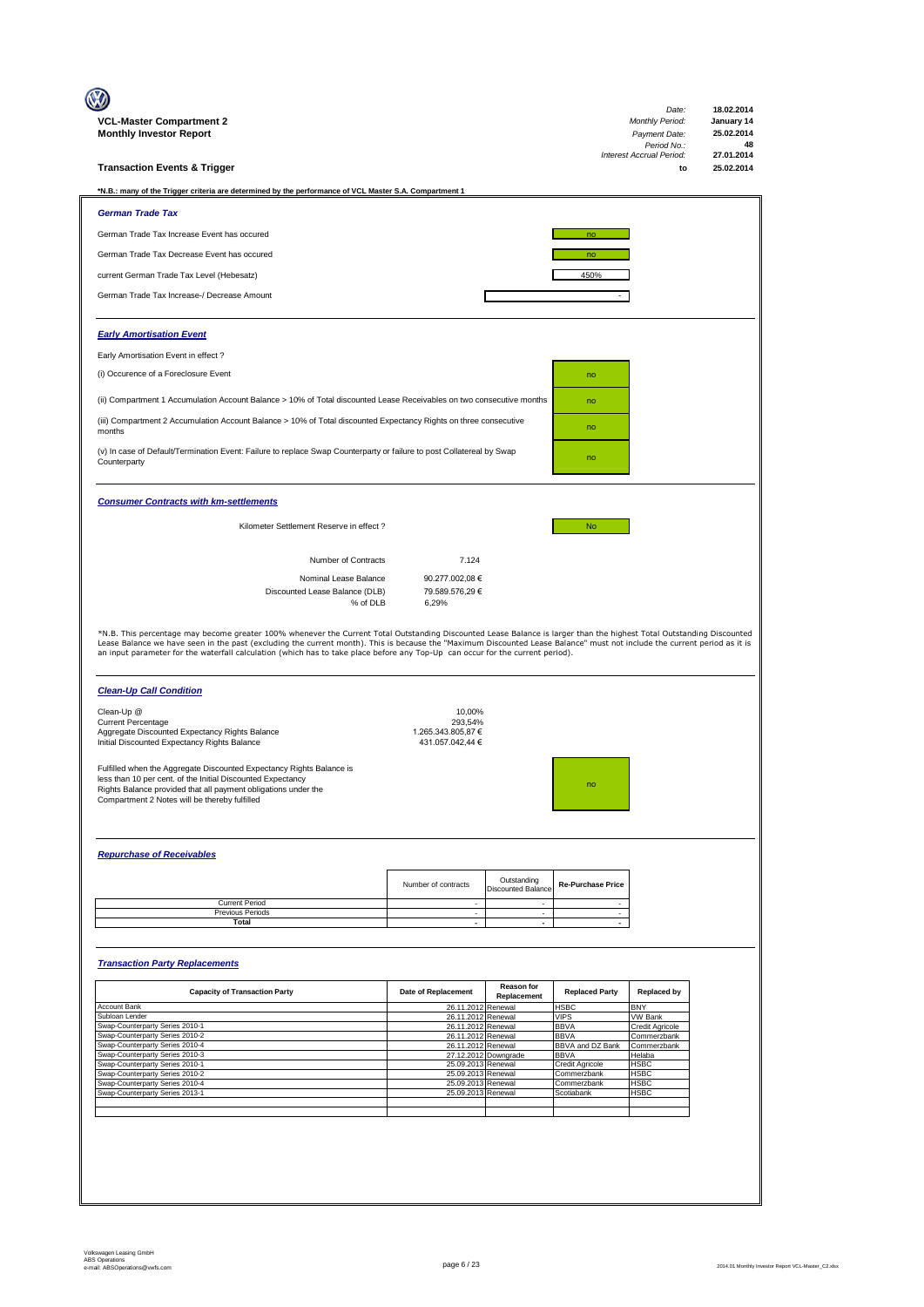

**Transaction Party Ratings**

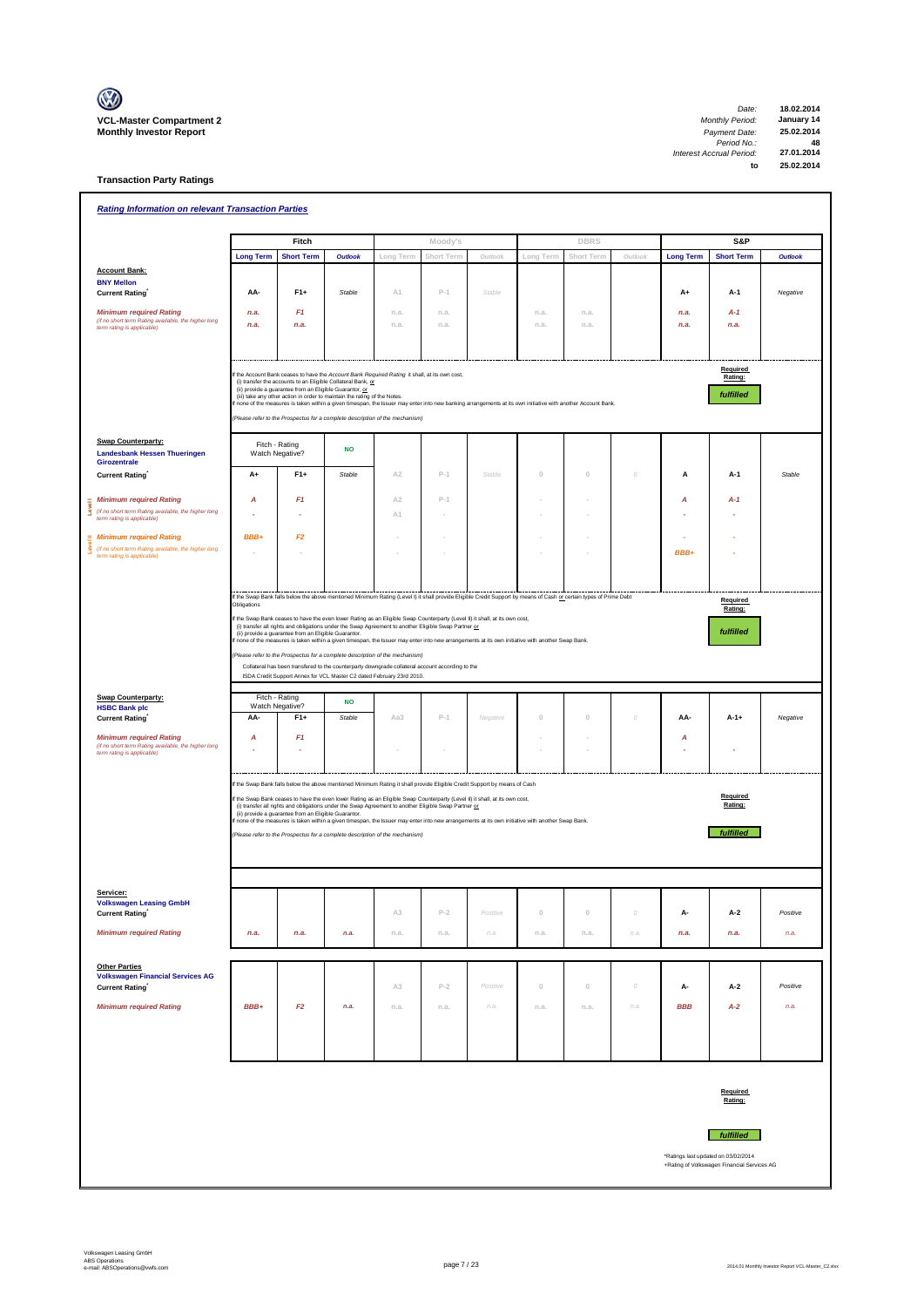| <b>VCL-Master Compartment 2</b><br><b>Monthly Investor Report</b><br>Information regarding<br>the Notes (I) |                                                                                                                                                                                                                                                                                                                                                                                                                                                                                                                                                           |                           |                           | Monthly Period:<br>Payment Date:<br>Period No.:<br><b>Interest Accrual Period:</b><br>$($ =<br>Base Interest Rate (1-Month Euribor): | Date:<br>18.02.2014<br>January 14<br>25.02.2014<br>48<br>27.01.2014<br>25.02.2014<br>to<br>29<br>days)<br>0,2400% |
|-------------------------------------------------------------------------------------------------------------|-----------------------------------------------------------------------------------------------------------------------------------------------------------------------------------------------------------------------------------------------------------------------------------------------------------------------------------------------------------------------------------------------------------------------------------------------------------------------------------------------------------------------------------------------------------|---------------------------|---------------------------|--------------------------------------------------------------------------------------------------------------------------------------|-------------------------------------------------------------------------------------------------------------------|
| <b>Rating Details (Fitch/S&amp;P)</b>                                                                       | Class A-1                                                                                                                                                                                                                                                                                                                                                                                                                                                                                                                                                 | Class A-2                 | Class A-3                 | Class A-4                                                                                                                            | Class A-5                                                                                                         |
| Rating at Issue Date<br>Fitch<br>Standard & Poors                                                           | AAA (sf)<br>AAA (sf)                                                                                                                                                                                                                                                                                                                                                                                                                                                                                                                                      | AAA (sf)<br>AAA (sf)      | AAA (sf)<br>AAA (sf)      | AAA (sf)<br>AAA (sf)                                                                                                                 | AAA (sf)<br>AAA (sf)                                                                                              |
| <b>Current Rating</b><br>Fitch<br>Standard & Poors                                                          | AAA (sf)<br>AAA (sf)                                                                                                                                                                                                                                                                                                                                                                                                                                                                                                                                      | AAA (sf)<br>AAA (sf)      | AAA (sf)<br>AAA (sf)      | AAA (sf)<br>AAA (sf)                                                                                                                 | AAA (sf)<br>AAA (sf)                                                                                              |
| <b>Information on Notes</b>                                                                                 | Class A-1                                                                                                                                                                                                                                                                                                                                                                                                                                                                                                                                                 |                           |                           | Class A-4                                                                                                                            | Class A-5                                                                                                         |
| <b>ISIN</b>                                                                                                 | XS0487713512                                                                                                                                                                                                                                                                                                                                                                                                                                                                                                                                              | Class A-1<br>XS0487714247 | Class A-3<br>XS0487714320 | XS0487714593                                                                                                                         | XS0908771354                                                                                                      |
| Common Code                                                                                                 | 048771351                                                                                                                                                                                                                                                                                                                                                                                                                                                                                                                                                 | 48771424                  | 048771432                 | 48771459                                                                                                                             | 90877135                                                                                                          |
| Nominal Amount                                                                                              | € 100,000                                                                                                                                                                                                                                                                                                                                                                                                                                                                                                                                                 | € 100,000                 | € 100,000                 | € 100,000                                                                                                                            | € 100.000                                                                                                         |
| <b>Information on Interest</b>                                                                              | <b>Class A-Series</b>                                                                                                                                                                                                                                                                                                                                                                                                                                                                                                                                     |                           |                           |                                                                                                                                      |                                                                                                                   |
| Scheduled Repayment<br>Date as of Cut-Off<br>Date:                                                          | Payment Date in December 2013                                                                                                                                                                                                                                                                                                                                                                                                                                                                                                                             |                           |                           |                                                                                                                                      |                                                                                                                   |
| Legal Maturity Date:                                                                                        | Payment Date in September 2020                                                                                                                                                                                                                                                                                                                                                                                                                                                                                                                            |                           |                           |                                                                                                                                      |                                                                                                                   |
| Spread/ Margin                                                                                              | 55 bps                                                                                                                                                                                                                                                                                                                                                                                                                                                                                                                                                    | 55 bps                    | $115$ bps                 | 55 bps                                                                                                                               | 55 bps                                                                                                            |
| <b>Index Rate</b>                                                                                           | 1-Month-Euribor                                                                                                                                                                                                                                                                                                                                                                                                                                                                                                                                           | 1-Month-Euribor           | 1-Month-Euribor           | 1-Month-Euribor                                                                                                                      | 1-Month-Euribor                                                                                                   |
| Fixed/Floating                                                                                              | floating                                                                                                                                                                                                                                                                                                                                                                                                                                                                                                                                                  | floating                  | floating                  | floating                                                                                                                             | floating                                                                                                          |
| Current Coupon                                                                                              | 1-M-Euribor + 55 bps                                                                                                                                                                                                                                                                                                                                                                                                                                                                                                                                      | 1-M-Euribor + 55 bps      | 1-M-Euribor + 115 bps     | 1-M-Euribor + 55 bps                                                                                                                 | 1-M-Euribor + 55 bps                                                                                              |
| Day Count Convention                                                                                        | actual/360                                                                                                                                                                                                                                                                                                                                                                                                                                                                                                                                                | actual/360                | actual/360                | actual/360                                                                                                                           | actual/360                                                                                                        |
| <b>Clean-Up Call</b>                                                                                        | Volkswagen Leasing GmbH will have the right at its option to exercise a "Clean-Up Call" and to repurchase the Expectancy Rights from VCL-Master S.A.,<br>acting with respect to its Compartment 2, at any time when the sum of the Discounted Expectancy Rights Balances for all lease contracts is less than<br>10% of the sum of the Initial Discounted Expectancy Rights Balances for all lease contracts at any point in time during the life of the transaction, provided<br>that all payment obligations under the Notes will be thereby fulfilled. |                           |                           |                                                                                                                                      |                                                                                                                   |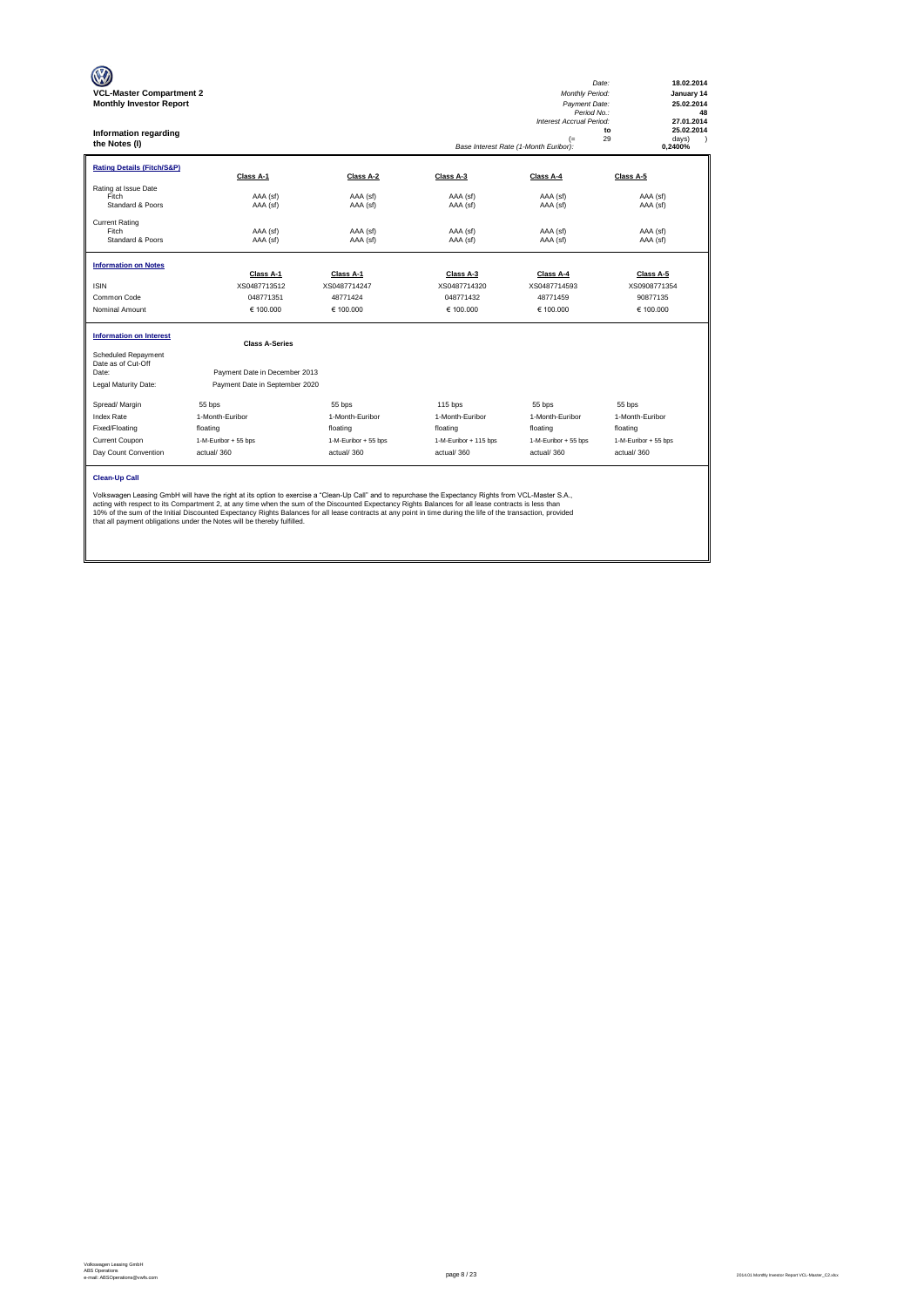|                                                                    |        |                  |            |                                 |        |                                                |   | Date:                                           |   | 18.02.2014       |
|--------------------------------------------------------------------|--------|------------------|------------|---------------------------------|--------|------------------------------------------------|---|-------------------------------------------------|---|------------------|
| <b>VCL-Master Compartment 2</b>                                    |        |                  |            |                                 |        |                                                |   | Monthly Period:                                 |   | January 14       |
| <b>Monthly Investor Report</b>                                     |        |                  |            |                                 |        |                                                |   | Payment Date:                                   |   | 25.02.2014       |
|                                                                    |        |                  |            |                                 |        |                                                |   | Period No.:<br>Interest Accrual Period:         |   | 48<br>27.01.2014 |
|                                                                    |        |                  |            |                                 |        |                                                |   | to                                              |   | 25.02.2014       |
| Information regarding the Notes                                    |        |                  |            |                                 |        | (                                              |   | 29                                              |   | days )           |
| (II)                                                               |        |                  |            |                                 |        | Base Interest Rate (1-Month Euribor):          |   |                                                 |   | 0,2400%          |
| <b>Note Balance</b>                                                |        |                  |            |                                 |        |                                                |   |                                                 |   |                  |
|                                                                    |        | Class A-1        |            | Class A-2                       |        | Class A-3                                      |   | Class A-4                                       |   | Class A-5        |
| Initial Note Balance (at Poolcut)                                  | €      | 75.000.000,00    | $\epsilon$ | 50.000.000,00                   | €      | 50.000.000,00                                  | € | 75.000.000,00                                   |   | € 159.100.000,00 |
| <b>During Revolving Period</b>                                     |        |                  |            |                                 |        |                                                |   |                                                 |   |                  |
| <b>Note Balance Beginn of Period</b>                               | €      |                  |            | 75.000.000.00 € 50.000.000.00 € |        |                                                |   | 19.641.230.00 € 328.900.000.00 € 200.000.000.00 |   |                  |
| Overcollateralisation Amount before Top-Up                         |        |                  |            |                                 |        |                                                |   |                                                 |   |                  |
| (all Class A Notes)                                                |        | € 592.912.386,83 |            |                                 |        |                                                |   |                                                 |   |                  |
| Targeted Overcollateralisation Amount                              |        | € 647.127.848.43 |            |                                 |        |                                                |   |                                                 |   |                  |
| Available Top-Up Amount<br>(all Funds in the Accumulation Account) | €      | 53.132.431.27    |            |                                 |        |                                                |   |                                                 |   |                  |
| Targeted Additional Purchase Amount                                |        | #BEZUG!          |            |                                 |        |                                                |   |                                                 |   |                  |
| (incl. 7% additional OC)<br>Additional Purchase Amount             | €      |                  |            |                                 |        |                                                |   |                                                 |   |                  |
| Overcollateralisation Amount after Top-Up                          | €      | 592.912.386.83   |            |                                 |        |                                                |   |                                                 |   |                  |
| Note Decrease per Series from Redemption                           | €      |                  | €          |                                 | €      | 768.115.00                                     | € |                                                 | € |                  |
| Note Decrease per Note from Redemption                             | €      |                  | €          |                                 | €      | (1.536, 23)                                    | € |                                                 | € |                  |
| Note Increase from Tap-Up<br><b>Note Balance End of Period</b>     | €<br>€ | 75.000.000.00    | €<br>€     | 50,000,000.00                   | €<br>€ | 18,873,115,00                                  | € | € 328,900,000.00                                | € | € 200.000.000.00 |
|                                                                    |        |                  |            |                                 |        |                                                |   |                                                 |   |                  |
| <b>After Revolving Period</b>                                      |        | Class A-1        |            | Class A-2                       |        | Class A-3                                      |   | Class A-4                                       |   | Class A-5        |
| Note Balance as of the Beginning of the<br>Period                  | €      | 75.000.000,00    |            | 6.50.000.000,00                 |        | € 19.641.230,00                                |   | € 328.900.000,00                                |   | € 200.000.000,00 |
| Unallocated Redemption Amount                                      | €      | ä                |            |                                 |        |                                                |   |                                                 |   |                  |
| of the previous Period<br>Available Redemption Amount              | €      |                  |            |                                 |        |                                                |   |                                                 |   |                  |
| for the Reporting Period                                           |        |                  |            |                                 |        |                                                |   |                                                 |   |                  |
| <b>Total Available Redemption Amount</b>                           | €      |                  |            |                                 |        |                                                |   |                                                 |   |                  |
| Redemotion Amount per Note                                         | €      |                  | €          |                                 | €      | (1.536.23)                                     | € |                                                 | € |                  |
| Redemption Amount per Class                                        | €      |                  | €          |                                 | €      | 768.115.00                                     | € |                                                 | € |                  |
| Unallocated Redemption Amount from current                         | €      |                  | €          |                                 | €      | 4.00                                           | € |                                                 | € |                  |
| Period                                                             |        |                  |            |                                 |        |                                                |   |                                                 | € |                  |
| Note Balance as of the End of the Period                           | €      | 75,000,000,00    | $\epsilon$ |                                 |        | 50.000.000.00 € 18.873.115.00 € 328.900.000.00 |   |                                                 |   | € 200.000.000.00 |
| Payments to Investors - per EUR 100.000<br>denomination            |        | Class A-1        |            | Class A-2                       |        | Class A-3                                      |   | Class A-4                                       |   | Class A-5        |
| Interest (1-M-Euribor + Spread A Note)                             | €      | 47.729,17        | €          | 31.819,44                       | €      | 21.992.72                                      | € | 209.308,31                                      | € | 127.277,78       |
| Redemption                                                         | €      |                  | €          |                                 | €      | 768.115.00                                     | € |                                                 | € |                  |
| Remaining Principal Amount                                         | €      | 100.000,00       | €          | 100.000,00                      | €      | 37.746.23                                      | € | 100.000,00                                      | € | 100.000,00       |
| Note Factor                                                        |        | 1,000000         |            | 1,000000                        |        | 0,377462                                       |   | 1,000000                                        |   | 1,000000         |
| <b>Unpaid Interest</b>                                             |        | Class A-1        |            | Class A-2                       |        | Class A-3                                      |   | Class A-4                                       |   | Class A-5        |
| Unpaid Interest of Reporting Period                                | €      |                  | €          |                                 | €      |                                                | € |                                                 | € |                  |
| Cumulative Unpaid Interest                                         | €      |                  | €          |                                 | €      |                                                | € |                                                 | € |                  |
| Overcollateralisation<br><b>Total Class A</b>                      |        | Class A-1        |            | Class A-2                       |        | Class A-3                                      |   | Class A-4                                       |   | Class A-x        |
| Initial OC Percentage at Poolcut<br>51.012%                        |        | 51.012%          |            | 51.012%                         |        | 51.012%                                        |   | 51.012%                                         |   | 51.012%          |
| Current OC Percentage<br>Target OC Percentage<br>49%/52%           |        |                  |            |                                 |        |                                                |   |                                                 |   |                  |
| (during/ after Revolving Period)                                   |        |                  |            |                                 |        |                                                |   |                                                 |   |                  |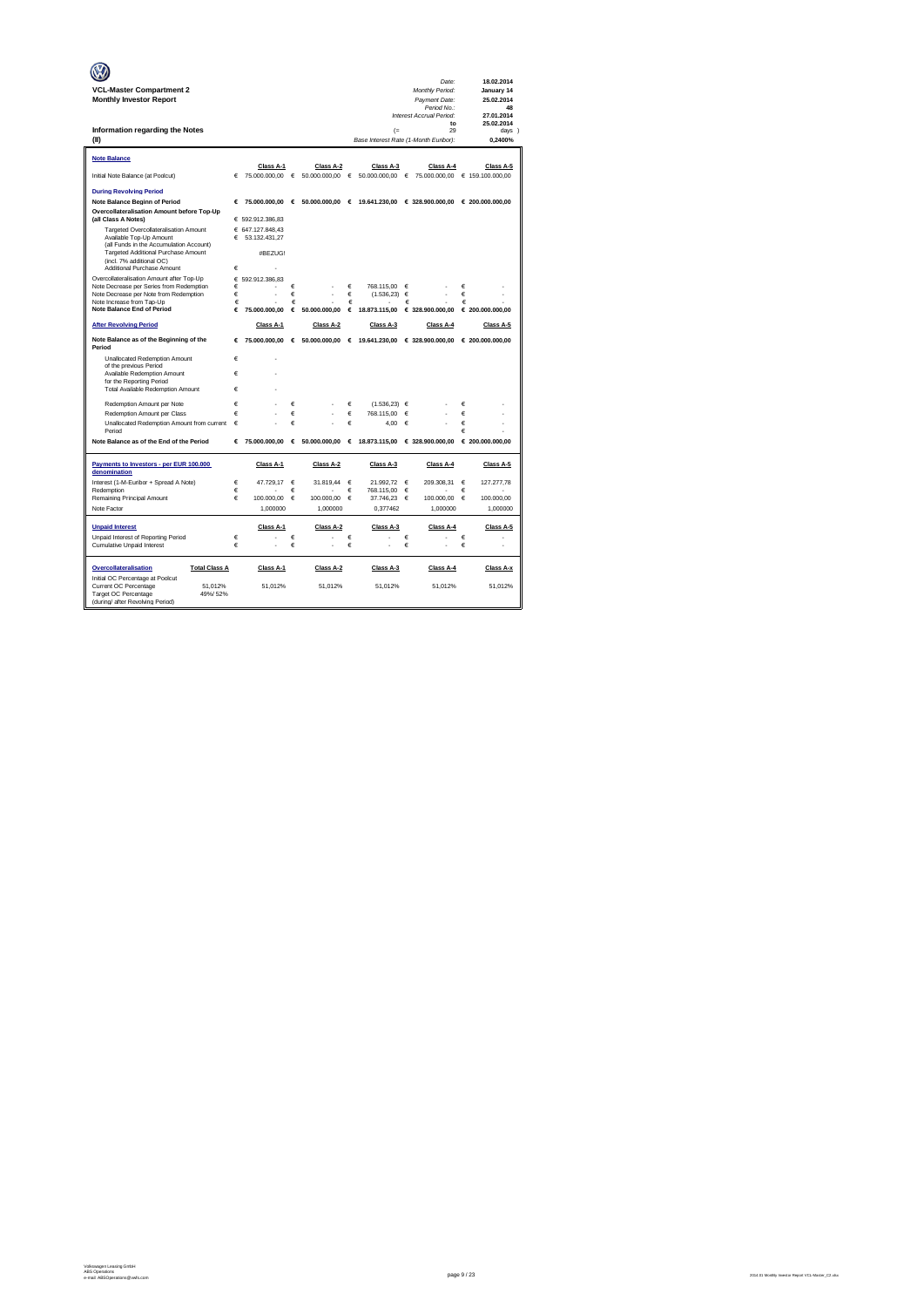| <b>VCL-Master Compartment 2</b><br><b>Monthly Investor Report</b><br><b>Credit Enhancement</b>               | Date:<br>Monthly Period:<br>Payment Date:<br>Period No.:<br>Interest Accrual Period:<br>Base Interest Rate (1-Month Euribor): | 18.02.2014<br>January 14<br>25.02.2014<br>48<br>27.01.2014<br>25.02.2014<br>to<br>$(=$<br>29 days<br>0.2400% |
|--------------------------------------------------------------------------------------------------------------|-------------------------------------------------------------------------------------------------------------------------------|--------------------------------------------------------------------------------------------------------------|
| <b>Cash Collateral Account (CCA)</b>                                                                         |                                                                                                                               |                                                                                                              |
| Initial Balance at Poolcut<br>Thereof General Cash Reserve<br>Thereof German Trade Tax Risk Reserve          |                                                                                                                               | 12.950.000,00 €<br>12.950.000.00 €<br>0.00€                                                                  |
| <b>Targeted Balance (Floor)</b><br>Thereof General Cash Reserve<br>Thereof German Trade Tax Risk Reserve     |                                                                                                                               | 8.756.035.99 €<br>8.756.035.99 €<br>$0.00 \in$                                                               |
| Balance as of the Beginning of the Period                                                                    |                                                                                                                               | 29.199.031.20 €                                                                                              |
| Payment from CCA/ Payment to CCA                                                                             | $-102.050,06€$ /                                                                                                              | $0.00 \in$                                                                                                   |
| Balance as of the End of the Period<br>Thereof General Cash Reserve<br>Thereof German Trade Tax Risk Reserve |                                                                                                                               | 29.096.981.14 €<br>29.096.981.14 €<br>0.00€                                                                  |
| <b>General Cash Collateral Account</b>                                                                       |                                                                                                                               |                                                                                                              |
| percentage of Current Note Balance<br>percentage of Initial Note Balance                                     |                                                                                                                               | 4.32%<br>5,18%                                                                                               |
| <b>Set-Off Risk</b><br>No set-off risk is applicable in this transaction.                                    |                                                                                                                               |                                                                                                              |

**. . . .** Trigger Level 1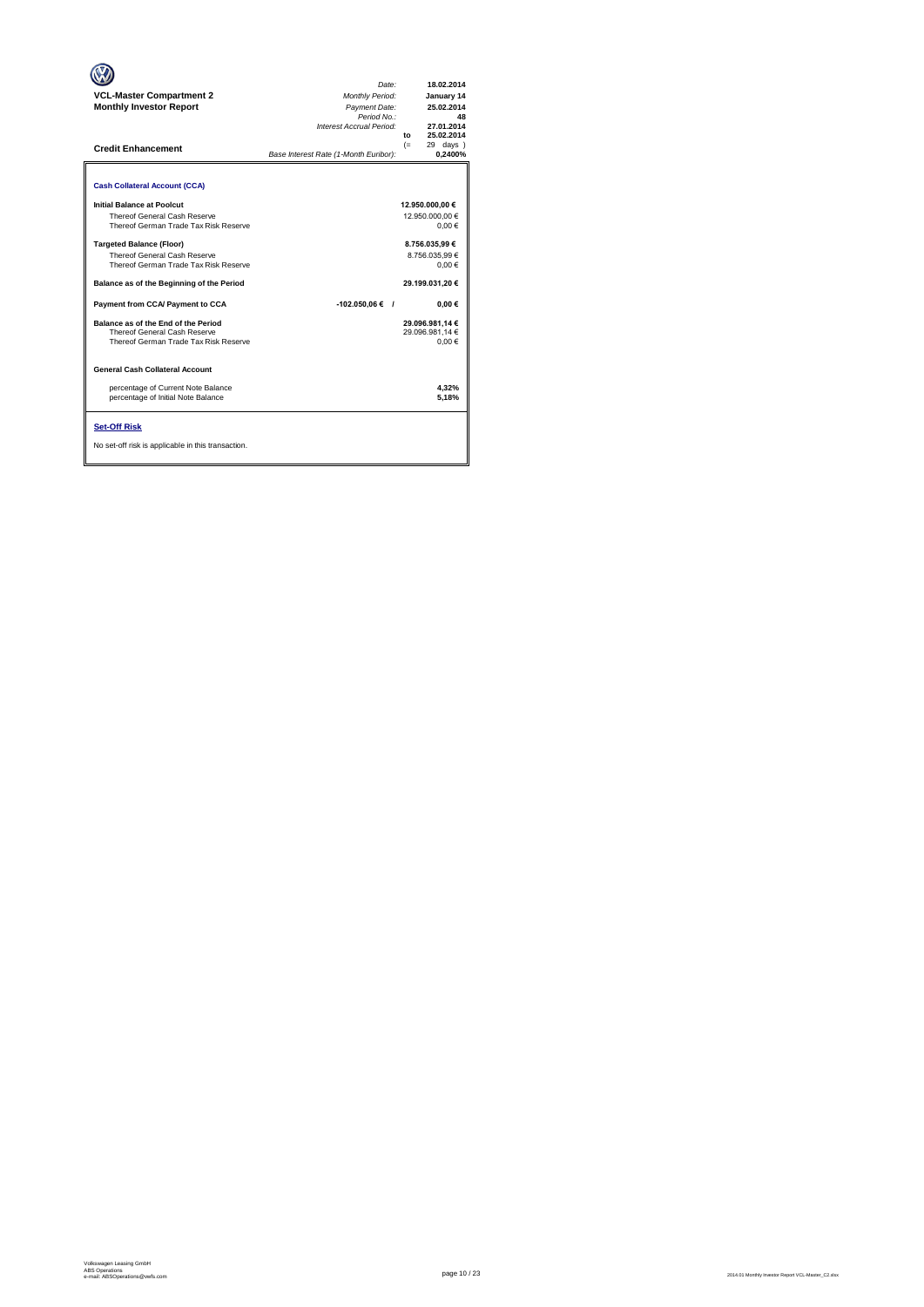| VCL-Master Compartment 2<br><b>Monthly Investor Report</b>        |                                                               |             | Date:<br>Monthly Period:<br>Payment Date:<br>Period No.:<br>Interest Accrual Period: | 18.02.2014<br>January 14<br>25.02.2014<br>48<br>27.01.2014<br>25.02.2014<br>to |
|-------------------------------------------------------------------|---------------------------------------------------------------|-------------|--------------------------------------------------------------------------------------|--------------------------------------------------------------------------------|
| Waterfall                                                         |                                                               |             | Base Interest Rate (1-Month Euribor):                                                | $(=$<br>29<br>days )<br>0,2400%                                                |
| Waterfall                                                         |                                                               |             |                                                                                      |                                                                                |
| Available Collection Amount of the Period incl. Net Swap Receipts |                                                               |             | 8.354.373,36 €                                                                       |                                                                                |
| Remaining Amount from Previous Period                             |                                                               |             | 1,96€                                                                                | 8.354.375,32 €                                                                 |
| Earnings from Accumulation Account deposits                       |                                                               |             | 324,70€                                                                              | 8.354.700,02 €                                                                 |
| <b>Available Distribution Amount</b>                              |                                                               |             |                                                                                      | 8.354.700,02 €                                                                 |
| Taxes/Fees                                                        |                                                               | less        | -1.129.834,40 €                                                                      | 7.224.865,62 €                                                                 |
| <b>Net Swap Payments Class A</b>                                  |                                                               | less / plus | -121.001,50 €                                                                        | 7.103.864,12 €                                                                 |
|                                                                   | Class A-1<br>Class A-2<br>Class A-3<br>Class A-4<br>Class A-5 |             | -12.270,83 €<br>-8.180,56 €<br>-14.016,20 €<br>-53.811,69 €<br>-32.722,22 €          |                                                                                |
| <b>Interest Class A</b>                                           |                                                               | less        | -438.127,42€                                                                         | 6.665.736,70 €                                                                 |
|                                                                   | Class A-1<br>Class A-2<br>Class A-3<br>Class A-4<br>Class A-5 |             | -47.729,17€<br>-31.819,44 €<br>-21.992,72 €<br>-209.308,31 €<br>-127.277,78€         |                                                                                |
| Payment to Cash Collateral Account                                |                                                               | less        | $0.00 \in$                                                                           | 6.665.736,70 €                                                                 |
| German Trade Tax                                                  |                                                               | less        | $0,00 \in$                                                                           | 6.665.736,70 €                                                                 |
| Payments to the Accumulation Account                              |                                                               | less        | $0,00 \in$                                                                           | 6.665.736,70 €                                                                 |
| <b>Redemption Class A</b>                                         |                                                               | less        | $-768.115,00€$                                                                       | 5.897.621,70 €                                                                 |
|                                                                   | Class A-1<br>Class A-2<br>Class A-3<br>Class A-4<br>Class A-5 |             | 0.00€<br>$0,00 \in$<br>-768.115,00 €<br>0.00€<br>$0,00 \in$                          |                                                                                |
| Remaining Amout Due to Rounding                                   |                                                               | less        | -4,00 €                                                                              | 5.897.617,70 €                                                                 |
| Other Payments to Swap Counterparties                             |                                                               | less        | $0,00 \in$                                                                           | 5.897.617,70 €                                                                 |
| <b>Payment to VWL</b>                                             |                                                               | less        | -5.897.617,70 €                                                                      | 0,00€                                                                          |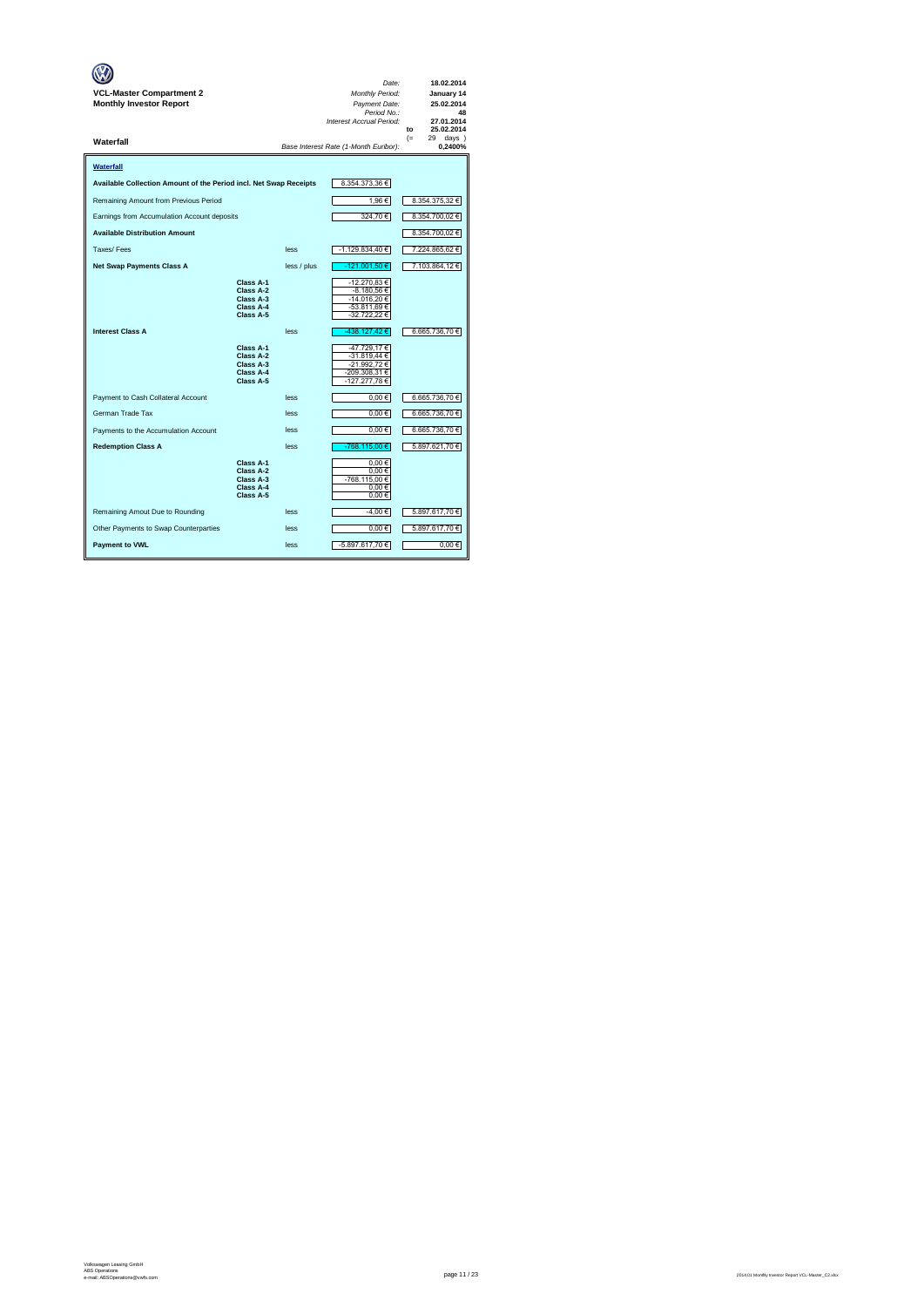

page 12 / 23 2014.01 Monthly Investor Report VCL-Master\_C2.xlsx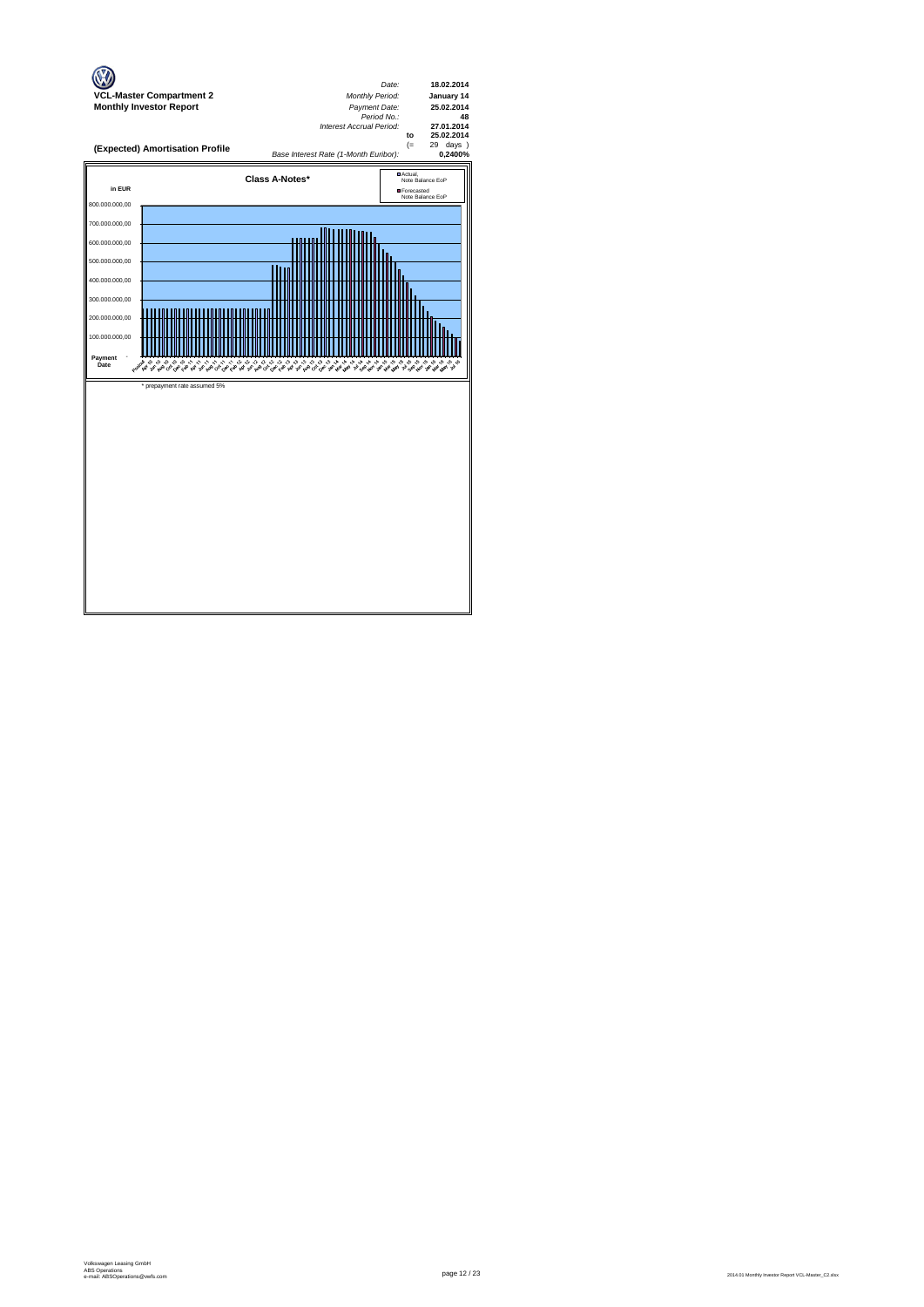

**Run Out Schedule**

*Date: Period No.: Interest Accrual Period:*

**18.02.2014 Januar 14 to 25.02.2014 27.01.2014 0,2400% 48 25.02.2014** (= 29 days)

*Base Interest Rate (1-Month Euribor):*

|                    |                                      | at the End of the current Monthly Period                                        |                                  | at the End of the current Monthly Period |                                   |                                                                        |                              |
|--------------------|--------------------------------------|---------------------------------------------------------------------------------|----------------------------------|------------------------------------------|-----------------------------------|------------------------------------------------------------------------|------------------------------|
| Monthly<br>Period  | <b>Monthly Maturity</b>              | Outst. Disc. Exp.<br><b>Rights Funding</b><br><b>Amount at Maturity</b><br>Date | Interest                         | Remaing<br>Term in<br><b>Month</b>       | <b>Monthly</b><br><b>Maturity</b> | <b>Current Outst.</b><br>Disc. Exp.<br><b>Rights Funding</b><br>Amount | Interest                     |
| 01.2014            | 1.415.734.470,15                     | 1.265.343.805,87                                                                | 150.390.664,28                   |                                          |                                   |                                                                        |                              |
| 02.2014            | 1.408.992.602,72                     | 1.258.659.943,46                                                                | 150.332.659,26                   | 1                                        | 6.741.867,43                      | 6.683.862,41                                                           | 58.005,02                    |
| 03.2014            | 1.395.149.114,32                     | 1.245.016.400,64                                                                | 150.132.713,68                   | $\overline{2}$                           | 13.843.488,40                     | 13.643.542,82                                                          | 199.945,58                   |
| 04.2014<br>05.2014 | 1.382.316.759,84<br>1.362.588.686,03 | 1.232.432.029,16<br>1.213.199.198,69                                            | 149.884.730,68<br>149.389.487,34 | 3<br>$\overline{4}$                      | 12.832.354,48<br>19.728.073,81    | 12.584.371,48<br>19.232.830,47                                         | 247.983,00<br>495.243,34     |
| 06.2014            | 1.346.987.014,23                     | 1.198.079.357,99                                                                | 148.907.656,24                   | 5                                        | 15.601.671,80                     | 15.119.840,70                                                          | 481.831,10                   |
| 07.2014            | 1.330.165.541,77                     | 1.181.872.281,96                                                                | 148.293.259,81                   | 6                                        | 16.821.472,46                     | 16.207.076,03                                                          | 614.396,43                   |
| 08.2014            | 1.308.436.541,72                     | 1.161.048.410,40                                                                | 147.388.131,32                   | $\overline{7}$                           | 21.729.000,05                     | 20.823.871,56                                                          | 905.128,49                   |
| 09.2014            | 1.283.939.077,45                     | 1.137.708.944,28                                                                | 146.230.133,17                   | 8                                        | 24.497.464,27                     | 23.339.466,12                                                          | 1.157.998,15                 |
| 10.2014            | 1.255.047.498,61                     | 1.110.334.187,09                                                                | 144.713.311.52                   | 9                                        | 28.891.578,84                     | 27.374.757,19                                                          | 1.516.821,65                 |
| 11.2014            | 1.220.638.553,36                     | 1.077.920.166,38                                                                | 142.718.386,98                   | 10                                       | 34.408.945,25                     | 32.414.020,71                                                          | 1.994.924,54                 |
| 12.2014<br>01.2015 | 1.191.438.116,67<br>1.155.838.612,04 | 1.050.553.661,02<br>1.017.404.017,09                                            | 140.884.455,65<br>138.434.594,95 | 11<br>12                                 | 29.200.436,69<br>35.599.504,63    | 27.366.505,36<br>33.149.643,93                                         | 1.833.931,33<br>2.449.860,70 |
| 02.2015            | 1.088.527.066,22                     | 955.074.027,87                                                                  | 133.453.038,35                   | 13                                       | 67.311.545,82                     | 62.329.989,22                                                          | 4.981.556,60                 |
| 03.2015            | 1.009.156.410,79                     | 881.989.450,62                                                                  | 127.166.960,17                   | 14                                       | 79.370.655,43                     | 73.084.577,25                                                          | 6.286.078,18                 |
| 04.2015            | 938.800.430,84                       | 817.547.434,53                                                                  | 121.252.996,31                   | 15                                       | 70.355.979,95                     | 64.442.016,09                                                          | 5.913.963,86                 |
| 05.2015            | 852.395.294,59                       | 738.870.091,97                                                                  | 113.525.202,62                   | 16                                       | 86.405.136,25                     | 78.677.342,56                                                          | 7.727.793,69                 |
| 06.2015            | 778.385.075,19                       | 671.870.317,88                                                                  | 106.514.757,31                   | 17                                       | 74.010.219,40                     | 66.999.774,09                                                          | 7.010.445,31                 |
| 07.2015            | 695.596.759,20                       | 597.340.077,36                                                                  | 98.256.681,84                    | 18                                       | 82.788.315,99                     | 74.530.240,52                                                          | 8.258.075,47                 |
| 08.2015            | 636.493.495,32                       | 544.427.835,15                                                                  | 92.065.660,17                    | 19<br>20                                 | 59.103.263,88                     | 52.912.242,21                                                          | 6.191.021,67                 |
| 09.2015<br>10.2015 | 570.869.395,62<br>517.885.037,06     | 486.021.698,19<br>439.138.461,61                                                | 84.847.697,43<br>78.746.575,45   | 21                                       | 65.624.099,70<br>52.984.358,56    | 58.406.136,96<br>46.883.236,58                                         | 7.217.962,74<br>6.101.121,98 |
| 11.2015            | 460.134.745,55                       | 388.316.569,63                                                                  | 71.818.175,92                    | 22                                       | 57.750.291,51                     | 50.821.891,98                                                          | 6.928.399,53                 |
| 12.2015            | 415.348.531,97                       | 349.098.202,26                                                                  | 66.250.329,71                    | 23                                       | 44.786.213,58                     | 39.218.367,37                                                          | 5.567.846,21                 |
| 01.2016            | 389.104.113.48                       | 326.269.218,60                                                                  | 62.834.894,88                    | 24                                       | 26.244.418,49                     | 22.828.983,66                                                          | 3.415.434,83                 |
| 02.2016            | 352.943.463,30                       | 294.991.081,76                                                                  | 57.952.381,54                    | 25                                       | 36.160.650,18                     | 31.278.136,84                                                          | 4.882.513,34                 |
| 03.2016            | 315.303.214,32                       | 262.619.366,05                                                                  | 52.683.848,27                    | 26                                       | 37.640.248,98                     | 32.371.715,71                                                          | 5.268.533,27                 |
| 04.2016            | 278.213.572,04                       | 230.884.627,39                                                                  | 47.328.944,65                    | 27                                       | 37.089.642,28                     | 31.734.738,66                                                          | 5.354.903,62                 |
| 05.2016<br>06.2016 | 232.588.255,01<br>193.521.853,65     | 192.081.508,13<br>159.047.099,20                                                | 40.506.746,88<br>34.474.754,45   | 28<br>29                                 | 45.625.317,03<br>39.066.401,36    | 38.803.119,26<br>33.034.408,93                                         | 6.822.197,77<br>6.031.992,43 |
| 07.2016            | 153.192.816,67                       | 125.134.285,99                                                                  | 28.058.530,68                    | 30                                       | 40.329.036,98                     | 33.912.813,21                                                          | 6.416.223,77                 |
| 08.2016            | 130.904.237,93                       | 106.497.570,84                                                                  | 24.406.667,09                    | 31                                       | 22.288.578,74                     | 18.636.715,15                                                          | 3.651.863,59                 |
| 09.2016            | 104.659.850,14                       | 84.680.021,30                                                                   | 19.979.828,84                    | 32                                       | 26.244.387,79                     | 21.817.549,54                                                          | 4.426.838,25                 |
| 10.2016            | 83.028.234,55                        | 66.801.261,20                                                                   | 16.226.973,35                    | 33                                       | 21.631.615,59                     | 17.878.760,10                                                          | 3.752.855,49                 |
| 11.2016            | 62.992.683,06                        | 50.331.626,24                                                                   | 12.661.056,82                    | 34                                       | 20.035.551,49                     | 16.469.634,96                                                          | 3.565.916,53                 |
| 12.2016            | 49.541.931,88                        | 39.331.166,45                                                                   | 10.210.765,43                    | 35                                       | 13.450.751,18                     | 11.000.459,79                                                          | 2.450.291,39                 |
| 01.2017            | 44.119.494,25                        | 34.925.827,48                                                                   | 9.193.666,77                     | 36                                       | 5.422.437,63                      | 4.405.338,97                                                           | 1.017.098,66                 |
| 02.2017<br>03.2017 | 38.021.116,34<br>32.076.645,62       | 29.999.243,87<br>25.223.455,68                                                  | 8.021.872,47<br>6.853.189,94     | 37<br>38                                 | 6.098.377,91<br>5.944.470,72      | 4.926.583,61<br>4.775.788,19                                           | 1.171.794,30<br>1.168.682,53 |
| 04.2017            | 26.153.786,33                        | 20.490.832,04                                                                   | 5.662.954,29                     | 39                                       | 5.922.859,29                      | 4.732.623,64                                                           | 1.190.235,65                 |
| 05.2017            | 19.567.777,60                        | 15.258.212,63                                                                   | 4.309.564,97                     | 40                                       | 6.586.008,73                      | 5.232.619,41                                                           | 1.353.389,32                 |
| 06.2017            | 13.088.740,88                        | 10.140.225,48                                                                   | 2.948.515,40                     | 41                                       | 6.479.036,72                      | 5.117.987,15                                                           | 1.361.049,57                 |
| 07.2017            | 8.081.983,65                         | 6.207.132,02                                                                    | 1.874.851,63                     | 42                                       | 5.006.757,23                      | 3.933.093,46                                                           | 1.073.663,77                 |
| 08.2017            | 6.787.931,45                         | 5.196.325,88                                                                    | 1.591.605,57                     | 43                                       | 1.294.052,20                      | 1.010.806,14                                                           | 283.246,06                   |
| 09.2017<br>10.2017 | 5.033.143,76                         | 3.833.425,41                                                                    | 1.199.718,35                     | 44<br>45                                 | 1.754.787,69                      | 1.362.900,47                                                           | 391.887,22                   |
| 11.2017            | 3.723.418,70<br>2.444.232,09         | 2.822.484,89<br>1.840.482,34                                                    | 900.933,81<br>603.749,75         | 46                                       | 1.309.725,06<br>1.279.186,61      | 1.010.940,52<br>982.002,55                                             | 298.784,54<br>297.184,06     |
| 12.2017            | 1.594.214,53                         | 1.190.904,02                                                                    | 403.310,51                       | 47                                       | 850.017,56                        | 649.578,32                                                             | 200.439,24                   |
| 01.2018            | 1.318.738,59                         | 981.846,81                                                                      | 336.891,78                       | 48                                       | 275.475,94                        | 209.057,21                                                             | 66.418,73                    |
| 02.2018            | 1.072.870,80                         | 796.359,33                                                                      | 276.511,47                       | 49                                       | 245.867,79                        | 185.487,48                                                             | 60.380,31                    |
| 03.2018            | 929.809,57                           | 689.015,14                                                                      | 240.794,43                       | 50                                       | 143.061,23                        | 107.344,19                                                             | 35.717,04                    |
| 04.2018            | 684.368,20                           | 505.721,05                                                                      | 178.647,15                       | 51                                       | 245.441,37                        | 183.294,09                                                             | 62.147,28                    |
| 05.2018            | 357.128,19                           | 262.998,85                                                                      | 94.129,34                        | 52                                       | 327.240,01                        | 242.722,20                                                             | 84.517,81                    |
| 06.2018<br>07.2018 | 92.191,34                            | 67.628,67                                                                       | 24.562,67                        | 53<br>54                                 | 264.936,85<br>92.191,34           | 195.370,18                                                             | 69.566,67                    |
| 08.2018            | $\blacksquare$                       | $\blacksquare$                                                                  |                                  | 55                                       |                                   | 67.628,67                                                              | 24.562,67                    |
| 09.2018            | $\sim$                               | ÷.                                                                              | $\tilde{\phantom{a}}$            | 56                                       | $\blacksquare$                    | $\overline{\phantom{a}}$                                               | $\overline{\phantom{a}}$     |
| 10.2018            | $\blacksquare$                       | $\blacksquare$                                                                  | $\blacksquare$                   | 57                                       | $\overline{\phantom{a}}$          | $\overline{\phantom{a}}$                                               | $\overline{\phantom{a}}$     |
| 11.2018            | $\blacksquare$                       | $\blacksquare$                                                                  | $\overline{\phantom{a}}$         | 58                                       | $\overline{\phantom{a}}$          | $\overline{\phantom{a}}$                                               | $\overline{\phantom{a}}$     |
| 12.2018            | $\blacksquare$                       | $\blacksquare$                                                                  | $\frac{1}{2}$                    | 59                                       | $\overline{\phantom{a}}$          | $\overline{\phantom{a}}$                                               | $\overline{\phantom{a}}$     |
| 01.2019            |                                      | $\overline{\phantom{a}}$                                                        |                                  | 60                                       |                                   |                                                                        |                              |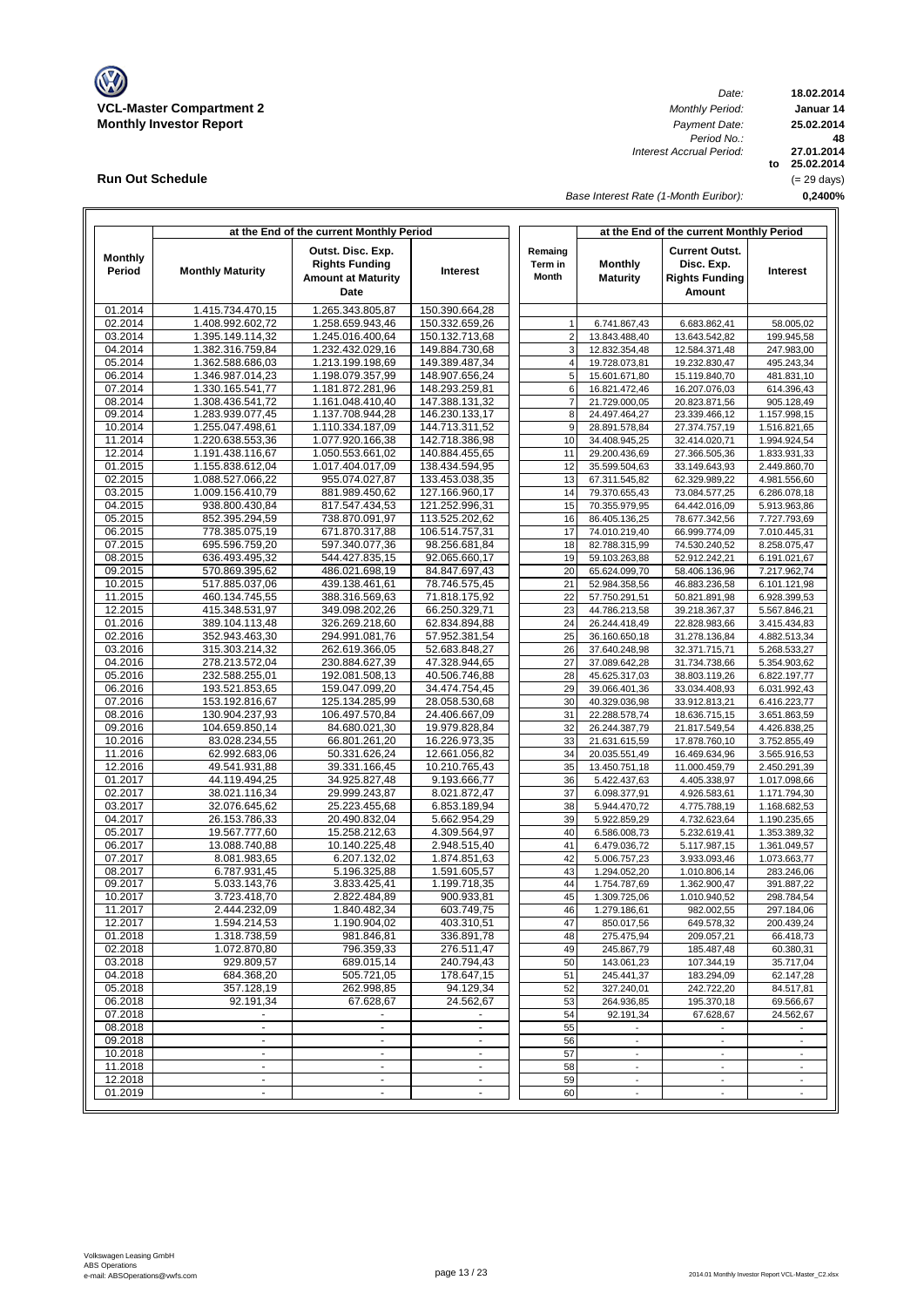| <b>OZ</b>                       |
|---------------------------------|
| <b>VCL-Master Compartment 2</b> |
| <b>Monthly Investor Report</b>  |

| $\mathbf{w}$                    | Date:                                 |    |    | 18.02.2014 |
|---------------------------------|---------------------------------------|----|----|------------|
| <b>VCL-Master Compartment 2</b> | <b>Monthly Period:</b>                |    |    | January 14 |
| <b>Monthly Investor Report</b>  | Payment Date:                         |    |    | 25.02.2014 |
|                                 | Period No.:                           |    |    | 48         |
|                                 | Interest Accrual Period:              |    |    | 27.01.2014 |
| Information Regarding the       |                                       |    | to | 25.02.2014 |
| <b>Expectancy Rights Pool -</b> |                                       | (≕ | 29 | days )     |
| <b>Outstanding Contracts</b>    | Base Interest Rate (1-Month Euribor): |    |    | 0.2400%    |

|                                           |                                 |                            |                          | <b>Type of Vehicles</b> |                          |                      |                          |                               |                          |
|-------------------------------------------|---------------------------------|----------------------------|--------------------------|-------------------------|--------------------------|----------------------|--------------------------|-------------------------------|--------------------------|
| <b>Outstanding Expectancy Rights Pool</b> | <b>Reporting Period - Total</b> |                            |                          | <b>New Vehicles</b>     |                          | <b>Used Vehicles</b> |                          | <b>Demonstration Vehicles</b> |                          |
|                                           |                                 |                            | Outstanding              |                         | Outstanding              |                      | Outstanding              |                               | Outstanding              |
|                                           |                                 | <b>Outstanding Nominal</b> | <b>Discounted</b>        |                         | <b>Discounted</b>        |                      | Discounted               |                               | <b>Discounted</b>        |
|                                           | No. of                          | <b>Expectancy Rights</b>   | <b>Expectancy Rights</b> | No. of                  | <b>Expectancy Rights</b> | No. of               | <b>Expectancy Rights</b> | No. of                        | <b>Expectancy Rights</b> |
|                                           | Contracts                       | <b>Funding Amount</b>      | <b>Funding Amount</b>    | Contracts               | <b>Funding Amount</b>    | Contracts            | <b>Funding Amount</b>    | Contracts                     | <b>Funding Amount</b>    |
| Initial Balance at Poolcut                | 40.937                          | 524.154.129.71             | 431.057.042.44           | 37.861                  | 395.059.489.11           | 2.057                | 22.320.167.68            | 1.019                         | 13.677.385,65            |
| Balance at the Beginning of the Period    | 106.991                         | 424.568.311.03<br>€        | € 1.266.453.616.83       | 102.178                 | 1.204.826.918.50         | 1.914                | 24.445.616.53            | 2.899                         | 37.181.081,80            |
| Balance at the End of the Period - before |                                 |                            |                          |                         |                          |                      |                          |                               |                          |
| origination of add. Expectancy Rights     | 106.327                         | .415.734.470.15<br>€       | € 1.265.343.805.87       | 101.564                 | 1.203.957.759.64<br>⊨    | 1.888                | 24.241.683.72            | 2.875                         | 37.144.362.51            |
| Top-Up of the Monthly Period              | $\sim$                          |                            |                          |                         |                          |                      |                          |                               |                          |
| at the End of the Period                  | 106.327                         | .415.734.470.15<br>⊨       | € 1.265.343.805.87       | 101.564                 | .203.957.759.64          | 1.888                | 24.241.683.72            | 2.875                         | 37.144.362.51            |

|                                                                |           |   |                            |   |                          | Type of Vehicles    |                          |                      |                   |                          |                               |                          |
|----------------------------------------------------------------|-----------|---|----------------------------|---|--------------------------|---------------------|--------------------------|----------------------|-------------------|--------------------------|-------------------------------|--------------------------|
| Status of the Contracts at the End of the Period, after Top-Up |           |   |                            |   |                          | <b>New Vehicles</b> |                          | <b>Used Vehicles</b> |                   |                          | <b>Demonstration Vehicles</b> |                          |
|                                                                |           |   |                            |   | Outstanding              |                     | Outstanding              |                      |                   | Outstanding              |                               | Outstanding              |
|                                                                |           |   | <b>Outstanding Nominal</b> |   | <b>Discounted</b>        |                     | <b>Discounted</b>        |                      | <b>Discounted</b> |                          |                               | <b>Discounted</b>        |
|                                                                | No. of    |   | <b>Expectancy Rights</b>   |   | <b>Expectancy Rights</b> | No. of              | <b>Expectancy Rights</b> | No. of               |                   | <b>Expectancy Rights</b> | No. of                        | <b>Expectancy Rights</b> |
|                                                                | Contracts |   | <b>Funding Amount</b>      |   | <b>Funding Amount</b>    | Contracts           | <b>Funding Amount</b>    | Contracts            |                   | <b>Funding Amount</b>    | Contracts                     | <b>Funding Amount</b>    |
| Current                                                        | 104.462   |   | € 1.392.168.629,20         |   | 1.244.142.654.13         | 99.845              | € 1.184.578.309,03       | 1.817                |                   | 23.442.739,56            | 2.800                         | 36.121.605,54            |
| Delinquent*                                                    | 1.460     |   | 18.327.640,48              | € | 16.480.503,85            | 1.346               | 15.158.969,20            | 53                   |                   | 539.783,98               | 61                            | 781.750,67               |
| Terminated                                                     | 405       |   | 5.238.200,47               | € | 4.720.647,89             | 373                 | 4.220.481,41             | 18                   | €                 | 259.160,18               | 14                            | 241.006,30               |
| End of Term - Paid in Full                                     | 35.502    |   |                            |   |                          | 33.147              | $\overline{\phantom{a}}$ | 1.593                |                   | $\overline{\phantom{0}}$ | 762                           |                          |
| Early Settlement - Paid in Full                                | 8.933     |   |                            |   |                          | 7.840               | $\overline{\phantom{a}}$ | 644                  |                   | $\overline{\phantom{a}}$ | 449                           |                          |
|                                                                | 150.762   |   | € 1.415.734.470,15         |   | € 1.265.343.805.87       | 142.551             | 1.203.957.759.64         | 4.125                |                   | 24.241.683,72            | 4.086                         | 37.144.362,51            |
| *delinquent in terms of Instalments sold to Compartment 1      |           |   |                            |   |                          |                     |                          |                      |                   |                          |                               |                          |
|                                                                |           |   |                            |   |                          |                     |                          |                      |                   |                          |                               |                          |
|                                                                |           |   |                            |   |                          |                     |                          |                      |                   |                          |                               |                          |
|                                                                |           |   | <b>Poolcut</b>             |   | <b>Reporting Period</b>  |                     |                          |                      |                   |                          |                               |                          |
| <b>Minimum</b> Remaining Term in months                        |           |   |                            |   |                          |                     |                          |                      |                   |                          |                               |                          |
| <b>Maximum</b> Remaining Term in months                        |           |   | 60                         |   | 54                       |                     |                          |                      |                   |                          |                               |                          |
| Weighted Average Remaining Term in months                      |           |   | 33,65                      |   | 19,06                    |                     |                          |                      |                   |                          |                               |                          |
| <b>Seasoning in months</b>                                     |           |   | 3,36                       |   | 20,46                    |                     |                          |                      |                   |                          |                               |                          |
| <b>Average Discounted Balance per Contract</b>                 |           | € | 10.529,77                  | € | 11.900,49                |                     |                          |                      |                   |                          |                               |                          |
|                                                                |           |   |                            |   |                          |                     |                          |                      |                   |                          |                               |                          |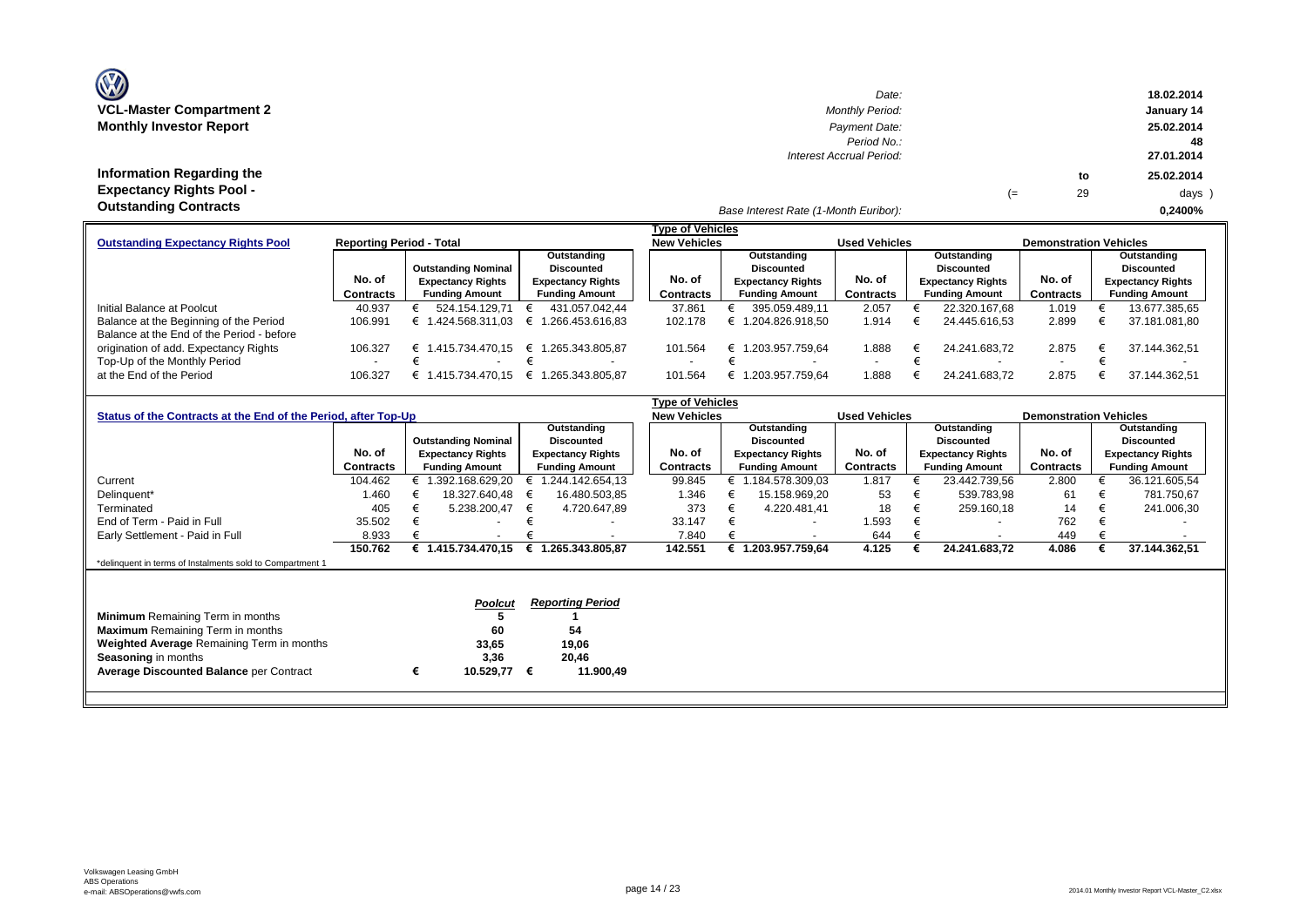|                                                                                                                             | Date:                                                                    | 18.02.2014                     |
|-----------------------------------------------------------------------------------------------------------------------------|--------------------------------------------------------------------------|--------------------------------|
| <b>VCL-Master Compartment 2</b>                                                                                             | <b>Monthly Period:</b>                                                   | January 14                     |
| <b>Monthly Investor Report</b>                                                                                              | Payment Date:                                                            | 25.02.2014                     |
|                                                                                                                             | Period No.:                                                              | 48                             |
|                                                                                                                             | Interest Accrual Period:                                                 | 27.01.2014                     |
|                                                                                                                             |                                                                          | 25.02.2014<br>to               |
| <b>Early Settlements/ Collections</b>                                                                                       |                                                                          | 29 days )<br>$(=$              |
|                                                                                                                             | Base Interest Rate (1-Month Euribor):                                    | 0,2400%                        |
|                                                                                                                             |                                                                          |                                |
| <b>Early Settlements</b>                                                                                                    |                                                                          |                                |
|                                                                                                                             | <b>No. of Contracts</b>                                                  | Amount                         |
| <b>Early Settlements of the Monthly Period</b>                                                                              |                                                                          |                                |
| Thereof > Terminations due to insured Events                                                                                | 61                                                                       | 713.222,08 €                   |
| > Terminations due to Insolvency<br>> Terminations not due to Insolvency                                                    | 56<br>245                                                                | 667.890,45 €<br>3.094.569,48 € |
| > Partial Settlements due to Contract Changes                                                                               |                                                                          | - €                            |
|                                                                                                                             | 362                                                                      | 4.475.682,01 €                 |
| > Cancellation of Early Settlements from Previous Periods                                                                   | ٠                                                                        | 72.562,08 €                    |
| > Repayment of Interests Due to Contract Settlement                                                                         |                                                                          | €                              |
| <b>Total Settlements</b>                                                                                                    | 362                                                                      | 4.548.244,09 €                 |
| (Nominal Expectancy Rights Funding Amount)                                                                                  |                                                                          | $(0.000, 00 \in)$              |
|                                                                                                                             |                                                                          |                                |
|                                                                                                                             |                                                                          |                                |
| <b>Monthly Collections (Principal + Interest)</b>                                                                           |                                                                          |                                |
|                                                                                                                             | <b>No. of Contracts</b>                                                  | Amount                         |
| <b>Expectancy Rights Receivables of the Monthly Period</b>                                                                  | 150.762                                                                  | 3.806.129,27 €                 |
| Thereof > Payments by Lessee/Dealer (nominal)                                                                               |                                                                          | 3.806.129,27 €                 |
| > Payments by VWL (nominal)                                                                                                 |                                                                          | €                              |
|                                                                                                                             |                                                                          |                                |
| <b>Early Settlements of Discounted Expectancy Rights Funding</b>                                                            | 362                                                                      | 4.548.244,09 €                 |
| Amount of the Monthly Period<br>Thereof > Payments by Lessee/ Prepayments of the Monthly Period                             |                                                                          | 4.548.244,09 €                 |
| > Early Settlements not paid                                                                                                |                                                                          | €                              |
|                                                                                                                             |                                                                          |                                |
|                                                                                                                             |                                                                          |                                |
|                                                                                                                             | <b>Current Prepayment Rate</b><br><b>Total Collections of the Period</b> | 4,21%<br>8.354.373,36 €        |
|                                                                                                                             |                                                                          |                                |
|                                                                                                                             |                                                                          |                                |
| <b>Calculation of Additional Expectancy Rights</b>                                                                          |                                                                          |                                |
| <b>Total Collections of the Period</b>                                                                                      |                                                                          | 8.354.373,36 €                 |
| Plus: Remaining Amount from Previous Period                                                                                 |                                                                          | 1.96€                          |
| Plus: Earnings from Accumulation Account deposits                                                                           |                                                                          | 324,70€                        |
| <b>Available Distribution Amount</b>                                                                                        |                                                                          | 8.354.700,02€                  |
|                                                                                                                             |                                                                          |                                |
| Less: (Pos 1 - 10) of the Waterfall                                                                                         |                                                                          | 2.457.078,32 €                 |
| Payments to the accumulation account (Pos.10) of the Waterfall                                                              |                                                                          | €                              |
|                                                                                                                             |                                                                          |                                |
| Targeted Additional Purchase Amount from Waterfall                                                                          |                                                                          | €                              |
|                                                                                                                             |                                                                          |                                |
|                                                                                                                             |                                                                          | €                              |
| Targeted Aggregate Discounted Lease Balance for Issuance of new Notes<br>Aggregate Discounted Lease Balance Increase Amount |                                                                          | €                              |
|                                                                                                                             |                                                                          |                                |
| Additional Expectancy Rights purchased (Top Up)                                                                             |                                                                          | €                              |
|                                                                                                                             |                                                                          |                                |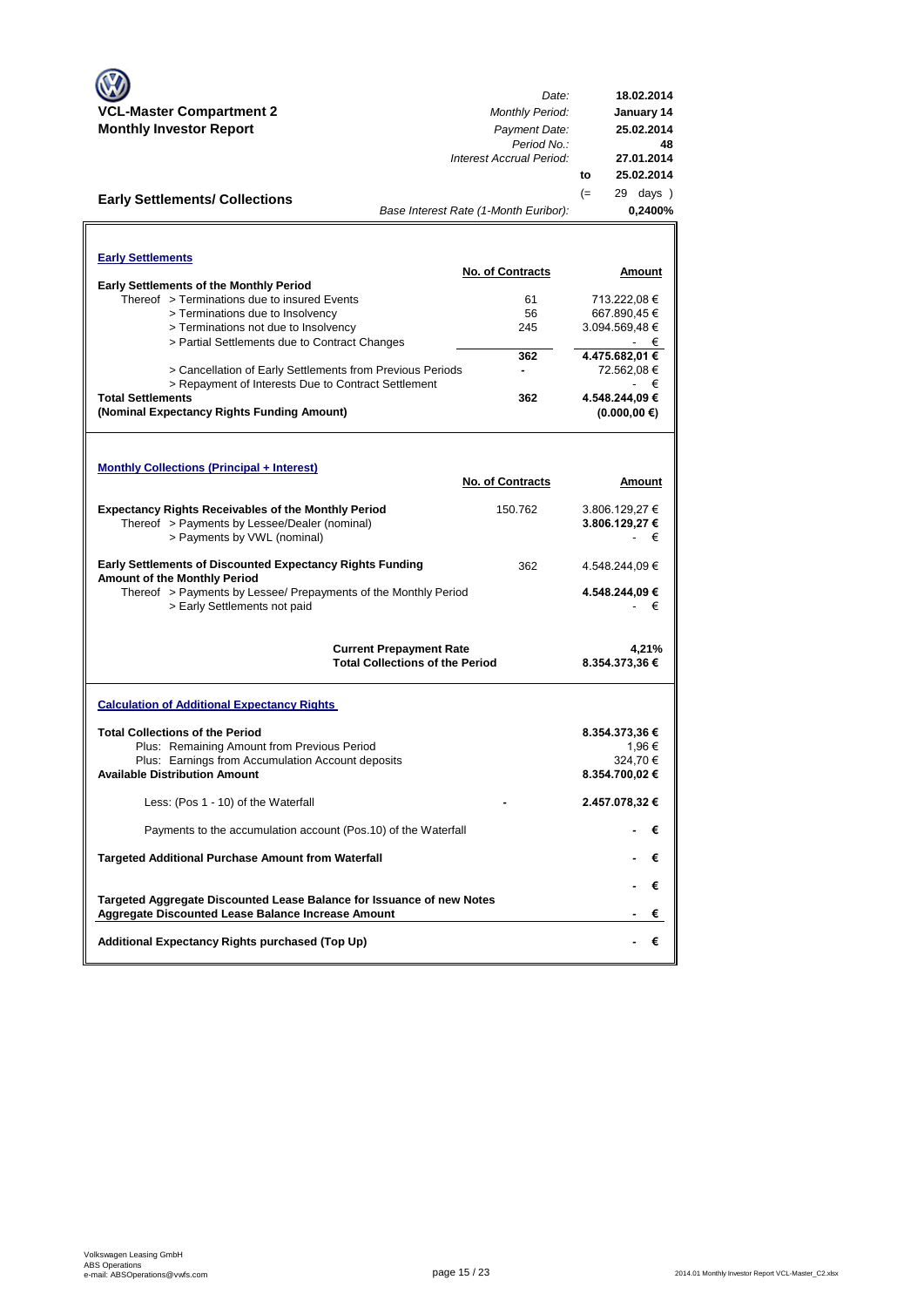| O                               | Date:                                 |      | 18.02.2014 |
|---------------------------------|---------------------------------------|------|------------|
| <b>VCL-Master Compartment 2</b> | <b>Monthly Period:</b>                |      | January 14 |
| <b>Monthly Investor Report</b>  | Payment Date:                         |      | 25.02.2014 |
|                                 | Period No.:                           |      | 48         |
| Information regarding the       | Interest Accrual Period:              |      | 27.01.2014 |
| <b>Expectancy Rights Pool -</b> |                                       | to   | 25.02.2014 |
|                                 |                                       | $(=$ | 29 days    |
| <b>Remaining Pool Data</b>      | Base Interest Rate (1-Month Euribor): |      | 0.2400%    |

|           | Distribution of Expectancy Rights by Lessee/ Contract |        |                              |           |                                 |            |           |                         |                    |                      |                    |           |                               |
|-----------|-------------------------------------------------------|--------|------------------------------|-----------|---------------------------------|------------|-----------|-------------------------|--------------------|----------------------|--------------------|-----------|-------------------------------|
|           |                                                       |        |                              |           |                                 |            |           | <b>Type of Vehicles</b> |                    |                      |                    |           |                               |
| Poolcut   |                                                       |        |                              |           | End of Reporting Period - Total |            |           | <b>New Vehicles</b>     |                    | <b>Used Vehicles</b> |                    |           | <b>Demonstration Vehicles</b> |
|           |                                                       |        | <b>Distribution of Lease</b> |           |                                 |            |           |                         |                    |                      |                    |           |                               |
| No. of    | <b>Discounted Amounts</b>                             |        | Contracts by Lessee/         | No. of    | <b>Discounted Balance</b>       |            | change in | No. of                  | Discounted Balance | No. of               | Discounted Balance | No. at    | Discounted Balance            |
| Contracts | Not Yet Due in EUR % of Total                         |        | Contract                     | Contracts | Not Yet Due in EUR              | % of Total |           | Contracts               | Not Yet Due in EUR | Contracts            | Not Yet Due in EUR | Contracts | Not Yet Due in EUR            |
| 21.510    | 238.249.962.68<br>- 16                                | 55.27% |                              | 52.554    | 663.656.165.74                  | 52.45%     | $-2.82%$  | 48.658                  | 611.867.265.16     | 1.522                | 20.611.655.88      | 2.374     | 31.177.244.70                 |
|           |                                                       |        |                              |           |                                 |            |           |                         |                    |                      |                    |           |                               |

|           |   |                           |            | <b>Distribution of Expectancy Rights by Discounted Amounts</b> |           |            |                                        |            |           |                                                |   |                           |                      |          |                           |                               |    |                           |
|-----------|---|---------------------------|------------|----------------------------------------------------------------|-----------|------------|----------------------------------------|------------|-----------|------------------------------------------------|---|---------------------------|----------------------|----------|---------------------------|-------------------------------|----|---------------------------|
| Poolcut   |   |                           |            |                                                                |           |            | <b>End of Reporting Period - Total</b> |            |           | <b>Type of Vehicles</b><br><b>New Vehicles</b> |   |                           | <b>Used Vehicles</b> |          |                           | <b>Demonstration Vehicles</b> |    |                           |
| No. of    |   | <b>Discounted Amounts</b> |            |                                                                | No. of    |            | <b>Discounted Amounts</b>              |            | change in | No. of                                         |   | <b>Discounted Balance</b> | No. of               |          | <b>Discounted Balance</b> | No. of                        |    | <b>Discounted Balance</b> |
| Contracts |   | Not Yet Due in EUR        | % of Total | <b>Discounted Amount</b>                                       | Contracts |            | Not Yet Due in EUR                     | % of Total | %         | Contracts                                      |   | Not Yet Due in EUR        | Contracts            |          | Not Yet Due in EUR        | Contracts                     |    | Not Yet Due in EUR        |
| 4.059     |   | 16.290.965.42             | 3.78%      | Up to Euro 5,000                                               | 6.496     |            | 27.272.701.60                          | 2,16%      | $-1,62%$  | 5.979                                          |   | 25.269.311.99             | 194                  | €        | 715.433.97                | 323                           |    | 1.287.955.64              |
| 18,685    |   | 139.854.158.59            | 32.44%     | Up to Euro 10,000                                              | 42.973    | €          | 330.623.014.65                         | 26.13%     | $-6.32%$  | 41.310                                         |   | 318.252.635.07            | 660                  | €        | 4.931.384.40              | 1.003                         |    | 7.438.995.18              |
| 11.339    |   | 137.734.335.14            | 31.95%     | Up to Euro 15,000                                              | 32.185    | $\epsilon$ | 391.402.275,08                         | 30.93%     | $-1,02%$  | 31.174                                         |   | 379.074.506,21            | 393                  | €        | 4.775.093.61              | 618                           | ∣€ | 7.552.675.26              |
| 4.439     |   | 75.803.145.89             | 17.59%     | Up to Euro 20,000                                              | 13,436    |            | 230.109.145.55                         | 18.19%     | 0.60%     | 12,782                                         |   | 218.732.046.18            | 261                  | €        | 4.585.624.35              | 393                           |    | 6.791.475.02              |
| 1.579     |   | 34.744.057.11             | 8,06%      | Up to Euro 25,000                                              | 6.408     |            | 142.641.945.49                         | 11.27%     | 3.21%     | 5,863                                          |   | 130.446.094.16            | 260                  |          | 5.822.655.38              | 285                           |    | 6.373.195.95              |
| 464       |   | 12.518.368.05             | 2.90%      | Up to Euro 30,000                                              | 3.190     | €          | 86.646.741.27                          | 6.85%      | 3.94%     | 2.936                                          |   | 79.761.714.17             | 96                   |          | 2.572.953.41              | 158                           |    | 4.312.073.69              |
| 184       |   | 5.931.016.33              | 1.38%      | Up to Euro 35,000                                              | 1.137     | €          | 36.363.975.41                          | 2.87%      | 1.50%     | 1.059                                          |   | 33.842.620.37             | 18                   | $\vdash$ | 581.297.81                | 60                            |    | 1.940.057.23              |
| 69        |   | 2.570.067.20              | 0.60%      | Up to Euro 40,000                                              | 325       | €          | 12.034.657.47                          | 0.95%      | 0.35%     | 301                                            |   | 11.142.585.60             |                      | €        | 147.433.69                | 20                            |    | 744,638.18                |
| 53        |   | 2.236.865.99              | 0,52%      | Up to Euro 45,000                                              | 106       | €          | 4.460.204.18                           | 0.35%      | $-0.17%$  | 98                                             |   | 4.121.569.88              |                      | €        |                           | 8                             |    | 338.634.30                |
| 38        |   | 1.795.920.82              | 0.42%      | Up to Euro 50,000                                              | 35        | €          | 1.631.396.32                           | 0.13%      | $-0.29%$  | 31                                             |   | 1.442.650.05              |                      | €        | 49.229.32                 | $\overline{a}$                | €  | 139.516.95                |
| 14        | € | 733.459.79                | 0.17%      | Up to Euro 55,000                                              | 13        | €          | 684.014.34                             | 0,05%      | $-0,12%$  | 11                                             |   | 579.267.75                | $\blacksquare$       | €        |                           |                               |    | 104.746.59                |
| 6         |   | 342.197.52                | 0.08%      | Up to Euro 60,000                                              | 6         |            | 343.271.98                             | 0.03%      | $-0.05%$  | 5                                              |   | 286.862.19                |                      |          |                           |                               |    | 56,409.79                 |
|           |   | 433.802.02                | 0.10%      | Up to Euro 65,000                                              | 8         | €          | 503.898.52                             | 0.04%      | $-0.06%$  | 6                                              |   | 379.332.01                |                      | €        | 60,577.78                 |                               |    | 63.988.73                 |
|           |   | 68.682.57                 | 0.02%      | Up to Euro 70,000                                              | 5         | €          | 338,148.85                             | 0.03%      | 0.01%     |                                                |   | 338.148.85                | $\sim$               |          |                           |                               |    |                           |
|           |   |                           | 0.00%      | Up to Euro 75,000                                              |           |            | 212.568.61                             | 0.02%      | 0.02%     | ٩                                              |   | 212.568.61                |                      |          |                           |                               |    |                           |
|           |   |                           | 0.00%      | More th. Euro 75,000                                           |           |            | 75.846.55                              | 0.01%      | 0.01%     |                                                |   | 75.846.55                 |                      |          |                           | $\overline{\phantom{a}}$      |    |                           |
| 40.937    |   | 431.057.042.44            | 100.00%    | <b>Total</b>                                                   | 106.327   |            | 265.343.805.87€                        | 100.00%    | 0.00%     | 101.564                                        | € | 1.203.957.759.64          | 1.888                |          | 24.241.683.72             | 2.875                         |    | 37.144.362.51             |

14.170 € 139.053.925,98 32.26% - 2.10 = 39.576 € 447.885.721,96 35,40% 3,14% 38.779 € 439.106.342,31 = 328 € 3.248.645.64 = 469 € 5.529.734,01<br>2.551 € 2.501.463.44 5,80% - 11 -20 = 8.447 € 92.103.02,807 7,28% 1,47% 8.403 499 € 6.379.700,39 1,48% **> 50** 488 € 4.989.928,15 0,39% -1,09% 488 € 4.989.928,15 - € - - € -  **40.937 431.057.042,44 € 100,00% Total 106.327 € 1.265.343.805,87 100,00% 0,00% 101.564 € 1.203.957.759,64 1.888 € 24.241.683,72 2.875 € 37.144.362,51**

| <b>Contract Term</b> |                           |            |                               |           |                                        |         |           |                          |            |                           |                          |                           |                          |                               |   |                           |
|----------------------|---------------------------|------------|-------------------------------|-----------|----------------------------------------|---------|-----------|--------------------------|------------|---------------------------|--------------------------|---------------------------|--------------------------|-------------------------------|---|---------------------------|
|                      |                           |            |                               |           |                                        |         |           | <b>Type of Vehicles</b>  |            |                           |                          |                           |                          |                               |   |                           |
| Poolcut              |                           |            |                               |           | <b>End of Reporting Period - Total</b> |         |           | <b>New Vehicles</b>      |            |                           | <b>Used Vehicles</b>     |                           |                          | <b>Demonstration Vehicles</b> |   |                           |
| No. of               | <b>Discounted Amounts</b> | in % of    |                               | No. of    | <b>Discounted Amounts</b>              | in % of | change in | No. of                   |            | <b>Discounted Balance</b> | No. of                   | <b>Discounted Balance</b> |                          | No. of                        |   | <b>Discounted Balance</b> |
| Contracts            | Not Yet Due               | Total      | <b>Contract Term in Month</b> | Contracts | Not Yet Due                            | Total   | %         | Contracts                |            | Not Yet Due in EUR        | Contracts                | Not Yet Due in EUR        |                          | Contracts                     |   | Not Yet Due in EUR        |
|                      |                           | 0.00%      | 9                             |           | €<br>$\blacksquare$                    | 0.00%   | 0.00%     | $\sim$                   | €          | . .                       | $\overline{\phantom{a}}$ | €                         | $\overline{\phantom{a}}$ | ٠                             | € | $\sim$                    |
| 1.705                | 26.318.834.50             | 6.11%      | 12                            |           | 32.496.45                              | 0.00%   | $-6.10%$  | $\overline{2}$           |            | 10.089.20                 |                          |                           | 9.417.88                 |                               | € | 12.989.37                 |
| 144 $f$              | 1.605.380.44              | 0.37%      | 18                            | 17        | 242.153.76<br>€                        | 0.02%   | $-0.35%$  | 17                       | €          | 242.153.76                | $\overline{\phantom{a}}$ | €                         |                          | $\overline{\phantom{a}}$      | € |                           |
|                      | $0 \in$                   | 0.00%      | 22                            |           | €                                      | 0.00%   | 0.00%     | $\overline{\phantom{a}}$ | €          |                           | $\sim$                   | €                         |                          | $\overline{\phantom{a}}$      | € |                           |
| 3.008                | 33.211.759.80<br>€        | 7.70%      | 24                            | 2,890     | €<br>36.570.645.21                     | 2.89%   | $-4.81%$  | 2.791                    | €          | 35.450.461.20             | 71                       | €<br>638,668.02           |                          | 28                            | € | 481.515,99                |
|                      | 14,656.28                 | 0.00%      | 26                            |           |                                        | 0.00%   | 0.00%     | $\sim$                   | €          | ٠                         | $\blacksquare$           | €                         |                          | $\overline{\phantom{a}}$      | € |                           |
|                      |                           | 0.00%      | 27                            |           | $\overline{\phantom{a}}$               | 0.00%   | 0.00%     | $\overline{\phantom{a}}$ |            |                           | $\blacksquare$           |                           |                          | ٠                             |   |                           |
|                      | 25,798.66                 | 0.01%      | 28                            |           | $\blacksquare$                         | 0.00%   | $-0,01%$  | $\sim$                   | €          | ٠                         | $\overline{\phantom{a}}$ | €                         |                          | ٠                             | € |                           |
|                      | €                         | 0.00%      | 29                            |           | €                                      | 0.00%   | 0.00%     | $\overline{\phantom{a}}$ | €          |                           | $\overline{\phantom{a}}$ | €                         |                          | ٠                             | € |                           |
| 841                  | 8.867.877.12<br>€         | 2.06%      | 30                            | 1.383     | €<br>16.843.913.68                     | 1.33%   | $-0.73%$  | 1.346                    | €          | 16.367.193.73             | 26                       | €<br>289.244.07           |                          | 11                            | € | 187,475,88                |
|                      |                           | 0.00%      | 33                            |           | 6.988.77<br>€                          | 0.00%   | 0.00%     |                          | €          | 6.988.77                  | $\blacksquare$           | €                         |                          | ٠                             | € |                           |
|                      |                           | 0.00%      | 32                            |           |                                        | 0.00%   | 0.00%     |                          |            | ٠                         | $\sim$                   |                           |                          | ٠                             |   |                           |
|                      | 23,760.26                 | 0.01%      | 34                            |           | €                                      | 0.00%   | $-0.01%$  |                          | €          |                           | $\overline{\phantom{a}}$ | €                         |                          | ٠                             | € |                           |
|                      |                           | 0.00%      | 35                            | F         | €<br>64.068.69                         | 0.01%   | 0.01%     | 6                        | €          | 64.068.69                 | $\overline{\phantom{a}}$ | €                         |                          | $\overline{\phantom{a}}$      | € |                           |
| 23.31                | 268.681.076.87            | 62.33%     | 36                            | 61.819    | €<br>819.392.592.16                    | 64.76%  | 2.43%     | 59.141                   | €          | 778.528.152.31            | 1.264                    | €<br>18.782.893.62        |                          | 1.414                         | € | 22.081.546.23             |
|                      |                           | 0.00%      | 38                            |           |                                        | 0.00%   | 0.00%     | $\sim$                   |            |                           | $\blacksquare$           |                           |                          | $\sim$                        |   |                           |
|                      |                           | 0.00%      | 39                            |           | €                                      | 0.00%   | 0.00%     | $\sim$                   | €          |                           | $\sim$                   | €                         |                          | $\overline{\phantom{a}}$      | € |                           |
| 736 €                | 6.731.434.49              | 1.56%      | 42                            | 1.602     | $\epsilon$<br>18.061.645.01            | 1.43%   | $-0.13%$  | 1.488                    | $\epsilon$ | 16,790,375,29             | 68                       | €<br>680.427.10           |                          | 46                            | € | 590.842.62                |
|                      |                           | $-100.00%$ | 44                            |           | €<br>10,004.83                         | 0.00%   | 100.00%   |                          | €          | 10.004.83                 | $\sim$                   | €                         |                          | $\overline{\phantom{a}}$      | € |                           |
|                      |                           | 0.00%      | 45                            |           | $\blacksquare$                         | 0.00%   | 0.00%     | $\sim$                   | €          | ٠                         | $\blacksquare$           |                           |                          | $\overline{\phantom{a}}$      |   |                           |
|                      |                           | 0.00%      | 46                            |           | $\overline{\phantom{a}}$               | 0.00%   | 0.00%     | $\overline{\phantom{a}}$ |            |                           | $\sim$                   |                           |                          |                               |   |                           |
|                      |                           | 0.00%      | 47                            |           |                                        | 0.00%   | 0.00%     |                          | €          |                           | $\sim$                   | €                         |                          | ÷                             | € |                           |
| 9.500                | 75.513.203.89             | 17.52%     | 48                            | 33.081    | €<br>332.786.556.30                    | 26.30%  | 8.78%     | 31.577                   | €          | 317.431.193.80            | 398                      | €<br>3.351.999.20         |                          | 1.106                         | € | 12.003.363.30             |
| 777                  | 4.733.423.19<br>€         | 1.10%      | 54                            | 1.987     | €<br>14.868.012.96                     | 1.18%   | 0.08%     | 1.819                    | €          | 13.579.481.81             | 41                       | €<br>363.988.26           |                          | 127                           | € | 924.542.89                |
| 905                  | 5.329.836.94              | 1.24%      | 60                            | 3,536     | 26.464.728,05                          | 2.09%   | 0.86%     | 3.375                    |            | 25.477.596.25             | 19                       | €<br>125.045,57           |                          | 142                           |   | 862.086.23                |
| 40,937               | 431.057.042.44            | 0.00%      | <b>Total</b>                  | 106,327   | 1.265.343.805.87€                      | 100.00% | 100.00%   | 101.564                  |            | 1.203.957.759.64          | 1,888                    | 24.241.683.72             |                          | 2.875                         |   | 37.144.362.51             |
|                      |                           |            |                               |           |                                        |         |           |                          |            |                           |                          |                           |                          |                               |   |                           |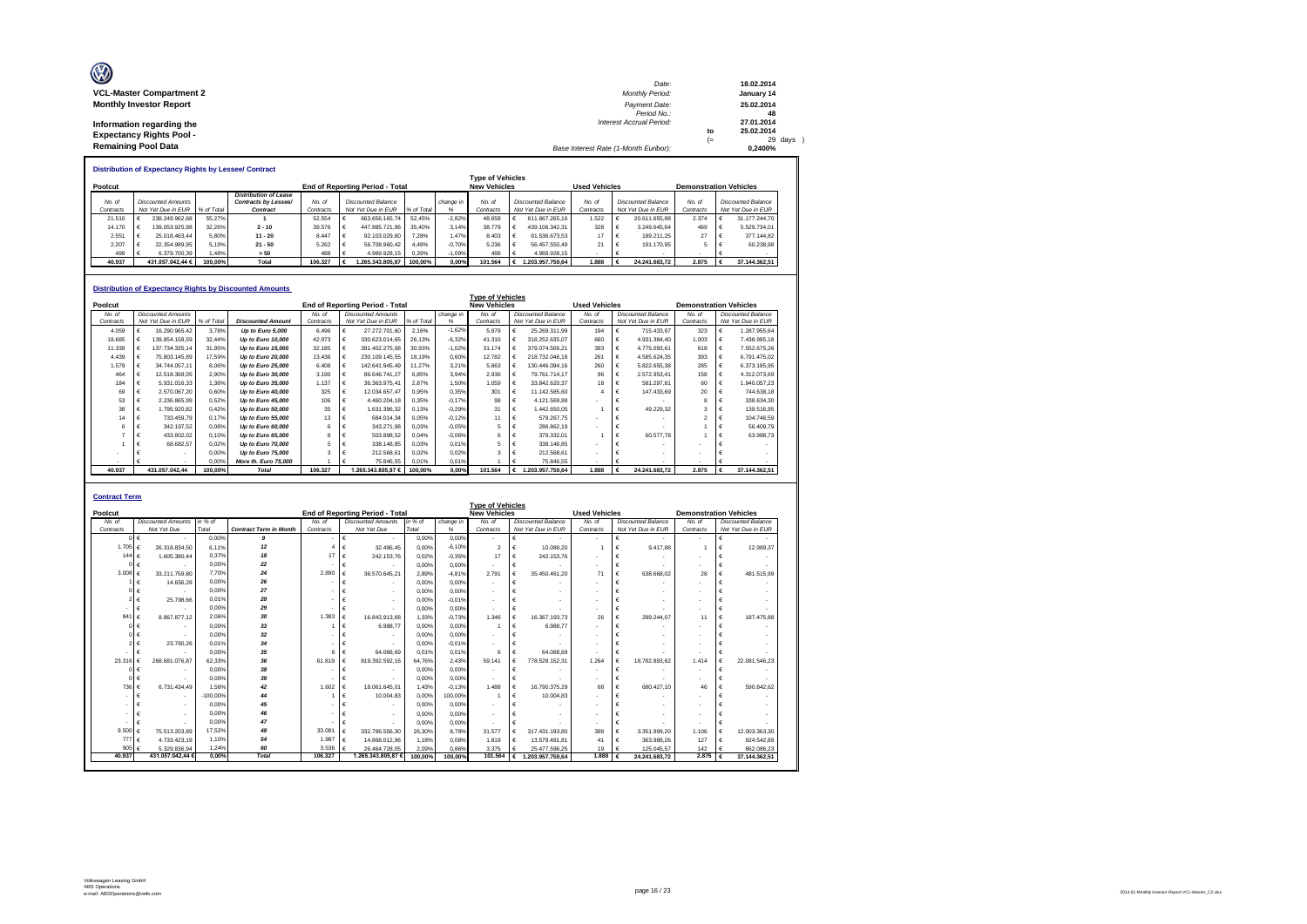| O                               | Date:                                 |      | 18.02.2014 |
|---------------------------------|---------------------------------------|------|------------|
| <b>VCL-Master Compartment 2</b> | <b>Monthly Period:</b>                |      | January 14 |
| <b>Monthly Investor Report</b>  | Payment Date:                         |      | 25.02.2014 |
|                                 | Period No.:                           |      | 48         |
| Information regarding the       | Interest Accrual Period:              |      | 27.01.2014 |
| <b>Expectancy Rights Pool -</b> |                                       | to   | 25.02.2014 |
|                                 |                                       | $(=$ | 29 days    |
| <b>Remaining Pool Data</b>      | Base Interest Rate (1-Month Euribor): |      | 0.2400%    |

|                     | Distribution of Expectancy Rights by Make and Modell |                  |                             |                     |                                          |                  |                     | <b>Type of Vehicles</b> |                                                 |                      |                                                 |                     |                                                 |
|---------------------|------------------------------------------------------|------------------|-----------------------------|---------------------|------------------------------------------|------------------|---------------------|-------------------------|-------------------------------------------------|----------------------|-------------------------------------------------|---------------------|-------------------------------------------------|
| Poolcut             |                                                      |                  |                             |                     | End of Reporting Period - Total          |                  |                     | <b>New Vehicles</b>     |                                                 | <b>Used Vehicles</b> |                                                 |                     | <b>Demonstration Vehicles</b>                   |
| No. of<br>Contracts | <b>Discounted Amounts</b><br>Not Yet Due             | in % of<br>Total | Make/ Modell                | No. at<br>Contracts | <b>Discounted Amounts</b><br>Not Yet Due | in % of<br>Total | change in<br>%      | No. of<br>Contracts     | <b>Discounted Balance</b><br>Not Yet Due in EUR | No. of<br>Contracts  | <b>Discounted Balance</b><br>Not Yet Due in EUR | No. of<br>Contracts | <b>Discounted Balance</b><br>Not Yet Due in EUR |
| 721                 | 2.772.607,78                                         | 0,64%            | Fox                         | 160                 | 666.824.83                               | 0,05%            | $-0,599$            | 145                     | 611.776,97                                      | 3                    | 11.945,03<br>€                                  | 12                  | 43.102.83                                       |
| 2.191               | €<br>12.826.659.38                                   | 2.98%            | Polo                        | 4.688               | €<br>30.473.931,61                       | 2,419            | $-0.579$            | 4.582                   | €<br>29.819.854.00                              | 35                   | €<br>194,465.58                                 | 71                  | €<br>459.612,03                                 |
| 3.036               | €<br>26.877.521,90                                   | 6,24%            | Golf                        | 11.513              | €<br>101.923.710,68                      | 8.06%            | 1,82%               | 11.191                  | €<br>99.338.578,62                              | 189                  | €<br>1.379.948,09                               | 133                 | $\epsilon$<br>1.205.183,97                      |
| 2.130               | 17.039.646.06<br>€                                   | 3.95%            | <b>Golf Variant</b>         |                     | €                                        | 0.00%            | $-3.95%$            |                         | €                                               |                      | €                                               |                     | $\epsilon$                                      |
| 674                 | 5.885.669,15<br>€                                    | 1.379            | <b>Golf Plus</b>            |                     | €                                        | 0,00%            | $-1.379$            |                         | €                                               |                      | €                                               |                     | $\epsilon$                                      |
|                     | €                                                    | 0,00%            | <b>Golf Cabrio</b>          |                     | €                                        | 0,00%            | 0,00%               |                         | €                                               |                      | €                                               |                     | $\epsilon$                                      |
| 90                  | €<br>998.274.24                                      | 0,239            | Eos                         | 203                 | €<br>2.585.291.52                        | 0,20%            | $-0.039$            | 190                     | €<br>2.447.081.11                               | $\overline{7}$       | €<br>63.931.22                                  | 6                   | €<br>74.279.19                                  |
| 11                  | €<br>81.467,52                                       | 0,029            | Jetta                       | 142                 | €<br>1.227.216,15                        | 0,10%            | 0,08%               | 89                      | €<br>793.760,49                                 | 48                   | €<br>392.812,98                                 | 5                   | €<br>40.642,68                                  |
| 5                   | 29.489,71<br>€                                       | 0.01%            | <b>New Beetle</b>           | 419                 | 4.060.092,00<br>€                        | 0,32%            | 0.319               | 387                     | €<br>3.722.347,21                               | 7                    | 65.850,07<br>€                                  | 25                  | €<br>271.894,72                                 |
| 11                  | €<br>93.710,56                                       | 0,029            | <b>New Beetle Cabric</b>    |                     |                                          | 0,00%            | $-0,029$            |                         | €                                               |                      | €                                               |                     | $\epsilon$                                      |
| 643                 | €<br>7.248.012,84                                    | 1,68%            | Passat                      | 12.752              | 142.976.288,89<br>€                      | 11,30%           | 9,62%               | 12.402                  | 139.182.558,04<br>€                             | 220                  | 2.330.214,10<br>€                               | 130                 | $\epsilon$<br>1.463.516,75                      |
| 3.883               | €<br>37.292.650,65                                   | 8,65%            | <b>Passat Variant</b>       |                     | €                                        | 0.00%            | $-8,65%$            |                         | €                                               |                      | €                                               |                     | $\epsilon$                                      |
| 176                 | €<br>1.869.639,21                                    | 0,43%            | Scirocco                    | 169                 | €<br>1.928.689,34                        | 0,15%            | $-0,289$            | 158                     | €<br>1.817.844,52                               | 5                    | €<br>50.586,94                                  | 6                   | €<br>60.257,88                                  |
| 1.170               | €<br>10.459.333,63                                   | 2,43%            | Touran                      | 4.324               | 42.357.968,91<br>€                       | 3,35%            | 0,92%               | 4.266                   | 41.862.007,49<br>€                              | 33                   | 249.153,37<br>€                                 | 25                  | €<br>246.808,05                                 |
| 975                 | €<br>11.892.982.13                                   | 2.76%            | <b>Tiguan</b>               | 4.131               | €<br>54.977.959,49                       | 4,34%            | 1.59%               | 4.056                   | €<br>54.063.803.33                              | 24                   | €<br>256.846.18                                 | 51                  | €<br>657,309.98                                 |
| 183                 | €<br>1.702.394,60                                    | 0,39%            | Sharan                      | 1.956               | €<br>27.773.267,04                       | 2,19%            | 1,80%               | 1.927                   | €<br>27.425.542,06                              | $\overline{7}$       | €<br>81.179,37                                  | 22                  | $\epsilon$<br>266.545,61                        |
| 232                 | 3.663.999,99<br>€                                    | 0,85%            | Touareg                     | 1.434               | €<br>32.532.297,79                       | 2.57%            | 1,729               | 1.335                   | 30.527.342,95<br>€                              | 38                   | 723.905,38<br>€                                 | 61                  | 1.281.049,46<br>€                               |
|                     | €                                                    | 0.00%            | up!                         | 3.233               | 16.275.428,66<br>€                       | 1,29%            | 1,29%               | 3 172                   | 15.975.274,18<br>$\epsilon$                     | 8                    | 38.051,76<br>€                                  | 53                  | $\epsilon$<br>262.102,72                        |
| 573                 | 14.308.603.93<br>£                                   | 3.32%            | Phaeton<br>VW               | 571                 | 13.830.349,58                            | 1,09%<br>37.43%  | $-2.239$            | 100                     | 3.506.299.81                                    | 469                  | 10.279.227,74                                   |                     | 44 822 03<br>€                                  |
| 16.704              | 155.042.663,28                                       | 35,97%           |                             | 45.695              | 473.589.316,49<br>€                      |                  | 1,46%               | 44.000                  | 451.094.070,78<br>€                             | 1.093                | €<br>16.118.117,81                              | 602                 | €<br>6.377.127,90                               |
| 2.933<br>2.656      | 16.474.528,84 €<br>21.963.719,12 €                   | 3,829<br>5.10%   | Caddy<br><b>Transporter</b> | 6.224<br>7.215      | 39.526.801,17<br>76.572.846,50<br>€      | 3,12%<br>6,05%   | $-0,70%$<br>0,96%   | 6.006<br>6.768          | €<br>38.361.344,67<br>€<br>72.074.655,45        | 79<br>218            | €<br>431.827,59<br>2.206.098,83<br>€            | 139<br>229          | €<br>733.628,91<br>2.292.092,22<br>€            |
|                     | €                                                    | 0.00%            | Amarok                      | 392                 | €<br>4.695.954.75                        | 0,379            | 0.379               | 338                     | €<br>4.099.150.99                               | 10                   | €<br>92.973.46                                  | 44                  | €<br>503.830.30                                 |
| 1.180               | 10.917.917,33 €                                      | 2,53%            | Crafter                     | 2.994               | €<br>30.892.545,21                       | 2,44%            | $-0,09%$            | 2.868                   | €<br>29.852.740,67                              | 46                   | €<br>327.903,90                                 | 80                  | $\epsilon$<br>711.900,64                        |
| $\mathcal{P}$       | 5.623.50 €                                           | 0.00%            | LT                          |                     |                                          | 0.00%            | 0.00%               |                         |                                                 |                      |                                                 |                     |                                                 |
| 6.771               | 49.361.788,79                                        | 11,45%           | <b>VWN</b>                  | 16.825              | 151.688.147.63                           | 11,99%           | 0.54%               | 15.980                  | 144.387.891,78                                  | 353                  | 3.058.803.78<br>€                               | 492                 | 4.241.452.07                                    |
|                     |                                                      | 0.00%            | Audi A1                     | 1.869               | 16.210.925.78                            | 1,28%            | 1,28%               | 1.717                   | 14.894.245.28                                   | 26                   | €<br>198,508.22                                 | 126                 | €<br>1.118.172.28                               |
| 2.370               | €<br>25.318.315,94                                   | 5,87%            | Audi A3                     | 3.286               | €<br>37.153.937,54                       | 2.94%            | $-2.949$            | 3.138                   | €<br>35.675.983.73                              | 32                   | €<br>263.157,61                                 | 116                 | €<br>1.214.796,20                               |
|                     | €                                                    | 0,00%            | Audi Q3                     | 1.606               | €<br>24.140.584,60                       | 1,91%            | 1,91%               | 1.550                   | €<br>23.298.079,32                              | $\overline{1}$       | €<br>8.013,57                                   | 55                  | €<br>834.491,71                                 |
| 103                 | 1.278.966,83<br>€                                    | 0.30%            | Audi A3 Cabrio              |                     | €                                        | 0,00%            | $-0.30%$            |                         |                                                 |                      | €                                               |                     | €                                               |
| 489                 | €<br>6 376 497 45                                    | 1.48%            | Audi A4                     | 8.207               | 123.356.179.80<br>€                      | 9,75%            | 8.27%               | 7977                    | 120.253.876.64<br>€                             | 96                   | 1 104 490 83<br>€                               | 134                 | $\epsilon$<br>1 997 812 33                      |
| 3 9 3 9             | 55.568.275,61<br>€                                   | 12,89%           | Audi A4 Avant               |                     | €                                        | 0,00%            | $-12.899$           |                         | €                                               |                      | €                                               |                     | €                                               |
| $\circ$             | €<br>100.078.81                                      | 0.02%            | Audi A4 Cabrio              |                     | €                                        | 0.00%            | $-0.029$            |                         | €                                               |                      | €                                               |                     | $\epsilon$                                      |
| 798                 | €<br>13.553.463,57                                   | 3,149            | Audi A5                     | 2.714               | €<br>52.278.587,16                       | 4,13%            | 0,99%               | 2.549                   | €<br>49.158.568,82                              | 31                   | €<br>454.867,10                                 | 134                 | €<br>2.665.151,24                               |
| 277                 | €<br>5.473.541,95                                    | 1,279            | Audi A5 Cabrio              |                     |                                          | 0,00%            | $-1,279$            |                         | €                                               |                      | €                                               |                     | $\epsilon$                                      |
| 1.433               | €<br>25.422.358,62                                   | 5.90%            | Audi Q5                     | 2.131               | 42.227.320,16<br>€                       | 3,34%            | $-2,569$            | 2.027                   | 40.200.319,12<br>€                              | 12                   | 191.649,59<br>€                                 | 92                  | 1.835.351,45<br>€                               |
| 612                 | €<br>8.992.279,98<br>€                               | 2,09%            | Audi A6<br>Audi A6 Avant    | 8 140               | €<br>177.111.586,47                      | 14,00%<br>0,00%  | 11,91%              | 7.734                   | €<br>168.970.750,94                             | 80                   | €<br>1.119.748,28<br>€                          | 326                 | $\epsilon$<br>7.021.087,25<br>$\epsilon$        |
| 2.071               | 34.595.715,21<br>€                                   | 8,03%<br>0.00%   | Audi A7                     | 796                 | €<br>21 718 758 13<br>€                  | 1,72%            | $-8,03%$<br>1 7 2 9 | 720                     | €<br>19,760,106.90<br>€                         | 7                    | €<br>135 968 74                                 | 69                  | $\epsilon$<br>182268249                         |
| 415                 | €<br>10.629.771.82                                   | 2.47%            | Audi Q7                     | 742                 | 19.789.135.51<br>€                       | 1,56%            | $-0,90%$            | 697                     | $\epsilon$<br>18,687,527,18                     | $\mathbf{Q}$         | €<br>183.162.58                                 | 36                  | $\epsilon$<br>918,445.75                        |
| 176                 | €<br>5.090.336,45                                    | 1,18%            | Audi A8                     | 316                 | €<br>10.830.644,60                       | 0.86%            | $-0.329$            | 230                     | $\epsilon$<br>8.206.180,92                      | 10                   | €<br>217.140,92                                 | 76                  | €<br>2.407.322,76                               |
|                     | €                                                    | 0,00%            | Audi R8                     | 35                  | €<br>1.938.690,04                        | 0.15%            | 0,15%               | 24                      | €<br>1.454.199,56                               | $\ddot{4}$           | €<br>168.491,50                                 | 7                   | €<br>315.998,98                                 |
|                     |                                                      |                  | Audi TT                     | 379                 | €<br>5.976.241,92                        | 0,47%            | 0,47%               | 342                     | €<br>5.408.476,79                               | 6                    | 82.152,08<br>€                                  | 31                  | €<br>485.613,05                                 |
| 114                 | 1.576.314,14<br>€                                    | 0.37%            | TT Coupé                    |                     | €                                        | 0,00%            | $-0.37$             |                         | €                                               |                      | €                                               |                     | €                                               |
| 43                  | 656.154,50                                           | 0,15%            | <b>TT Roadster</b>          |                     |                                          | 0,00%            | $-0.159$            |                         |                                                 |                      |                                                 |                     |                                                 |
| 12.849              | €<br>194.632.070,88                                  | 45,15%           | Audi                        | 30.221              | €<br>532.732.591,71                      | 42,10%           | $-3,05%$            | 28.705                  | 505.968.315,20<br>€                             | 314                  | €<br>4.127.351,02                               | 1.202               | €<br>22.636.925,49                              |
| 488                 | 2.486.805,33<br>€                                    | 0.58%            | Ibiza                       | 907                 | 4.881.311,85<br>€                        | 0.39%            | $-0.199$            | 787                     | 4.287.944,75<br>€                               | 13                   | €<br>62.237.46                                  | 107                 | 531.129,64<br>$\epsilon$                        |
|                     | €                                                    | 0,00%            | Arosa                       |                     | €                                        | 0,00%            | 0,00%               |                         | €                                               |                      | €                                               |                     | $\epsilon$                                      |
| 176                 | €<br>1.305.871,34                                    | 0,30%            | Altea                       | 301                 | €<br>2.101.358,30                        | 0,179            | $-0.149$            | 263                     | $\epsilon$<br>1.865.448,82                      | 5                    | €<br>31.821,58                                  | 33                  | €<br>204.087,90                                 |
| 186                 | €<br>1.276.354,13                                    | 0,30%            | Leon                        | 391                 | €<br>2.773.054,57                        | 0,229            | $-0,089$            | 336                     | €<br>2.433.523,02                               | $\overline{a}$       | €<br>9.882,59                                   | 53                  | €<br>329.648,96                                 |
| 79                  | €<br>635.448,54                                      | 0,15%            | Alhambra                    | 686                 | €<br>8.254.143,19                        | 0,65%            | 0,50%               | 664                     | $\epsilon$<br>8.035.420,63                      | $\overline{4}$       | €<br>36.417,69                                  | 18                  | $\epsilon$<br>182.304,87                        |
|                     | €                                                    | 0.00%            | Mii                         | 234                 | €<br>988.930.74                          | 0.08%            | 0.08%               | 225                     | €<br>955.390.85                                 |                      | €                                               | $\overline{9}$      | €<br>33,539.89                                  |
| 354                 | 3 284 113 74<br>€                                    | 0.76%            | Exen                        | 536                 | 4 612 743 16                             | 0,36%<br>1.87%   | $-0.40%$            | 484                     | 4 168 568 01                                    | 3<br>$\overline{27}$ | 17 081 76                                       | 49                  | 427 093 39                                      |
| 1.283<br>568        | 8.988.593,08<br>€<br>2.530.558.31                    | 2,09%            | Seat<br>Fabia               | 3.055<br>1.448      | 23.611.541,81<br>€                       | 0.58%            | $-0,22%$            | 2.759                   | 21.746.296,08<br>€<br>€                         |                      | 157.441.08 €<br>59.601,50<br>€                  | 269<br>93           | 1.707.804,65<br>€<br>€<br>433.342.62            |
|                     | €                                                    | 0,59%<br>0,00%   | Citygo                      | 300                 | 7.351.526,62<br>1.276.153,89<br>€        | 0,10%            | $-0,01%$<br>0,10%   | 1.341<br>287            | 6.858.582,50<br>1.219.904,40<br>€               | 14                   | €                                               | 13                  | €<br>56.249,49                                  |
| 320                 | 1.649.766,05<br>€                                    | 0.38%            | <b>Fabia Combi</b>          |                     |                                          | 0,00%            | $-0.389$            |                         |                                                 |                      | €                                               |                     | €                                               |
| 85                  | €<br>593.971,83                                      | 0,14%            | Octavia                     | 4.850               | €<br>39.516.736,46                       | 3,12%            | 2,99%               | 4.766                   | €<br>38.875.148,42                              | 11                   | €<br>79.139,58                                  | 73                  | $\epsilon$<br>562.448,46                        |
| 1.377               | 10.979.819,27<br>€                                   | 2,55%            | Octavia Combi               |                     | €                                        | 0,00%            | $-2,55%$            |                         | €                                               |                      | €                                               |                     | $\epsilon$                                      |
|                     | €                                                    | 0.00%            | Rapid                       | 10                  | €<br>64 215 08                           | 0,01%            | 0.01%               | $\mathbf{Q}$            | €<br>57 244 15                                  |                      | €                                               | 1                   | $\epsilon$<br>6.970.93                          |
| 349                 | €<br>1.689.795,70                                    | 0.39%            | Roomster                    | 754                 | €<br>3.834.930.96                        | 0,30%            | $-0.09%$            | 726                     | $\epsilon$<br>3.710.711.84                      | 7                    | €<br>26.492.10                                  | 21                  | €<br>97.727,02                                  |
| 218                 | €<br>2.196.943.44                                    | 0.51%            | Superb                      | 2.197               | €<br>23.017.818,96                       | 1,82%            | 1,319               | 2.130                   | $\epsilon$<br>22.334.111,35                     | 8                    | 62.995,91<br>€                                  | 59                  | €<br>620.711,70                                 |
| 5                   | €<br>59.327,37                                       | 0,01%            | <b>Superb Combi</b>         |                     | €                                        | 0,00%            | $-0,019$            |                         | €                                               |                      | €                                               |                     | $\epsilon$                                      |
| 139                 | 1.227.707,86                                         | 0,28%            | Skoda Yeti                  |                     |                                          | 0,00%            | $-0,289$            |                         |                                                 |                      |                                                 |                     |                                                 |
| 3.061               | 20.927.889,83<br>€                                   | 4,86%            | Skoda                       | 9.559               | 75.061.381,97                            | 5,93%            | 1,08%               | 9.259                   | 73.055.702,66<br>€                              | 40                   | €<br>228.229,09                                 | 260                 | 1.777.450,22                                    |
| 269                 | €<br>2.104.036,58                                    | 0.49%            | othe                        | 972                 | 8.660.826,26<br>€                        | 0.68%            | 0,20%               | 861                     | 7.705.483,14<br>€                               | 61                   | 551.740,94<br>€                                 | 50                  | €<br>403.602,18                                 |
| 40.937              | 431.057.042,44                                       | 100.00%          | <b>Total</b>                | 106.327             | 1.265.343.805.87                         | 100.00%          |                     | 101.564                 | 1.203.957.759,64                                | 1.888                | 24.241.683,72                                   | 2.875               | 37.144.362.5                                    |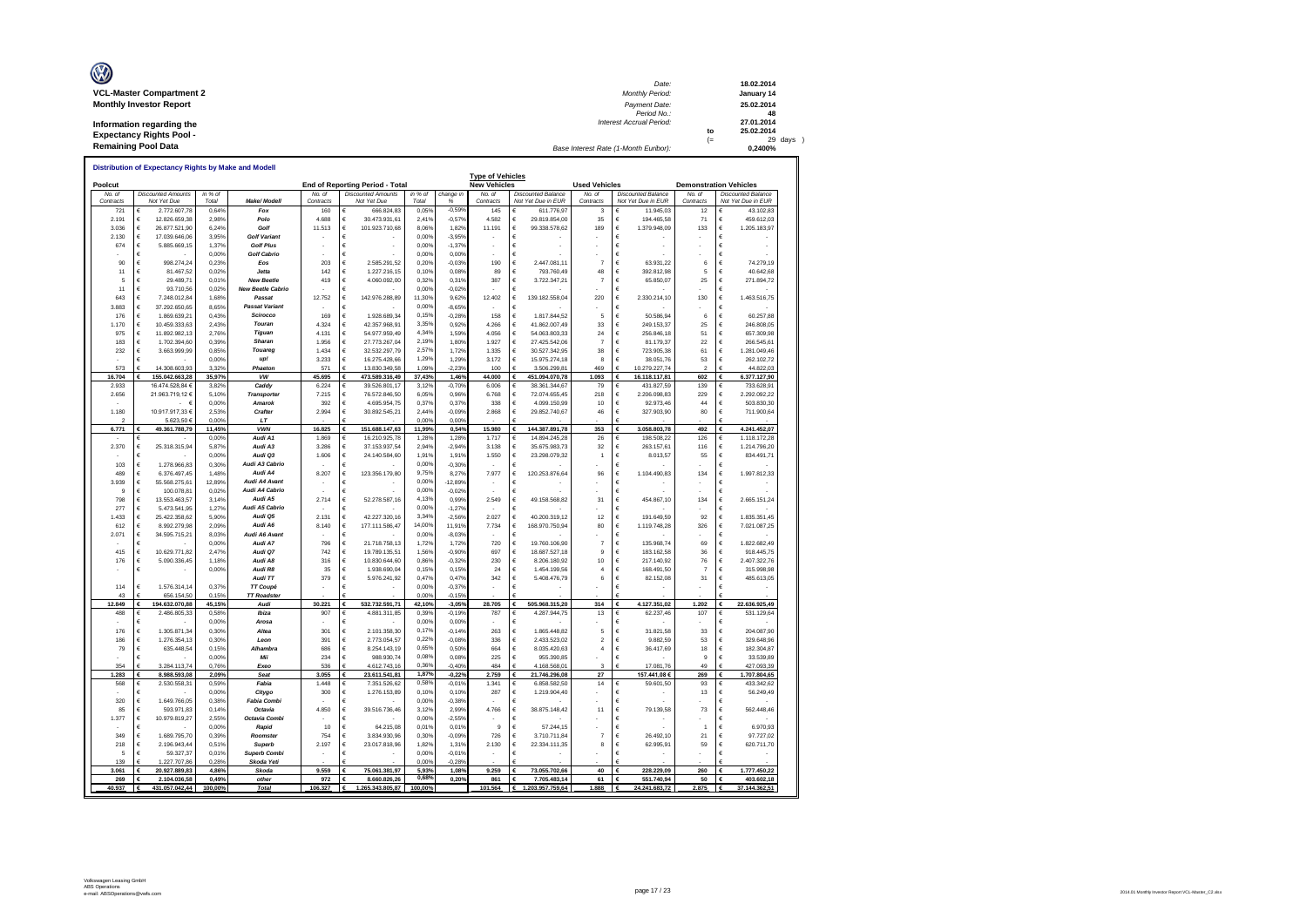| O                               | Date:                                 |      | 18.02.2014 |
|---------------------------------|---------------------------------------|------|------------|
| <b>VCL-Master Compartment 2</b> | <b>Monthly Period:</b>                |      | January 14 |
| <b>Monthly Investor Report</b>  | Payment Date:                         |      | 25.02.2014 |
|                                 | Period No.:                           |      | 48         |
| Information regarding the       | Interest Accrual Period:              |      | 27.01.2014 |
| <b>Expectancy Rights Pool -</b> |                                       | to   | 25.02.2014 |
|                                 |                                       | $(=$ | $29$ days  |
| <b>Remaining Pool Data</b>      | Base Interest Rate (1-Month Euribor): |      | 0.2400%    |

|           |   | <b>Geographic distribution of Expectancy Rights</b> |            |                             |           |   |                                        |            |           |                         |   |                           |                      |            |                           |                               |   |                           |
|-----------|---|-----------------------------------------------------|------------|-----------------------------|-----------|---|----------------------------------------|------------|-----------|-------------------------|---|---------------------------|----------------------|------------|---------------------------|-------------------------------|---|---------------------------|
|           |   |                                                     |            |                             |           |   |                                        |            |           | <b>Type of Vehicles</b> |   |                           |                      |            |                           |                               |   |                           |
| Poolcut   |   |                                                     |            |                             |           |   | <b>End of Reporting Period - Total</b> |            |           | <b>New Vehicles</b>     |   |                           | <b>Used Vehicles</b> |            |                           | <b>Demonstration Vehicles</b> |   |                           |
| No. of    |   | <b>Discounted Amounts</b>                           |            |                             | No. of    |   | <b>Discounted Amounts</b>              |            | change in | No. of                  |   | <b>Discounted Balance</b> | No. of               |            | <b>Discounted Balance</b> | No. of                        |   | <b>Discounted Balance</b> |
| Contracts |   | Not Yet Due in EUR                                  | % of Total | <b>Federal State</b>        | Contracts |   | Not Yet Due in EUR                     | % of Total |           | Contracts               |   | Not Yet Due in EUR        | Contracts            |            | Not Yet Due in EUR        | Contracts                     |   | Not Yet Due in EUR        |
| 5.818     |   | 63.382.878.97                                       | 14.70%     | <b>Baden-Wuerttemberg</b>   | 16,344    |   | 199.948.644.47                         | 15.80%     | 1.10%     | 15.719                  |   | 191.583.663.98            | 233                  |            | 2.849.251.92              | 392                           |   | 5.515.728.57              |
| 6.692     |   | 75.130.927.98                                       | 17.43%     | Bavaria                     | 17,567    |   | 221.283.967.19                         | 17.49%     | 0,06%     | 16.623                  |   | 209.250.509.78            | 415                  |            | 5.056.160.71              | 529                           |   | 6.977.296,70              |
| 1.263     |   | 13.397.548.66                                       | 3.11%      | <b>Berlin</b>               | 2.962     |   | 36.009.712.39                          | 2.85%      | $-0.26%$  | 2.787                   |   | 33.487.967.28             | 65                   |            | 902.794.32                | 110                           |   | 1.618.950.79              |
| 925       |   | 8.627.503.80                                        | 2.00%      | <b>Brandenburg</b>          | 2.185     |   | 24.002.752.56                          | 1.90%      | $-0.10%$  | 2.060                   |   | 22.488.091.34             | 57                   |            | 628.887.31                | 68                            |   | 885,773.91                |
| 389       |   | 4.049.037.33                                        | 0.94%      | <b>Bremen</b>               | 1.022     |   | 11.594.159.52                          | 0.92%      | $-0.02%$  | 993                     |   | 11.181.148.11             | 15                   |            | 222.317.93                | 14                            |   | 190.693.48                |
| 1.362     |   | 15.233.573.72                                       | 3.53%      | Hamburg                     | 3.396     |   | 42.513.572.03                          | 3.36%      | $-0.17%$  | 3.292                   |   | 41.000.747.52             | 22                   |            | 285.699.20                | 82                            |   | 1.227.125.31              |
| 3.543     |   | 39.748.342.34                                       | 9.22%      | Hesse                       | 8.859     | € | 108.695.089.80                         | 8.59%      | $-0,63%$  | 8.467                   |   | 103.683.152.09            | 153                  |            | 2.032.794.11              | 239                           |   | 2.979.143.60              |
| 672       |   | 6.397.079.37                                        | 1.48%      | Mecklenburg-<br>Vorpommern  | 1.694     | € | 18.452.718.75                          | 1.46%      | $-0.03%$  | 1.606                   | € | 17.345.099.93             | 32                   |            | 416.366.53                | 56                            |   | 691.252.29                |
| 3.788     |   | 37.435.339,20                                       | 8.68%      | <b>Lower Saxony</b>         | 10.193    | € | 112.583.585.36                         | 8.90%      | 0.21%     | 9.699                   | € | 106.569.075.08            | 221                  | €          | 2.683.385.91              | 273                           |   | 3.331.124.37              |
| 8.849     |   | 92.396.738.89                                       | 21,43%     | North Rhine-Westphalia      | 23.097    | € | 278.607.813.98                         | 22.02%     | 0.58%     | 22.179                  |   | 266.671.641.41            | 369                  |            | 5.072.561.14              | 549                           |   | 6.863.611.43              |
| 1.469     |   | 15.006.654.55                                       | 3.48%      | <b>Rhineland-Palatinate</b> | 3,540     |   | 41.266.310.10                          | 3.26%      | $-0.22%$  | 3.368                   |   | 39.070.410.29             | 62                   |            | 803.294.64                | 110                           |   | 1.392.605.17              |
| 264       |   | 2.682.607.30                                        | 0.62%      | Saarland                    | 594       |   | 7.038.585.32                           | 0.56%      | $-0.07%$  | 551                     |   | 6.506.476.53              | 18                   |            | 236.452.87                | 25                            |   | 295.655.92                |
| 2.279     |   | 22.549.321.16                                       | 5.23%      | Saxony                      | 5.803     |   | 63.727.932.71                          | 5.04%      | $-0,19%$  | 5.573                   |   | 60,786,024.50             | 77                   |            | 1.098.633.76              | 153                           |   | 1.843.274.45              |
| 998       |   | 9.235.095.77                                        | 2.14%      | Saxony-Anhalt               | 2.570     |   | 27.182.712.35                          | 2.15%      | 0.01%     | 2.453                   |   | 25.641.769.16             | 45                   |            | 512.403.53                | 72                            |   | 1.028.539.66              |
| 1.353     |   | 13.850.075.98                                       | 3.21%      | <b>Schleswig-Holstein</b>   | 3.531     |   | 40.322.471.67                          | 3.19%      | $-0,03%$  | 3.357                   |   | 38.112.481.03             | 66                   |            | 944.609.49                | 108                           |   | 1.265.381.15              |
| 1.273     |   | 11.934.317.42                                       | 2.77%      | <b>Thuringia</b>            | 2.965     |   | 32.062.318.06                          | 2.53%      | $-0,23%$  | 2.833                   |   | 30.543.310.10             | 37                   |            | 480.802.25                | 95                            |   | 1.038.205.71              |
|           |   |                                                     | 0,00%      | <b>Foreian Countries</b>    |           |   | 51.459.61                              | 0.00%      | 0.00%     |                         |   | 36.191.51                 |                      |            | 15,268.10                 |                               |   |                           |
| 40.937    | € | 431.057.042.44                                      | 100.00%    | Total                       | 106.327   | € | .265.343.805.87                        | 100.00%    | 0.00%     | 101.564                 | € | 1.203.957.759.64          | 1.888                | $\epsilon$ | 24.241.683.72             | 2.875                         | € | 37.144.362.51             |

### **Type of Vehicle**

| Poolcut              |   |                           |         |                           |           | <b>End of Reporting Period - Total</b> |               |             |
|----------------------|---|---------------------------|---------|---------------------------|-----------|----------------------------------------|---------------|-------------|
| No. of               |   | <b>Discounted Amounts</b> | in %    |                           | No. of    | Discounted Amounts                     |               |             |
| Contracts            |   | Not Yet Due               | Total   | <b>Type of Vehicles</b>   | Contracts | Not Yet Due                            | in % of Total | change in % |
| 37,861               | € | 395.059.489.11            | 91.65%  | <b>New Vehicles</b>       | 101.564   | .203.957.759.64                        | 95.15%        | 3.50%       |
| 2.057                | € | 22.320.167.68             | 5.18%   | <b>Used Vehicles</b>      | 1.888     | 24.241.683.72                          | 1.92%         | $-3.26%$    |
| 1.019 €              |   | 13 677 385 65             | 3.17%   | <b>Demonstr.</b> Vehicles | 2.875  €  | 37.144.362.51                          | 2.94%         | $-0.24%$    |
| 40.937 $\varepsilon$ |   | 431.057.042.44            | 100.00% | Total                     | 106.327   | .265.343.805.87                        | 100.00%       | 0.00%       |
|                      |   |                           |         |                           |           |                                        |               |             |

### **Age of Vehicles**

| Poolcut                 |          |                           |                 |          |                                   |                |            | <b>End of Reporting Period - Total</b> |            |               |                         |                           |                      |            |                           |                               |                           |
|-------------------------|----------|---------------------------|-----------------|----------|-----------------------------------|----------------|------------|----------------------------------------|------------|---------------|-------------------------|---------------------------|----------------------|------------|---------------------------|-------------------------------|---------------------------|
| No. of                  |          | <b>Discounted Amounts</b> |                 | lin % of |                                   | No. of         |            | <b>Discounted Amounts</b>              |            |               |                         |                           |                      |            |                           |                               |                           |
| Contracts               |          |                           | Not Yet Due     | Total    |                                   | Contracts      |            | Not Yet Due                            |            | in % of Total | change in %             |                           |                      |            |                           |                               |                           |
|                         | 37,861 € |                           | 395.059.489.11  | 91.65%   | <b>New Vehicles</b>               | 101.564        | €          | 1.203.957.759.64                       |            | 95.15%        | 3,50%                   |                           |                      |            |                           |                               |                           |
|                         | 37,861   | €                         | 395.059.489.11  | 91.65%   | $= 1$ year                        | 101.564        |            | 1.203.957.759.64                       |            | 95.15%        | 3.50%                   |                           |                      |            |                           |                               |                           |
|                         |          | €                         |                 | 0.00%    | $1-2$ yrs                         |                | €          |                                        |            | 0.00%         | 0,00%                   |                           |                      |            |                           |                               |                           |
|                         |          | €                         |                 | 0.00%    | $2-3$ yrs                         |                | €          |                                        |            | 0.00%         | 0,00%                   |                           |                      |            |                           |                               |                           |
|                         |          | $0 \in$                   |                 | 0.00%    | > 3yrs                            |                | €          |                                        |            | 0.00%         | 0.00%                   |                           |                      |            |                           |                               |                           |
|                         | 2.057 €  |                           | 22.320.167.68   | 5.18%    | <b>Used vehicles</b>              | 1.888 €        |            | 24.241.683.72                          |            | 1,92%         | $-3,26%$                |                           |                      |            |                           |                               |                           |
|                         | 469 $65$ |                           | 4.462.130.26    | 1,04%    | $= 1$ year                        | 3              | $\epsilon$ | 20.406,87                              |            | 0,00%         | $-1,03%$                |                           |                      |            |                           |                               |                           |
|                         | 1.009 €  |                           | 11.284.632.92   | 2,62%    | $1-2$ yrs                         | 188            | €          | 2.103.373.72                           |            | 0,17%         | $-2,45%$                |                           |                      |            |                           |                               |                           |
|                         | 359 €    |                           | 4.934.611.37    | 1,14%    | $2-3$ yrs                         | 942 $\epsilon$ |            | 11.827.569.87                          |            | 0.93%         | $-0,21%$                |                           |                      |            |                           |                               |                           |
|                         | 220 €    |                           | 1.638.793,13    | 0,38%    | > 3yrs                            | 755            |            | 10.290.333,26                          |            | 0,81%         | 0,43%                   |                           |                      |            |                           |                               |                           |
|                         | 1.019    |                           | 13.677.385.65 € | 3.17%    | <b>Demonstation Vehicles</b>      | 2.875 €        |            | 37.144.362.51                          |            | 2,94%         | $-0,24%$                |                           |                      |            |                           |                               |                           |
|                         | 40.937   |                           | 431.057.042,44  | 100.00%  | <b>Total</b>                      | 106.327        |            | 1.265.343.805,87                       |            | 100.00%       | 0,00%                   |                           |                      |            |                           |                               |                           |
|                         |          |                           |                 |          |                                   |                |            |                                        |            |               |                         |                           |                      |            |                           |                               |                           |
| <b>Type of Contract</b> |          |                           |                 |          |                                   |                |            |                                        |            |               | <b>Type of Vehicles</b> |                           |                      |            |                           |                               |                           |
| Poolcut                 |          |                           |                 |          |                                   |                |            | <b>End of Reporting Period - Total</b> |            |               | <b>New Vehicles</b>     |                           | <b>Used Vehicles</b> |            |                           | <b>Demonstration Vehicles</b> |                           |
| No. of                  |          | <b>Discounted Amounts</b> |                 | in % of  |                                   | No. of         |            | <b>Discounted Amounts</b>              |            | change in     | No. of                  | <b>Discounted Balance</b> | No. of               |            | <b>Discounted Balance</b> | No. of                        | <b>Discounted Balance</b> |
| Contracts               |          | Not Yet Due               |                 | Total    | <b>Type of Contract</b>           | Contracts      |            | Not Yet Due in EUR                     | % of Total | %             | Contracts               | Not Yet Due in EUR        | Contracts            |            | Not Yet Due in EUR        | Contracts                     | Not Yet Due in EUR        |
|                         | 1.641    |                           | 12.417.715.71   | 2,88%    | <b>Open End Lease</b><br>Contract | 1.992          |            | 15.180.286.55                          | 1,20%      | $-1,68%$      | 1.573                   | 12.132.577.07             | 194                  |            | 1.550.775.84              | 225                           | 1.496.933.64              |
|                         | 39.296 € |                           | 418.639.326.73  | 97.12%   | <b>Closed End Contract</b>        | 104.335 € €    |            | 1.250.163.519.32                       | 98,80%     | 1.68%         | 99.991 € €              | 1.191.825.182.57          | 1.694                | $\epsilon$ | 22.690.907.88             | 2.650 €                       | 35.647.428.87             |
|                         | 40.937 € |                           | 431.057.042,44  | 100.00%  | <b>Total</b>                      | 106.327 €      |            | 1.265.343.805,87                       | 100.00%    | 0.00%         | 101.564 €               | 1.203.957.759.64          | 1.888 €              |            | 24.241.683.72             | 2.875 €                       | 37.144.362,51             |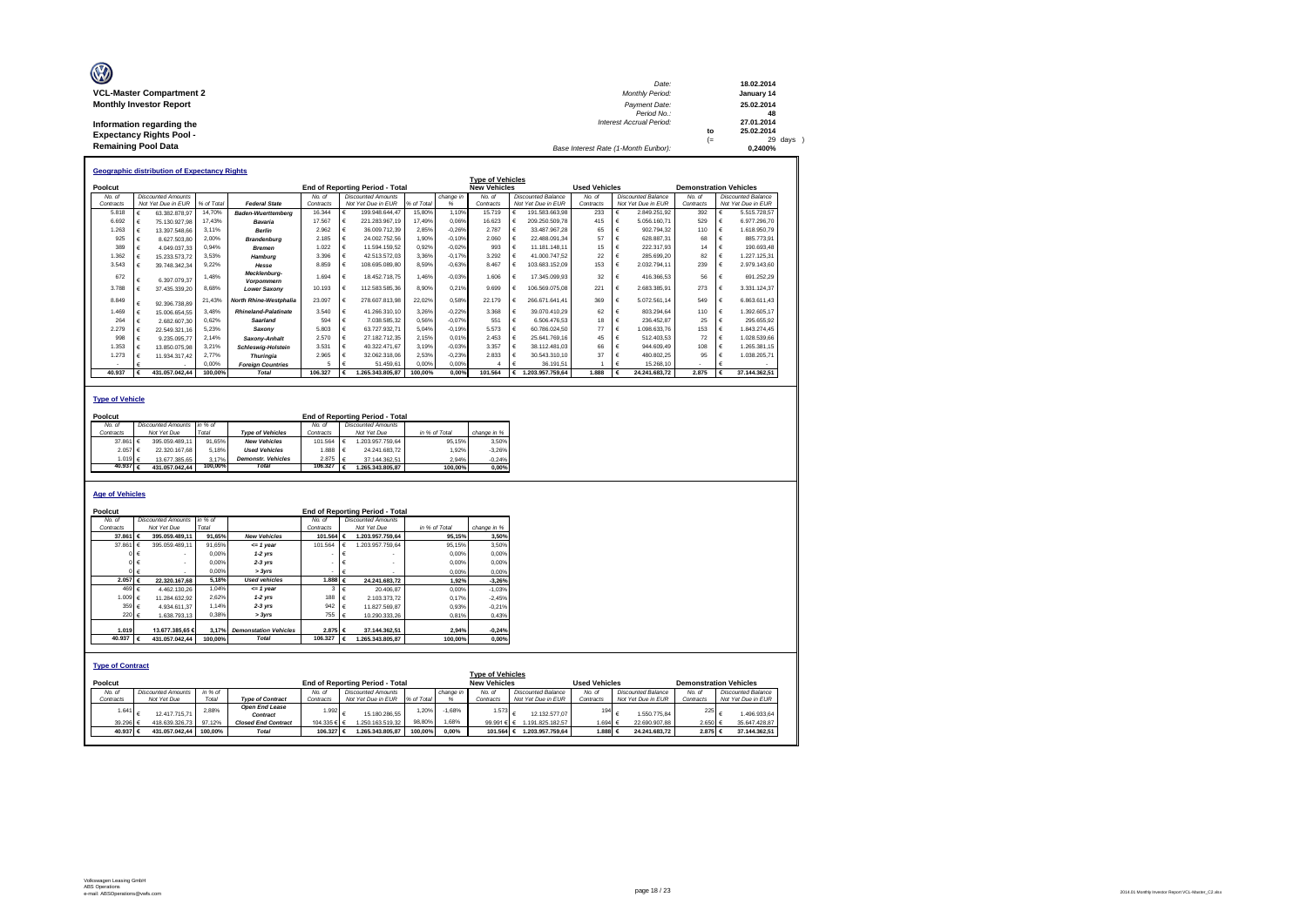| O                               | Date:                                 |      | 18.02.2014 |
|---------------------------------|---------------------------------------|------|------------|
| <b>VCL-Master Compartment 2</b> | <b>Monthly Period:</b>                |      | January 14 |
| <b>Monthly Investor Report</b>  | Payment Date:                         |      | 25.02.2014 |
|                                 | Period No.:                           |      | 48         |
| Information regarding the       | Interest Accrual Period:              |      | 27.01.2014 |
| <b>Expectancy Rights Pool -</b> |                                       | to   | 25.02.2014 |
|                                 |                                       | $(=$ | 29 days    |
| <b>Remaining Pool Data</b>      | Base Interest Rate (1-Month Euribor): |      | 0.2400%    |

|           |   | <b>Distribution by Industry of Expectancy Rights</b> |         |                                                                                        |           |            |                                        |         |           |                         |   |                           |                      |            |                           |                               |                           |
|-----------|---|------------------------------------------------------|---------|----------------------------------------------------------------------------------------|-----------|------------|----------------------------------------|---------|-----------|-------------------------|---|---------------------------|----------------------|------------|---------------------------|-------------------------------|---------------------------|
|           |   |                                                      |         |                                                                                        |           |            |                                        |         |           | <b>Type of Vehicles</b> |   |                           |                      |            |                           |                               |                           |
| Poolcut   |   |                                                      |         |                                                                                        |           |            | <b>End of Reporting Period - Total</b> |         |           | <b>New Vehicles</b>     |   |                           | <b>Used Vehicles</b> |            |                           | <b>Demonstration Vehicles</b> |                           |
| No. of    |   | <b>Discounted Amounts</b>                            | in % of |                                                                                        | No. of    |            | <b>Discounted Amounts</b>              | in % of | change in | No. of                  |   | <b>Discounted Amounts</b> | No. of               |            | <b>Discounted Amounts</b> | No. of                        | <b>Discounted Amounts</b> |
| Contracts |   | Not Yet Due                                          | Total   | Industry                                                                               | Contracts |            | Not Yet Due                            | Total   | %         | Contracts               |   | Not Yet Due               | Contracts            |            | Not Yet Due               | Contracts                     | Not Yet Due               |
| 257       |   | 2.519.571.21                                         | 0,58%   | <b>Agriculture/ Forestrv</b>                                                           | 757       | €          | 8.821.054.14                           | 0.70%   | $-0.11%$  | 720                     |   | 8.409.661.18              | 13                   | $\epsilon$ | 118,991.36                | 24                            | 292.401.60                |
| 566       |   | 6.162.558.95                                         | 1.43%   | <b>Chemical Industry</b>                                                               | 1.272     | €          | 15.332.990.75                          | 1.21%   | 0.22%     | 1.255                   |   | 15.116.038.24             | 11                   | €          | 132.398.84                |                               | 84.553.67                 |
| 1.204     |   | 12.049.572.89                                        | 2.80%   | <b>Information Technology</b>                                                          | 5.607     |            | 71.828.091.29                          | 5.68%   | $-2.88%$  | 5.431                   |   | 69.461.698.65             | 79                   |            | 1.095.666.33              | 97                            | 1.270.726.31              |
| 3.839     |   | 36.316.564.21                                        | 8.43%   | <b>Construction</b>                                                                    | 11.174    | ⊩ ∉        | 122.772.745.38                         | 9.70%   | $-1.28%$  | 10.555                  |   | 15.790.848.99             | 219                  |            | 2.067.748.09              | 400                           | 4.914.148.30              |
| 987       |   | 9.016.331.36                                         | 2.09%   | Eneray/Minina                                                                          | 1.484     | $\epsilon$ | 16.525.440.25                          | 1.31%   | 0.79%     | 1.427                   |   | 15.871.674.67             | 24                   |            | 301.108.97                | 33                            | 352,656.61                |
| 2.030     |   | 24.508.697.13                                        | 5.69%   | <b>Financial Services</b>                                                              | 4.037     | €          | 55.432.812.98                          | 4.38%   | 1.30%     | 3.839                   |   | 52.386.633.64             | 85                   |            | 1.455.424.25              | 113                           | 1.590.755.09              |
| 689       | € | 7.057.651.11                                         | 1.64%   | <b>Hotel and Restaurant</b><br>Industry                                                | 1.767     | €          | 21.060.893.99                          | 1.66%   | $-0,03%$  | 1.605                   |   | 18.903.186.53             | 54                   | €          | 640.817.17                | 108                           | 1.516.890.29              |
| 7.298     |   | 78.089.686.97                                        | 18.12%  | <b>Manufacturing Industry</b>                                                          | 20.690    |            | 253.025.520.14                         | 20.00%  | $-1.88%$  | 20.026                  |   | 244.786.905.03            | 275                  |            | 3.259.958.16              | 389                           | 4.978.656.95              |
| 6.970     |   | 79.809.772.87                                        | 18.51%  | <b>Other Services</b>                                                                  | 16,384    |            | 213.210.721.12                         | 16.85%  | 1.66%     | 15,587                  |   | 201.337.286.22            | 319                  |            | 4.914.472.63              | 478                           | 6.958.962.27              |
| 9.772     | € | 94.510.204.43                                        | 21.93%  | <b>Public Administration.</b><br><b>Education, Health Care.</b><br><b>Public Serv.</b> | 19.029    | €          | 204.318.233.35                         | 16.15%  | 5.78%     | 18.120                  |   | 193.003.731.18            | 322                  |            | 4.260.940.41              | 587                           | 7.053.561.76              |
| 6.945     |   | 77.372.066.20                                        | 17.95%  | Retail/ Wholesale                                                                      | 18.056    | ∣€         | 214.121.598.86                         | 16.92%  | 1.03%     | 17.278                  |   | 204.253.903.41            | 338                  |            | 4.014.573.81              | 440                           | 5.853.121.64              |
|           |   |                                                      | 0.00%   | <b>Real Estate</b>                                                                     | 2.496     | €          | 29.602.324.01                          | 2.34%   | $-2.34%$  | 2.349                   |   | 27.641.738.21             | 56                   |            | 807.997.61                | 91                            | 1.152.588.19              |
|           |   |                                                      | 0.00%   | <b>Transportation</b>                                                                  | 2.784     | €          | 31.131.907.56                          | 2.46%   | $-2.46%$  | 2.641                   |   | 29.496.894.36             | 69                   |            | 827.266.96                | 74                            | 807.746.24                |
| 305       |   | 2.779.524.35                                         | 0.64%   | Private                                                                                |           |            |                                        | 0.00%   | 0.64%     | ٠                       |   |                           |                      |            |                           |                               |                           |
| 75        |   | 864.840.76                                           | 0.20%   | Other                                                                                  | 790       |            | 8.159.472.05                           | 0.64%   | $-0.44%$  | 731                     |   | 7.497.559.33              | 24                   |            | 344.319.13                | 35                            | 317,593.59                |
| 40.937    |   | 431.057.042.44                                       | 100,00% | <b>Total</b>                                                                           | 106,327   | €          | 1.265.343.805.87                       | 100,00% | 0.00%     | 101.564                 | € | 1.203.957.759.64          | 1.888                |            | 24.241.683.72             | 2.875                         | 37.144.362.51             |
|           |   |                                                      |         |                                                                                        |           |            |                                        |         |           |                         |   |                           |                      |            |                           |                               |                           |

| <b>Top 10 Lessees</b> |       |                                          |               |                |                     |                                          |                  |                |                                                |                                          |                      |                                          |                          |                                          |
|-----------------------|-------|------------------------------------------|---------------|----------------|---------------------|------------------------------------------|------------------|----------------|------------------------------------------------|------------------------------------------|----------------------|------------------------------------------|--------------------------|------------------------------------------|
| Poolcut               |       |                                          |               |                |                     | End of Reporting Period - Total          |                  |                | <b>Type of Vehicles</b><br><b>New Vehicles</b> |                                          | <b>Used Vehicles</b> |                                          |                          | <b>Demonstration Vehicles</b>            |
| No. of<br>Contracts   |       | <b>Discounted Amounts</b><br>Not Yet Due | in %<br>Total | Top 10 Lessees | No. of<br>Contracts | <b>Discounted Amounts</b><br>Not Yet Due | in % of<br>Total | change in<br>% | No. of<br>Contracts                            | <b>Discounted Amounts</b><br>Not Yet Due | No. of<br>Contracts  | <b>Discounted Amounts</b><br>Not Yet Due | No. of<br>Contracts      | <b>Discounted Amounts</b><br>Not Yet Due |
| 60                    |       | 1.234.721.87                             | 0.29%         |                | 81                  | 755,093.03                               | 0.06%            | $-0.23%$       | 81                                             | 755.093,03                               |                      |                                          |                          |                                          |
| 63                    |       | 991.393.77                               | 0.23%         |                | 58                  | 624.259.45                               | 0.05%            | $-0.18%$       | 58                                             | 624.259.45                               |                      |                                          |                          | ۰                                        |
| 61                    | €     | 957.316.85                               | 0.22%         |                | 42 €                | 544.642.29                               | 0.04%            | $-0.18%$       | 42 €                                           | 544.642.29                               |                      | $\overline{\phantom{a}}$                 |                          | ٠                                        |
| 52                    |       | 802.592.91                               | 0.19%         |                | 38                  | 531.846.52                               | 0.04%            | $-0.14%$       | 38                                             | 531.846.52                               |                      |                                          |                          | $\overline{\phantom{a}}$                 |
| 62                    |       | 771.194.22                               | 0.18%         |                | 35                  | 511.752.71                               | 0.04%            | $-0.14%$       | 35                                             | 511.752.71                               |                      | $\overline{\phantom{a}}$                 |                          | ٠                                        |
| 44                    |       | 659.203.87                               | 0.15%         |                | 42                  | 507.998.39                               | 0.04%            | $-0.11%$       | 42                                             | 507.998.39                               |                      | $\overline{\phantom{a}}$                 |                          | ٠                                        |
| 46                    |       | 619,350.01                               | 0.14%         |                | 35                  | 504.622.90                               | 0.04%            | $-0.10%$       | 35                                             | 504.622.90                               |                      |                                          |                          |                                          |
| 57                    |       | 610.754.63                               | 0.14%         | ж              | 49                  | 503.887.15                               | 0.04%            | $-0.10%$       | 49                                             | 503.887.15                               |                      |                                          |                          |                                          |
| 44                    |       | 598,005.45                               | 0.14%         |                | 37                  | 498.237.18                               | 0.04%            | $-0.10%$       | 35                                             | 474.730.54                               |                      | 23,506.64<br>$2 \mid \in$                | $\overline{\phantom{a}}$ | ۰                                        |
| 49                    |       | 568,170.84                               | 0.13%         | 10             | 30                  | 494.398.75                               | 0,04%            | $-0.09%$       | 30                                             | 494.398.75                               |                      |                                          |                          |                                          |
| 538                   | - 16€ | 7.812.704.42                             | 1.81%         | <b>Total</b>   | 447                 | 5.476.738.37                             | $-0.95%$         | $-1.38%$       | 445                                            | 5.453.231.73                             | $\overline{2}$       | 23,506.64                                |                          |                                          |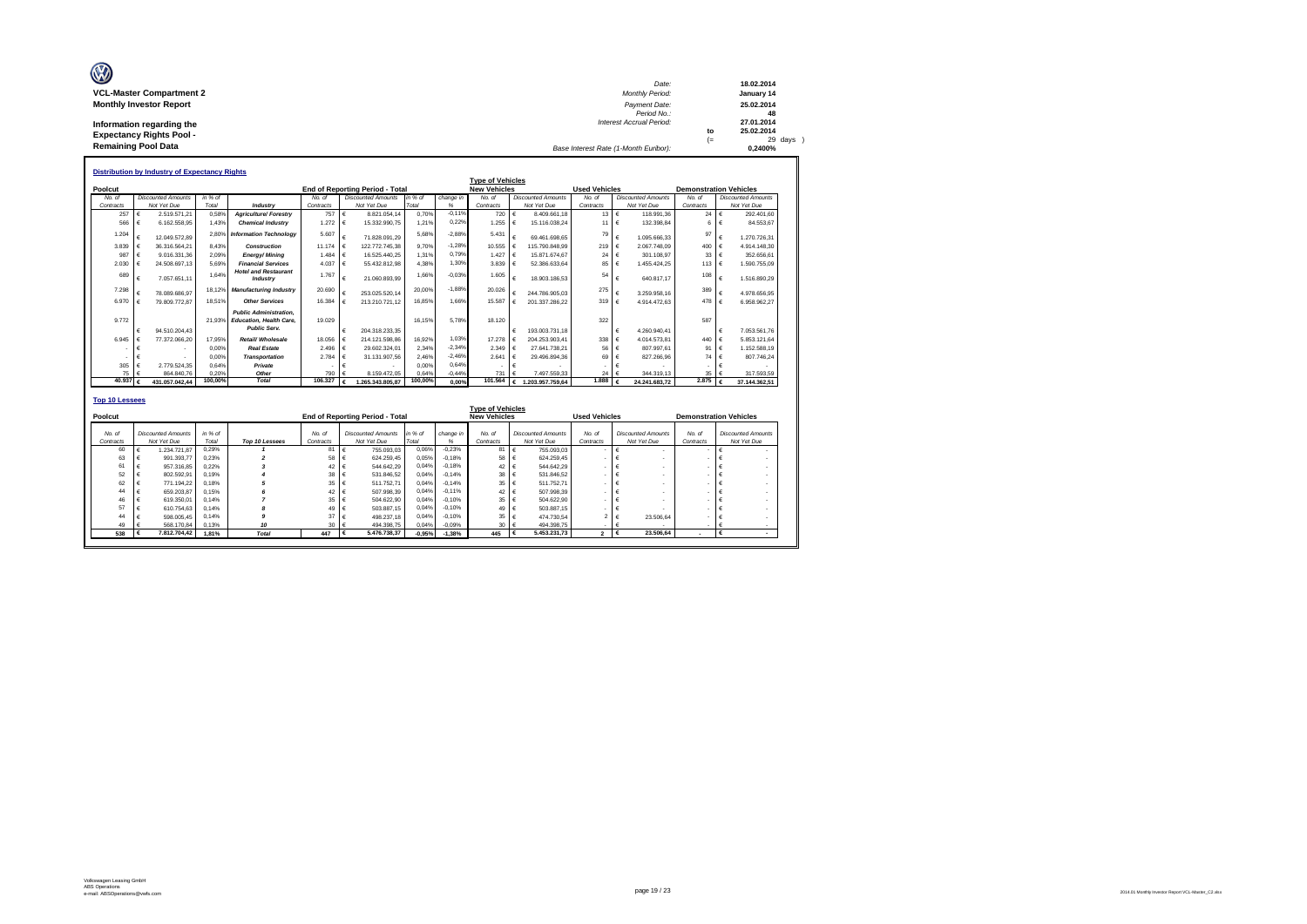

*Reporting Date:* **18.02.2014 VCL-Master Compartment 2** *Monthly Period:* **31.01.2014 Monthly Investor Report** *Payment Date:* **25.02.2014** *Period No.:* **48** *Interest Accrual Period:* **27.01.2014 to 25.02.2014 29** *Base Interest Rate (1-Month Euribor):* **0,24**

**Contracts in Arrears I. \*)**

| <b>Contracts in Arrears *)</b> | <b>Reporting Period - Total</b> |   |                                                          |        |                                                      |   |                                                                 |                                                           | <b>New Vehicles</b>        |   |                                                                 | <b>Used Vehicles</b>       |       |                                                                 | <b>Demonstration Vehicles</b> |   |                                                                 |
|--------------------------------|---------------------------------|---|----------------------------------------------------------|--------|------------------------------------------------------|---|-----------------------------------------------------------------|-----------------------------------------------------------|----------------------------|---|-----------------------------------------------------------------|----------------------------|-------|-----------------------------------------------------------------|-------------------------------|---|-----------------------------------------------------------------|
| by month                       | No. of<br><b>Contracts</b>      |   | <b>Delinguent</b><br><b>Discounted</b><br><b>Balance</b> |        | <b>Future</b><br><b>Discounted</b><br><b>Balance</b> |   | <b>Total Outstanding</b><br><b>Discounted</b><br><b>Balance</b> | in % of<br><b>Discounted</b><br>Poolbalance<br><b>EoP</b> | No. of<br><b>Contracts</b> |   | <b>Total Outstanding</b><br><b>Discounted</b><br><b>Balance</b> | No. of<br><b>Contracts</b> |       | <b>Total Outstanding</b><br><b>Discounted</b><br><b>Balance</b> | No. of<br><b>Contracts</b>    |   | <b>Total Outstanding</b><br><b>Discounted</b><br><b>Balance</b> |
| not overdue                    | 116                             | € | $\sim$                                                   | €      | 1.248.546,32                                         | € | 1.248.546,32                                                    | 0,10%                                                     | 115                        | € | 1.220.493,14                                                    |                            | €     | 28.053,18                                                       | $\overline{\phantom{a}}$      | € |                                                                 |
| 1-month overdue                | 970                             | € | $\sim$                                                   | €      | 10.976.976,72 €                                      |   | 10.976.976,72                                                   | 0,87%                                                     | 907                        | € | 10.262.471,38                                                   | 29                         | €     | 259.371,03                                                      | 34                            | € | 455.134,31                                                      |
| 2-month overdue                | 307                             | € | $\blacksquare$                                           | €      | 3.509.210.66                                         | € | 3.509.210.66                                                    | 0,28%                                                     | 280                        | € | 3.241.516.81                                                    | 11                         | €     | 113.602,02                                                      | 16                            | € | 154.091,83                                                      |
| 3-month overdue                | 153                             | € | $\sim$                                                   | €      | 1.868.713,90 €                                       |   | 1.868.713,90                                                    | 0.15%                                                     | 135                        | € | 1.576.139,55                                                    | 8                          | €     | 127.539,89                                                      | 10                            | € | 165.034,46                                                      |
| 4-month overdue                | 97                              | € | $\blacksquare$                                           | €      | 1.111.801,20                                         | € | 1.111.801,20                                                    | 0.09%                                                     | 86                         | € | 951.703,45                                                      | 9                          | €     | 112.030,41                                                      | 2                             | € | 48.067,34                                                       |
| 5-month overdue                | 55                              | € | $\overline{\phantom{0}}$                                 | €      | 598.393,06                                           | € | 598.393,06                                                      | 0.05%                                                     | 50                         | € | 525.082,88                                                      | 4                          | €     | 55.769,83                                                       |                               | € | 17.540,35                                                       |
| 6-month overdue                | 72                              | € | $\overline{\phantom{a}}$                                 | €      | 778.564,11                                           | € | 778.564,11                                                      | 0.06%                                                     | 64                         | € | 701.100,62                                                      | 5                          | €     | 42.162,77                                                       | 3                             | € | 35.300,72                                                       |
| 7-month overdue                | 18                              | € | $\overline{\phantom{a}}$                                 | €      | 199.055,52                                           | € | 199.055,52                                                      | 0,02%                                                     | 14                         | € | 136.966.17                                                      |                            | €     | 15.340,30                                                       | 3                             | € | 46.749,05                                                       |
| 8-month overdue                | 29                              | € | $\overline{\phantom{a}}$                                 | €      | 360.958,23                                           | € | 360.958,23                                                      | 0.03%                                                     | 27                         | € | 301.601,18                                                      |                            | $\in$ | 17.257,87                                                       |                               | € | 42.099,18                                                       |
| 9-month overdue                | 8                               |   | $\sim$                                                   | €      | 130.329,05                                           | € | 130.329,05                                                      | 0.01%                                                     | $\overline{7}$             | € | 107.899,64                                                      |                            | €     | 22.429,41                                                       |                               | € |                                                                 |
| 10-month overdue               | 17                              | € | ۰                                                        | €      | 170.638,54                                           | € | 170.638,54                                                      | 0.01%                                                     | 14                         | € | 130.509,57                                                      |                            | €     |                                                                 | 3                             | € | 40.128,97                                                       |
| > 10-month overdue             | 23                              |   |                                                          | €      | 247.964,43                                           | € | 247.964,43                                                      | 0,02%                                                     | 20                         | € | 223.966,22                                                      |                            | €     | 5.387,45                                                        | $\overline{2}$                | € | 18.610,76                                                       |
|                                | 1.865                           | € |                                                          | €      | 21.201.151.74 €                                      |   | 21.201.151,74                                                   | 1,68%                                                     | 1.719                      |   | 19.379.450,61                                                   | $71 \mid$                  | €     | 798.944,16                                                      | 75                            |   | 1.022.756,97                                                    |
| by Status                      |                                 |   |                                                          |        |                                                      |   |                                                                 |                                                           |                            |   |                                                                 |                            |       |                                                                 |                               |   |                                                                 |
| Delinguent                     | 1.460                           | € |                                                          | €      | 16.480.503.85 €                                      |   | 16.480.503.85                                                   | 1,30%                                                     |                            |   |                                                                 |                            |       |                                                                 |                               |   |                                                                 |
| <b>Terminated</b>              | 405                             | € |                                                          | $ \in$ | 4.720.647.89 €                                       |   | 4.720.647,89                                                    | 0,37%                                                     |                            |   |                                                                 |                            |       |                                                                 |                               |   |                                                                 |
| (Early) Settlements -          |                                 |   |                                                          |        |                                                      |   |                                                                 |                                                           |                            |   |                                                                 |                            |       |                                                                 |                               |   |                                                                 |
| Not Paid in Full               |                                 | € | $\sim$                                                   | €      | $\overline{\phantom{a}}$                             | € |                                                                 | 0,00%                                                     |                            |   |                                                                 |                            |       |                                                                 |                               |   |                                                                 |
| Total                          | 1.865                           | € | $\sim$ 100 $\mu$                                         | €      | 21.201.151.74                                        | € | 21.201.151.74                                                   | 1,68%                                                     |                            |   |                                                                 |                            |       |                                                                 |                               |   |                                                                 |
|                                |                                 |   |                                                          |        |                                                      |   |                                                                 |                                                           |                            |   |                                                                 |                            |       |                                                                 |                               |   |                                                                 |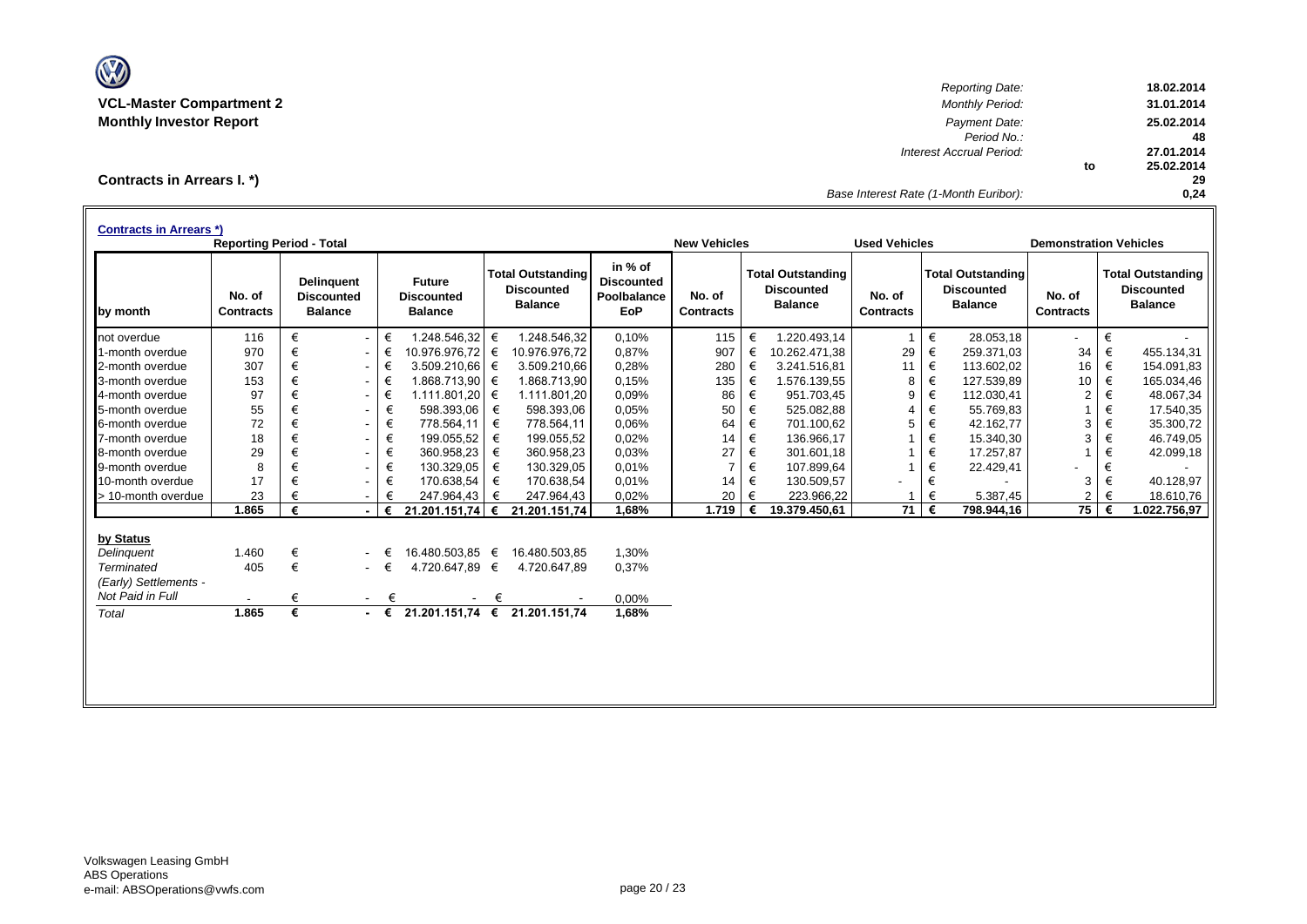|                                          |                                     |                      |                                                                                                                              |                                                                  |                                       |                                        | Reporting Date:                                   |                                | 18.02.2014              |
|------------------------------------------|-------------------------------------|----------------------|------------------------------------------------------------------------------------------------------------------------------|------------------------------------------------------------------|---------------------------------------|----------------------------------------|---------------------------------------------------|--------------------------------|-------------------------|
| <b>VCL-Master Compartment 2</b>          |                                     |                      |                                                                                                                              |                                                                  |                                       |                                        | <b>Monthly Period:</b>                            |                                | 31.01.2014              |
| <b>Monthly Investor Report</b>           |                                     |                      |                                                                                                                              |                                                                  |                                       |                                        | Payment Date:<br>Period No.:                      |                                | 25.02.2014<br>48        |
|                                          |                                     |                      |                                                                                                                              |                                                                  |                                       |                                        | Interest Accrual Period:                          |                                | 27.01.2014              |
|                                          |                                     |                      |                                                                                                                              |                                                                  |                                       |                                        |                                                   | to                             | 25.02.2014              |
| Contracts in Arrears I. *)               |                                     |                      |                                                                                                                              |                                                                  |                                       |                                        | Base Interest Rate (1-Month Euribor):             |                                | 29<br>0,24              |
| in EUR                                   |                                     |                      |                                                                                                                              | <b>Contracts in Arrears</b><br>- Total Outstanding Balance       |                                       |                                        |                                                   |                                |                         |
| 29.000.000                               |                                     |                      |                                                                                                                              |                                                                  |                                       |                                        |                                                   |                                |                         |
|                                          |                                     |                      |                                                                                                                              |                                                                  |                                       |                                        |                                                   |                                |                         |
| 24.000.000                               |                                     |                      |                                                                                                                              |                                                                  |                                       |                                        |                                                   |                                |                         |
| 19.000.000                               |                                     |                      |                                                                                                                              |                                                                  |                                       |                                        |                                                   |                                |                         |
|                                          |                                     |                      |                                                                                                                              |                                                                  |                                       |                                        |                                                   |                                |                         |
| 14.000.000                               |                                     |                      |                                                                                                                              |                                                                  |                                       |                                        |                                                   |                                |                         |
|                                          |                                     |                      |                                                                                                                              |                                                                  |                                       |                                        |                                                   |                                |                         |
| 9.000.000                                |                                     |                      |                                                                                                                              |                                                                  |                                       |                                        |                                                   |                                |                         |
| 4.000.000                                |                                     |                      |                                                                                                                              |                                                                  |                                       |                                        |                                                   |                                |                         |
|                                          |                                     |                      |                                                                                                                              |                                                                  |                                       |                                        |                                                   |                                |                         |
| $-1.000.000$<br>9<br><b>Monthly</b>      | $\overline{\mathcal{S}}$<br>July 10 |                      |                                                                                                                              |                                                                  |                                       | సి                                     |                                                   |                                |                         |
| $\mathcal{S}$<br>Period                  | Mai 10<br>$\mathcal{L}$             | Sep 10<br>16010      | $\frac{1}{\sqrt{2}}\sqrt{\frac{1}{2}}$<br>$\frac{d\phi}{dz}$ $\frac{1}{z}$<br>$h_{\hat{\Theta}_{i}}$ $_{7}$<br>$v_{\nu_{7}}$ | <b>Landon</b><br>MAN 12<br>$\frac{1}{\sqrt{2}}$<br><b>Sep 77</b> | Marzol<br>July 12<br>Sep 12<br>160129 | Marta<br><b>Value</b><br>$\mathcal{L}$ | Vulle 13<br>1601-13<br>14/214<br>Sep 13<br>Van 14 | Mai 14<br><b>MIA</b><br>Sep 14 | Nov 14<br><b>Van 15</b> |
|                                          |                                     |                      |                                                                                                                              |                                                                  |                                       |                                        |                                                   |                                |                         |
|                                          | - not delinquent                    | $-$ -1 Month         | $-2$ Month                                                                                                                   | $-$ 3 Month                                                      | $-$ 4 Month                           | $-$ 5 Month                            | $-$ 6 Month                                       | $\rightarrow$ > 6 Month        |                         |
|                                          |                                     |                      |                                                                                                                              |                                                                  |                                       |                                        |                                                   |                                |                         |
|                                          |                                     |                      |                                                                                                                              |                                                                  |                                       |                                        |                                                   |                                |                         |
|                                          |                                     |                      |                                                                                                                              |                                                                  |                                       |                                        |                                                   |                                |                         |
| <b>Terminations</b>                      |                                     | <b>Total</b>         |                                                                                                                              |                                                                  |                                       |                                        |                                                   |                                |                         |
|                                          |                                     | Outstanding          |                                                                                                                              |                                                                  |                                       |                                        |                                                   |                                |                         |
|                                          |                                     | <b>Balance at</b>    | <b>Total Outstanding</b>                                                                                                     |                                                                  |                                       |                                        |                                                   |                                |                         |
|                                          | No. of                              | Period of<br>Default | <b>Balance at</b><br><b>Current Period</b>                                                                                   |                                                                  |                                       |                                        |                                                   |                                |                         |
|                                          | <b>Contracts</b>                    |                      |                                                                                                                              |                                                                  |                                       |                                        |                                                   |                                |                         |
| <b>Terminated</b><br>Contracts as of the | 456                                 | € 4.871.014,30       |                                                                                                                              |                                                                  |                                       |                                        |                                                   |                                |                         |
| <b>Beginning of Period</b>               |                                     |                      |                                                                                                                              |                                                                  |                                       |                                        |                                                   |                                |                         |
| Revocations                              | 67<br>€                             | 581.154,38 €         | 596.026,42                                                                                                                   |                                                                  |                                       |                                        |                                                   |                                |                         |
| Settlements                              | €<br>54                             | 621.363,08 $\in$     |                                                                                                                              |                                                                  |                                       |                                        |                                                   |                                |                         |
| New Terminations                         | €<br>70                             | 967.113,68 €         | 967.113,68                                                                                                                   |                                                                  |                                       |                                        |                                                   |                                |                         |
| (still) Terminated<br><b>Terminated</b>  | 335                                 | € 3.668.496,84 $∈$   | 3.753.534,21                                                                                                                 |                                                                  |                                       |                                        |                                                   |                                |                         |
|                                          |                                     |                      |                                                                                                                              |                                                                  |                                       |                                        |                                                   |                                |                         |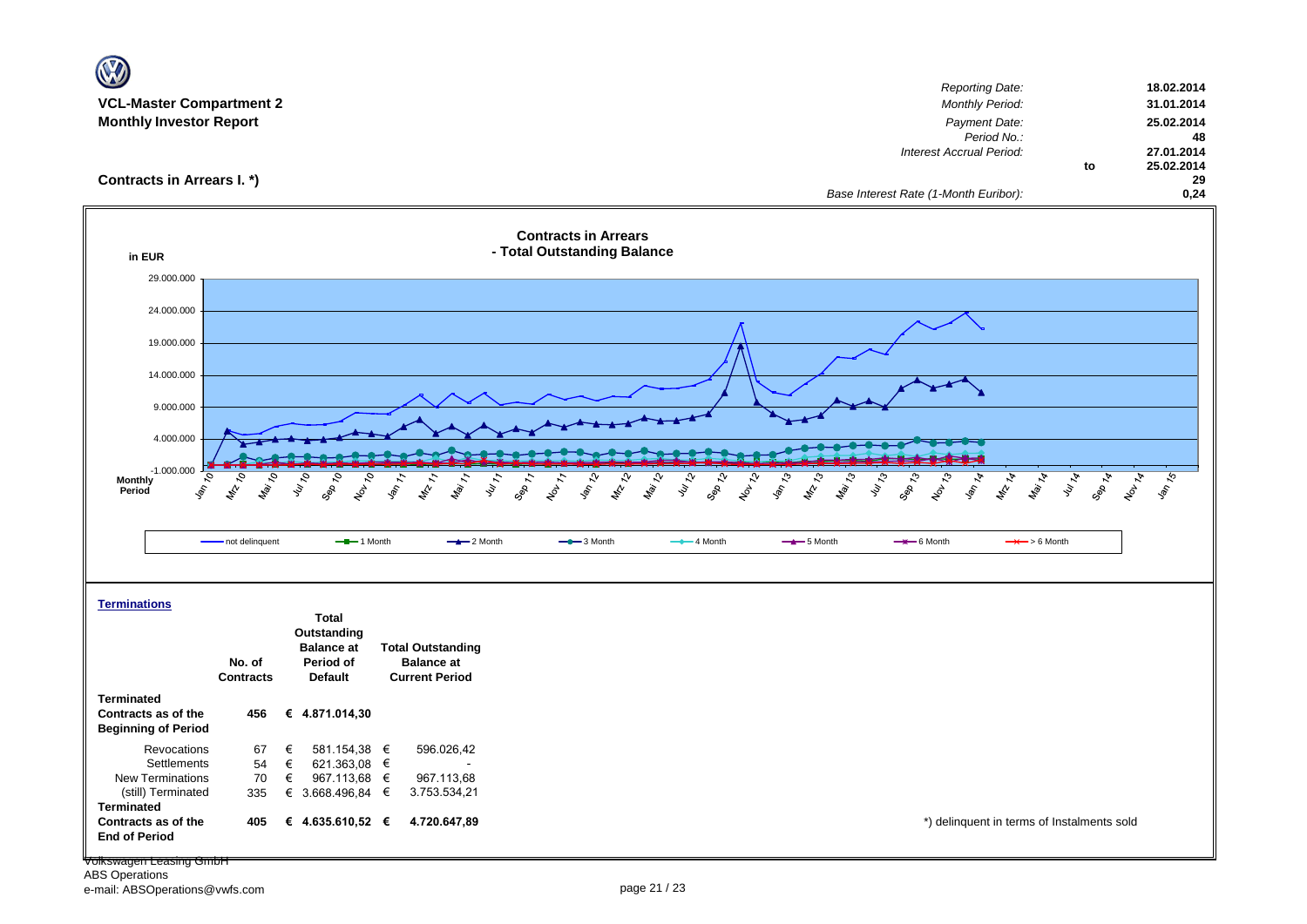|                                                                                                                                                            | Date:                                                   | 18.02.2014                     |
|------------------------------------------------------------------------------------------------------------------------------------------------------------|---------------------------------------------------------|--------------------------------|
| <b>VCL-Master Compartment 2</b>                                                                                                                            | <b>Monthly Period:</b>                                  | January 14                     |
| <b>Monthly Investor Report</b>                                                                                                                             | Payment Date:<br>Period No.<br>Interest Accrual Period: | 25.02.2014<br>48<br>27.01.2014 |
| <b>Write Offs</b> *                                                                                                                                        | to                                                      | 25.02.2014                     |
|                                                                                                                                                            |                                                         |                                |
| *these figures refer to Write Offs effective for VCL Master S.A. Compartment 1 only<br>(incl. those contracts whose RV has not been sold to Compartment 2) | Rate (1-Month<br>Euribor):                              | 0.2400%                        |
| <b>Cumulative Net Losses</b>                                                                                                                               |                                                         |                                |
|                                                                                                                                                            | No. of<br>Contracts *)                                  | Amount of<br><b>Default</b>    |

| <b>Losses by Type of Vehicle</b> |              |   | <b>Current Period Losses</b> |              |   | <b>Cumulative Losses</b> |
|----------------------------------|--------------|---|------------------------------|--------------|---|--------------------------|
|                                  | Number of    |   | <b>Net Loss</b>              | Number of    |   | <b>Net Loss</b>          |
|                                  | Contracts *) |   | Amount                       | Contracts *) |   | Amount                   |
| <b>New Vehicles</b>              | 115          | € | 431.286,07                   | 1.518        | € | 5.685.234,24             |
| <b>Used Vehicles</b>             | 3            | € | 11.514,78                    | 149          | € | 639.683,52               |
| <b>Demonstration Vehicles</b>    |              | € | 37.193,19                    | 102          | € | 556.083,07               |
| <b>Total</b>                     | 125          | € | 479.994,04                   | 1.769        | € | 6.881.000,83             |

# **Losses by Monthly Period**

|                   |                          | Write-Offs of<br>the Monthly Period |                          | <b>Cumulative Write-Offs</b> |
|-------------------|--------------------------|-------------------------------------|--------------------------|------------------------------|
| <b>Monthly</b>    | Number of                | <b>Write-Offs</b>                   | Number of                | <b>Write-Offs</b>            |
| <b>Period</b>     | Contracts *)             |                                     | Contracts *)             |                              |
| Dec 09            |                          |                                     |                          |                              |
| Jan 10            |                          |                                     |                          |                              |
| Feb 10            | $\overline{\phantom{a}}$ | $\frac{1}{2}$                       | $\overline{\phantom{a}}$ | $\frac{1}{2}$                |
| Mar 10            | ä,                       | $\overline{a}$                      | L.                       | $\overline{a}$               |
| Apr 10            |                          |                                     |                          |                              |
| May 10            | -                        | $\overline{\phantom{a}}$            | $\overline{\phantom{a}}$ | $\overline{\phantom{a}}$     |
| <b>Jun 10</b>     | $\frac{1}{2}$            | $\qquad \qquad \blacksquare$        | $\overline{\phantom{a}}$ | $\overline{\phantom{a}}$     |
| <b>Jul 10</b>     |                          |                                     |                          |                              |
| Aug 10            | 9                        | 50.295,01                           | 9                        | 50.295,01                    |
| Sep 10            | $\overline{c}$           | 8.071,60                            | 11                       | 58.366,61                    |
| Oct 10            | 7                        | 30.954,84                           | 18                       | 89.321,45                    |
| Nov 10            | 15                       | 70.163.12                           | 33                       | 159.484,57                   |
| Dec 10            | 11                       | 71.387,33                           | 44                       | 230.871,90                   |
| Jan 11            | 16                       | 73.685,61                           | 60                       | 304.557,51                   |
| Feb <sub>11</sub> | 7                        | 34.411,99                           | 67                       | 338.969,50                   |
| Mar 11            | 9                        | 62.592,15                           | 76                       | 401.561,65                   |
| Apr 11            | 15                       | 86.288,20                           | 91                       | 487.849,85                   |
| May 11            | 20                       | 101.111,11                          | 111                      | 588.960,96                   |
| <b>Jun 11</b>     | 42                       | 172.816,37                          | 153                      | 761.777,33                   |
| <b>Jul 11</b>     | 31                       | 152.827,80                          | 184                      | 914.605,13                   |
| Aug 11            | 18                       | 80.559,83                           | 202                      | 995.164,96                   |
| Sep 11            | 34                       | 188.002,31                          | 236                      | 1.183.167,27                 |
| Oct 11            | 18                       | 73.464,24                           | 254                      | 1.256.631,51                 |
| Nov 11            | 56                       | 213.523,67                          | 310                      | 1.470.155,18                 |
| Dec 11            | 45                       | 152.121,74                          | 355                      | 1.622.276,92                 |
| Jan 12            | 60                       | 193.538,76                          | 415                      | 1.815.815,68                 |
| Feb <sub>12</sub> | 37                       | 162.341,73                          | 452                      | 1.978.157,41                 |
| Mar 12            | 73                       | 214.516,98                          | 525                      | 2.192.674,39                 |
| Apr 12            | 53                       | 162.973,38                          | 578                      | 2.355.647,77                 |
| $M$ ay 12         | 14                       | 68.864.93                           | 592                      | 2.424.512.70                 |
| <b>Jun 12</b>     | 38                       | 153.404,88                          | 630                      | 2.577.917,58                 |
| <b>Jul 12</b>     | 35                       | 113.867,54                          | 665                      | 2.691.785,12                 |
| Aug $12$          | 47                       | 177.292,45                          | 712                      | 2.869.077,57                 |
| Sep 12            | 54                       | 177.080,66                          | 766                      | 3.046.158,23                 |
| Oct 12            | 59                       | 225.031,79                          | 825                      | 3.271.190,02                 |
| Nov 12            | 45                       | 170.377,61                          | 870                      | 3.441.567,63                 |
| Dec 12            | 65                       | 245.057,95                          | 935                      | 3.686.625,58                 |
|                   | <b>Total</b>             | <b>Total</b>                        |                          |                              |
|                   | 935                      | 3.686.625,58                        |                          |                              |